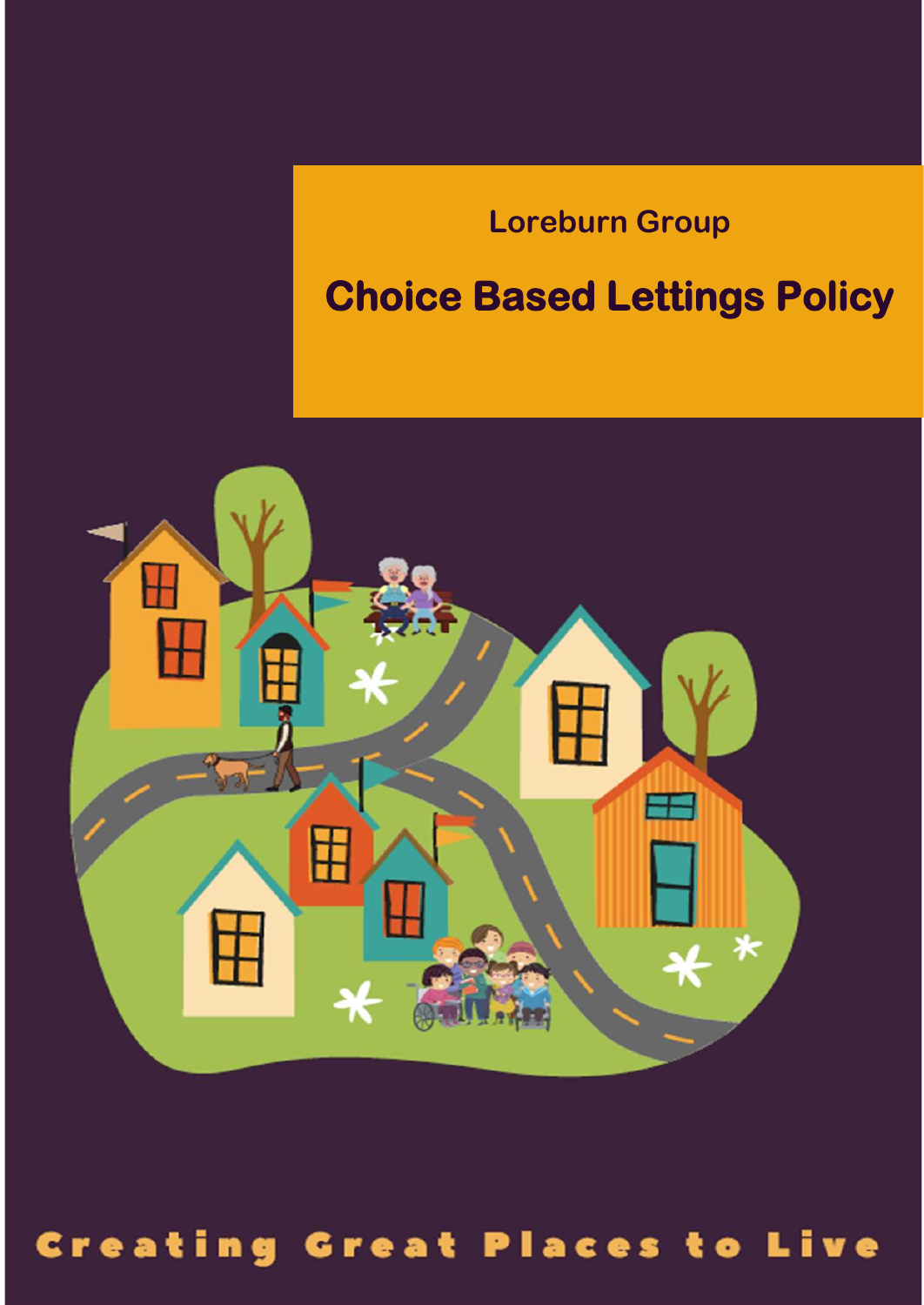| <b>Policy</b>             | <b>Choice Based Lettings</b>                                                  |
|---------------------------|-------------------------------------------------------------------------------|
| <b>Version Reference</b>  |                                                                               |
| <b>Approved by</b>        | МC<br>МT<br>LET X                                                             |
| <b>Date of Approval</b>   | January 2021                                                                  |
| <b>Review Period</b>      | Every 2 Years or as legislation or substantive changes occur                  |
| <b>Review Due</b>         | January 2023                                                                  |
| <b>Policy Champion</b>    | Head of Housing                                                               |
| Who this policy affects   | Staff   X   Customers<br>X<br>$X$ Contractors<br>Members of the Public        |
| Where this policy affects | Offices/staff base<br>Later Living<br>X Supported<br>General needs<br>X<br>XI |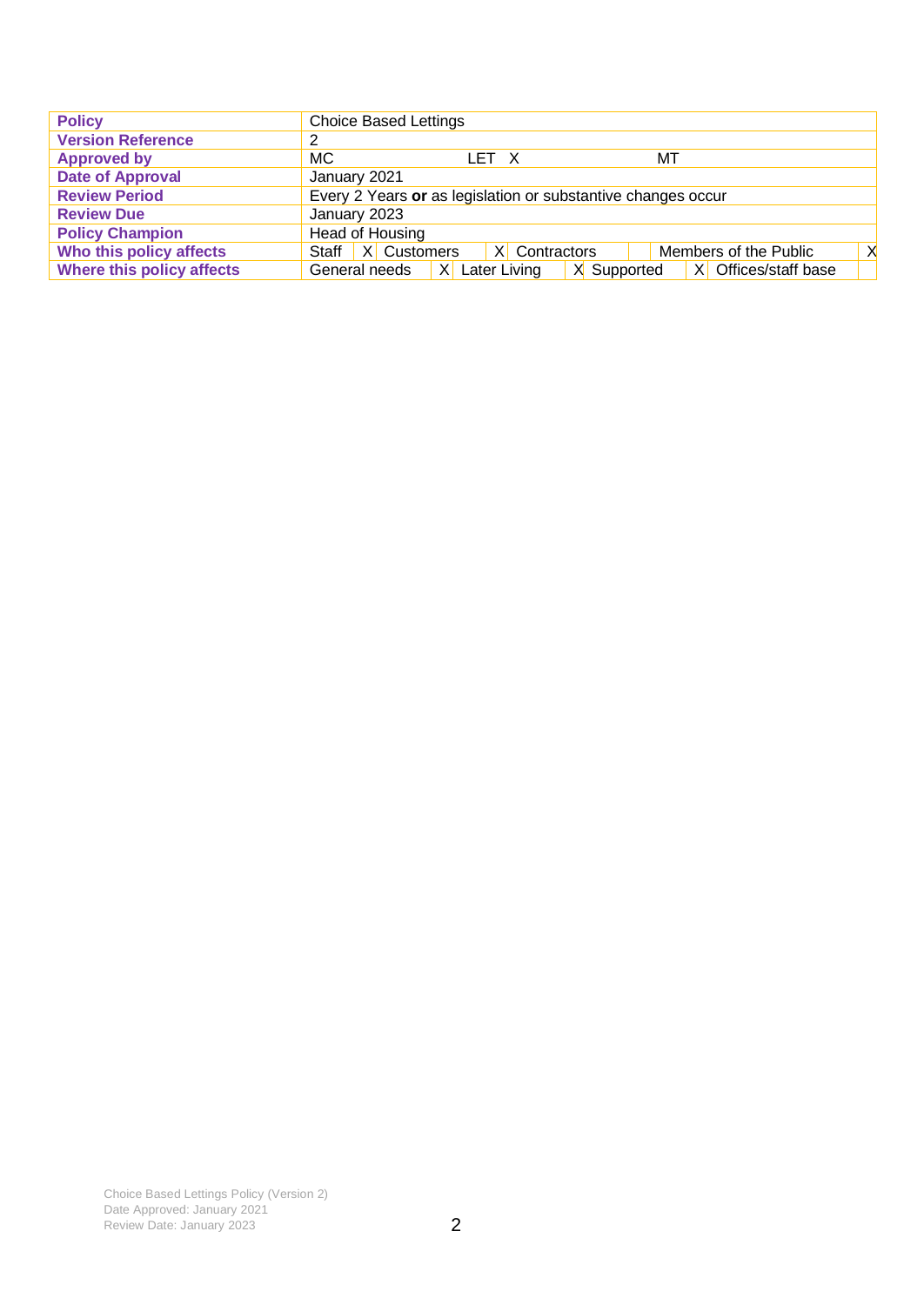#### **CONTENTS**

- 1. **Purpose of this Policy**
- 2. **Legislative Background**
- 3. **Associated Policies**
- 4. **Aims and Outcomes of this Policy**
- 5. **Policy Objectives**
- 6. **Registering for Housing**
- 7. **Property Size Criteria**
- 8. **Applicant Choice**
- 9. **Property Types**
- 10. **Applicant Categories**
- 11. **Applicant Sub-Categories**
- 12. **Applicant Banding**
- 13. **Criteria for Banding**
- 14. **Supporting Evidence**
- 15. **Changes to Banding**
- **16. Awaiting Assessment**
- **17. Proof of ID and Address**
- 18. **Property Advert Information**
- 19. **Property Advert Restrictions**
- 20. **Bid Cycles**
- 21. **Exceptions to Bid Cycles**
- 22. **Bid Types**
- 23. **Deciding Who Will Receive A Tenancy Offer**
- 24. **Tenancy Types**
- 25. **Pre-allocation Checks**
- 26. **Tenancy References**
- 27. **Direct Offers**
- 28. **Management Transfers**
- 29. **Sensitive Lettings**
- 30. **Viewings**
- 31. **Offer of a Tenancy**
- **32. Refusing an Offer of Suitable Housing**
- 33. **Reviews**
- 34. **Suspended Applications**
- **35. Cancelled Applications**
- 36. **Annual Lettings Plans**
- 37. **Local Lettings Initiatives**
- 38. **Community Safety - MAPPA**
- 39. **Personal Information**
- 40. **The Scottish Housing Regulator**
- 41. **Monitoring**
- 42. **Staff Training and Development**
- 43. **Complaints**
- 44. **Equality and Human Rights**
- 45. **Risk Management**
- 46. **Responsibilities Chart**
- 47. **Policy Review**
	- **Appendix I – Allocation Process**
	- **Appendix II – Banding Award**
	- **Appendix III – Annual Lettings Targets (2019-2020)**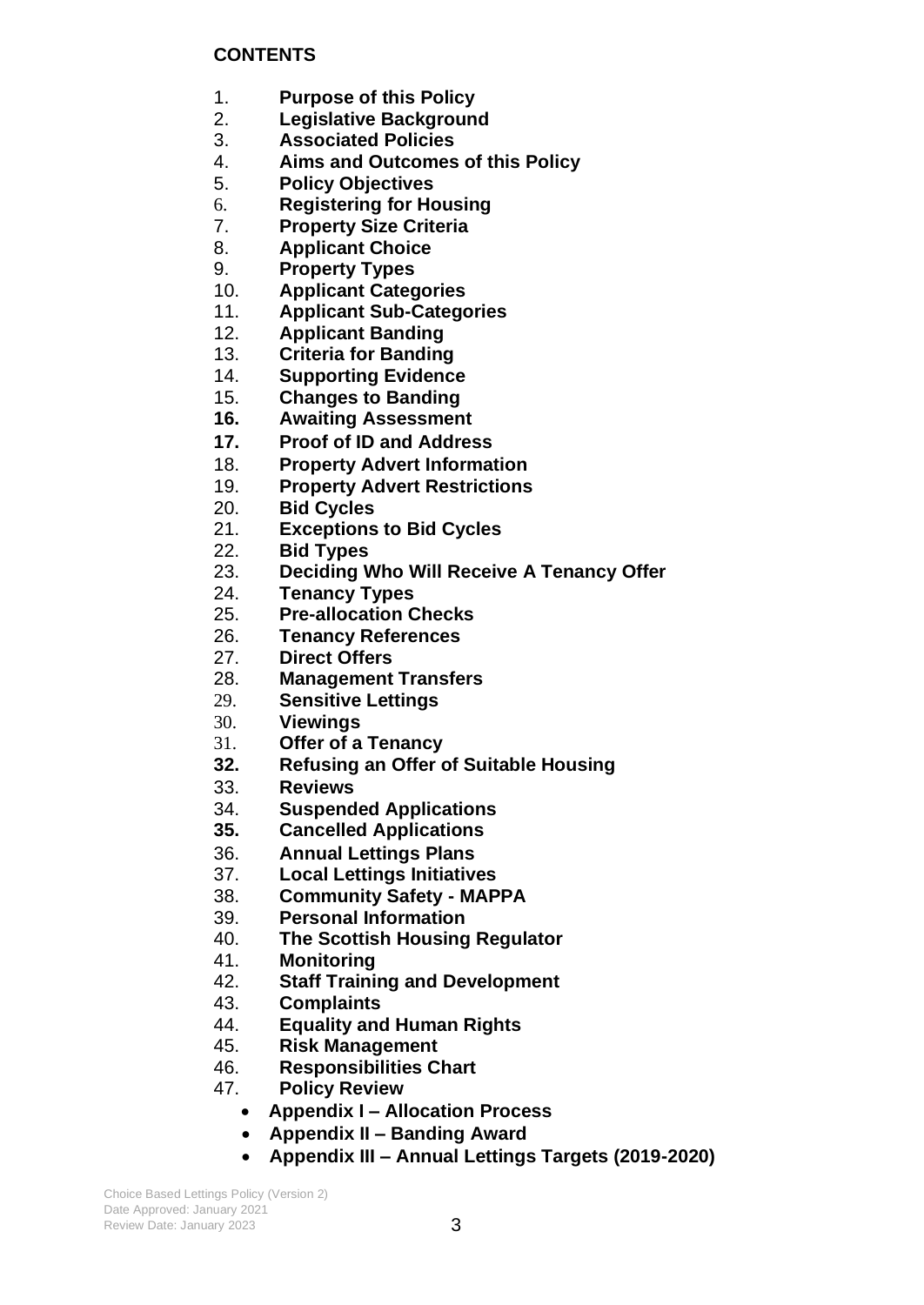### **1. Purpose of this Policy**

- 1.1 This policy has been created with input from our customers, staff and relevant external partners. The decision to complete a full and in-depth consultation across a range of interested parties including customers, applicants and the general public was to ensure our revised policy is fit for purpose, in line with our customers' expectations, transparent and fair to all applicants.
- 1.2 We have taken on board feedback and suggestions made across the various consultations and used these to make changes not only to our policy; but also, our internal processes, application form and our Loreburn Lettings system. Our consultation findings are available upon request.
- 1.3 Loreburn aims to provide a streamlined, customer focused, and personalised service which puts our housing applicants at the heart of our allocations process. We are committed to working together with external partners to deliver improved choice, empowerment and increased levels of tenancy sustainability for our customers throughout Dumfries and Galloway.

#### **2. Legislative Background**

- 2.1 Loreburn HA is registered with the Scottish Housing Regulator as a Registered Social Landlord (RSL). This policy has been developed in line with good practice from the Scottish Government, the Scottish Housing Regulator, the Scottish Federation of Housing Associations, and the Chartered Institute of Housing. By taking account of good practice, we have made sure that our policy is fair and gives reasonable preference to those in housing need. This policy is also compliant with, and takes account of, the following Scottish and UK legislation on housing:
	- Housing (Scotland) Act 1987;
	- Housing (Scotland) Act 2001;
	- Housing (Scotland) Act 2006;
	- Housing (Scotland) Act 2014
	- Homelessness etc. (Scotland) Act 2003;
	- Leasehold Reform, Housing and Urban Development Act 1993.
- 2.2 In addition, the policy protects the rights of individual applicants by meeting the legal Requirements set out in:
	- Human Rights Act 1998;
	- Data Protection Act 2018
	- General Data Protection;
	- Matrimonial Homes (Family Protection) (Scotland) Act 1981;
	- Children Scotland Act 1995;
	- Civil Partnership Act 2004;
	- Immigration and Asylum Act 1999;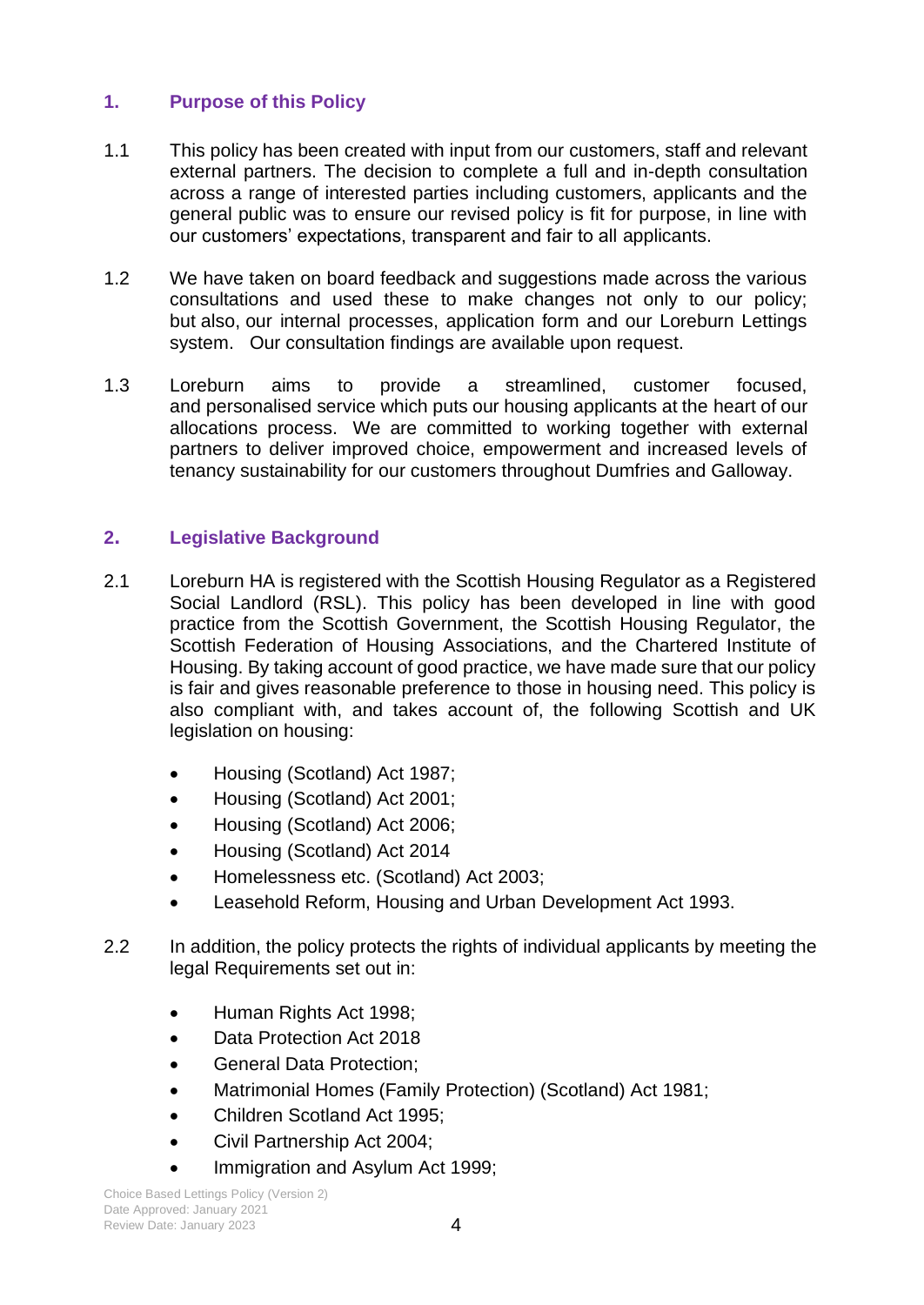- Protection from Harassment Act 1997;
- Management of Offenders etc. (Scotland) Act 2005;
- Equality Act 2010; and
- Adult Support & Protection (Scotland) Act 2007.
- Domestic Abuse (Scotland) Act 2018

### **3**. **Associated Policies**

- Domestic Abuse Policy
- Freedom of Information Policy
- Risk Flag Policy
- Void Property Management Policy
- Complaints Policy
- Dumfries and Galloway Council Prison Discharge Protocol
- Anti-Social Behaviour Policy
- Arrears Policy
- Estate Management Policy
- Pets Policy
- Income Maximisation Policy
- Lone Working Policy

### **4. Aims & Outcomes of this Policy**

- 4.1 We recognise that the availability of affordable rented accommodation will never fully meet the demand, and we are committed to supporting customer choices and ensuring we are making best use of our limited housing stock helping to create well balanced and sustainable communities for our customers.
- 4.2 In accordance with the **Housing (Scotland) Act 2014** Loreburn H A will identify and prioritise applicants most in need, including:
	- People who are homeless or threatened with homelessness
	- People who are living under unsatisfactory housing conditions
	- Social housing tenants who are under occupying their current home

### **5. Policy Objectives**

- To improve the means by which local people gain access to social housing by providing an innovative, easy to understand allocation system, which empowers customers to make informed choice about their housing options
- To achieve the local lettings targets as agreed with Dumfries and Galloway Council
- To work closely with Dumfries and Galloway Council Housing Options and Homeless Service to help to reduce the use of temporary accommodation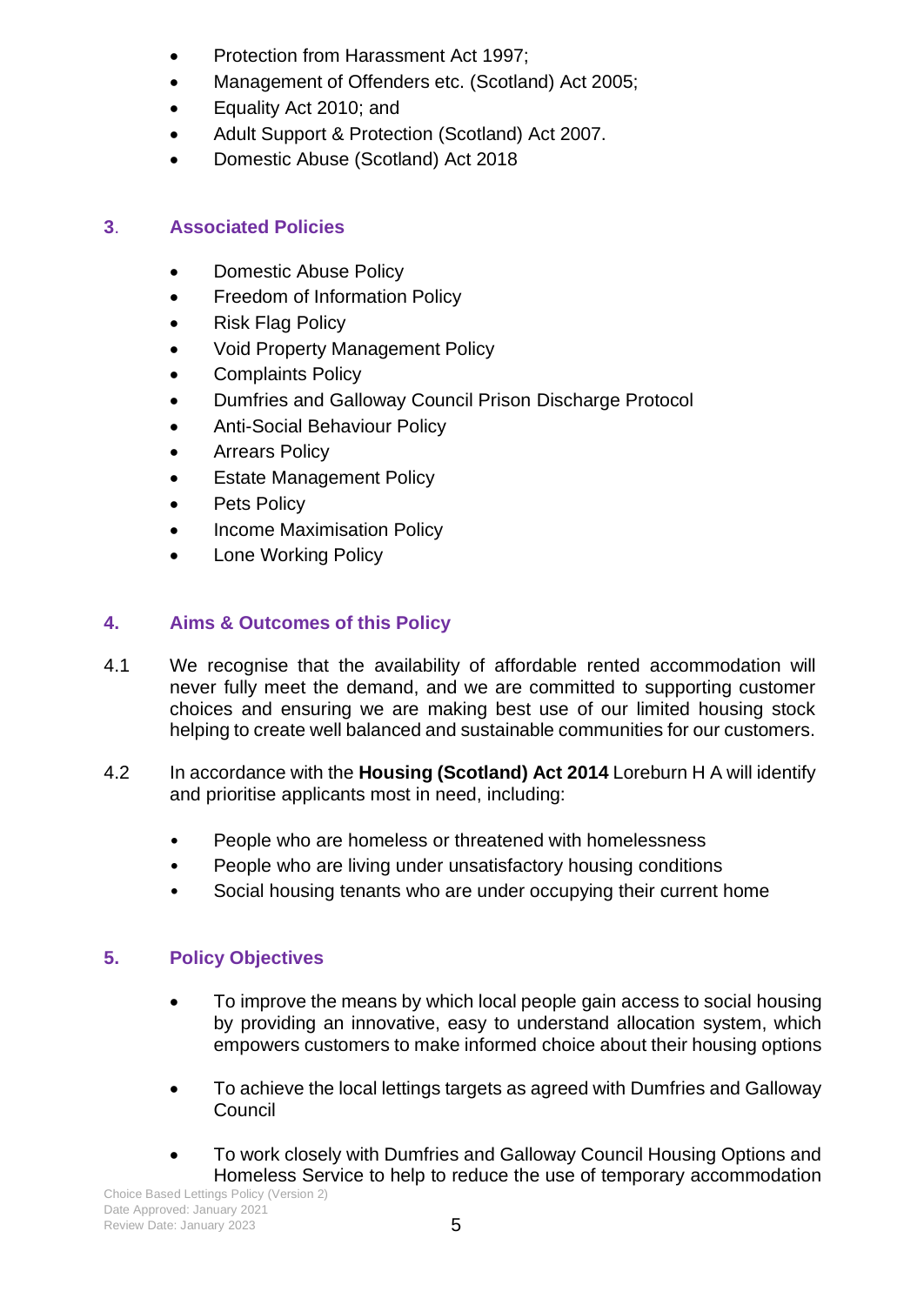and assist with homelessness prevention by offering support on income maximisation and ensuring our customers are aware of their individual housing options.

- To allocate our available properties responsibly, making best use of our stock to help reduce pressure on other local services including the NHS and the Social Work Department
- To ensure an allocations service that embraces equality and diversity in an open, transparent, and accountable way. Focusing on being fully accessible to all applicants, providing support and assistance where required; enabling applicants to feel empowered to act with autonomy.
- To maximise tenancy sustainment
- To reduce the number of days between re-lets and minimise loss of rental income.
- To promote and encourage more interest in our low demand property areas.

### **6. Registering for Housing**

- 6.1 In accordance with the Housing (Scotland) Act 2014 any persons aged 16 years or older can apply for housing with Loreburn HA. This, however, does not guarantee an offer of housing.
- 6.2 To register for housing with Loreburn HA applicants must complete an online application form at [www.loreburnlettings.org.uk;](http://www.loreburnlettings.org.uk/) which allows applicants to conveniently apply for housing; add relevant documents to their application; make any necessary amendments; and place bids on our available properties at any time.
- 6.3 In line with our commitment to make services accessible and to comply with our equality commitments, we will provide assistance to any customer or their nominated person/agency, who has difficulty in applying for housing.
- 6.4 Once a completed application is submitted through Loreburn Lettings the applicant will be provided with the following information:
	- Their individual login credentials (User ID and Password)
	- Their provisional band award, Category, and Sub-Category including an explanation of each
	- The assessed bedroom eligibility for the household
	- Information on how to make amendments to the application, search for available properties, and place bids.
- 6.5 Applicants will have access to place bids on available properties immediately. Some sections of the application require an additional assessment by staff which will also confirm the banding award and any supporting documents required.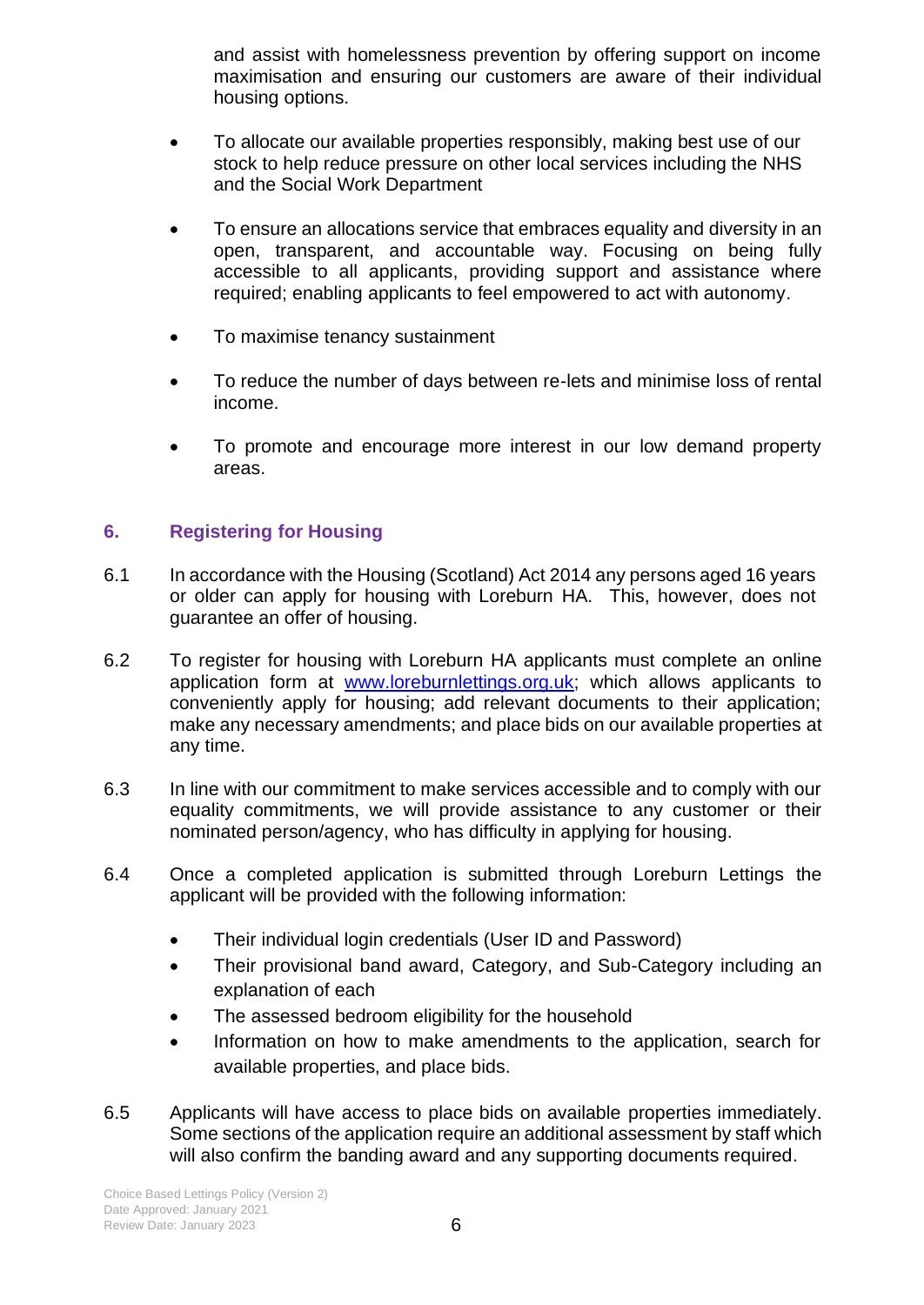- 6.6 It is the applicant's responsibility to ensure that the information they enter is accurate. Providing false or misleading information can result in an application being suspended or an offer of housing withdrawn. See Section 30.
- 6.7 The full Choice Based Lettings process is set out at **Appendix I**.

#### **7. Property Size Criteria**

7.1 Loreburn determine an applicant's bedroom eligibility (i.e. the number of bedrooms required) using the following criteria, which is based on who will be living **permanently** within the household.

This is set out below:

|                                                                                | Number of bedrooms you can<br>be considered for |     |     |       |      |             |
|--------------------------------------------------------------------------------|-------------------------------------------------|-----|-----|-------|------|-------------|
| <b>Household size</b>                                                          | Bed-sit                                         | One | Two | Three | Four | <b>Five</b> |
| Single Person                                                                  |                                                 |     | #   |       |      |             |
| Couple                                                                         |                                                 |     |     |       |      |             |
| Couple or single adult and 1 other person                                      |                                                 |     |     |       |      |             |
| Couple or single adult with 2 children both<br>under 8                         |                                                 |     |     |       |      |             |
| Couple or single adult with 2 same sex<br>children both under 12               |                                                 |     |     |       |      |             |
| Couple or single adult with 2 opposite sex<br>children and 1 is aged 8 or over |                                                 |     |     |       |      |             |
| Couple or single adult with 3 mixed sex<br>children all under 8                |                                                 |     |     |       |      |             |
| Couple or single adult with 3 same sex<br>children all under 12                |                                                 |     |     |       |      |             |
| Couple or single adult with 3 mixed sex<br>children and 1 is over 8            |                                                 |     |     |       |      |             |
| Couple or single adult with 3 mixed sex<br>children and 1 is over 12           |                                                 |     |     |       |      |             |
| Couple or single adult with 3 mixed sex<br>children and 2 are over 8           |                                                 |     |     |       |      |             |
| Couple or single adult with 3 children all over<br>12                          |                                                 |     |     |       |      |             |
| Any larger household                                                           |                                                 |     |     |       |      |             |

# Although our policy enables single applicants to bid for 2-bedroom properties, Loreburn will prioritise couples and families to ensure we are making best use of our limited housing stock.

- 7.2 Applicants may only bid for the size of property identified in Property Size Criteria, unless given prior permission to bid for larger or smaller properties. Exceptions may be considered if an applicant:
	- provides evidence an additional bedroom is required on medical/welfare grounds.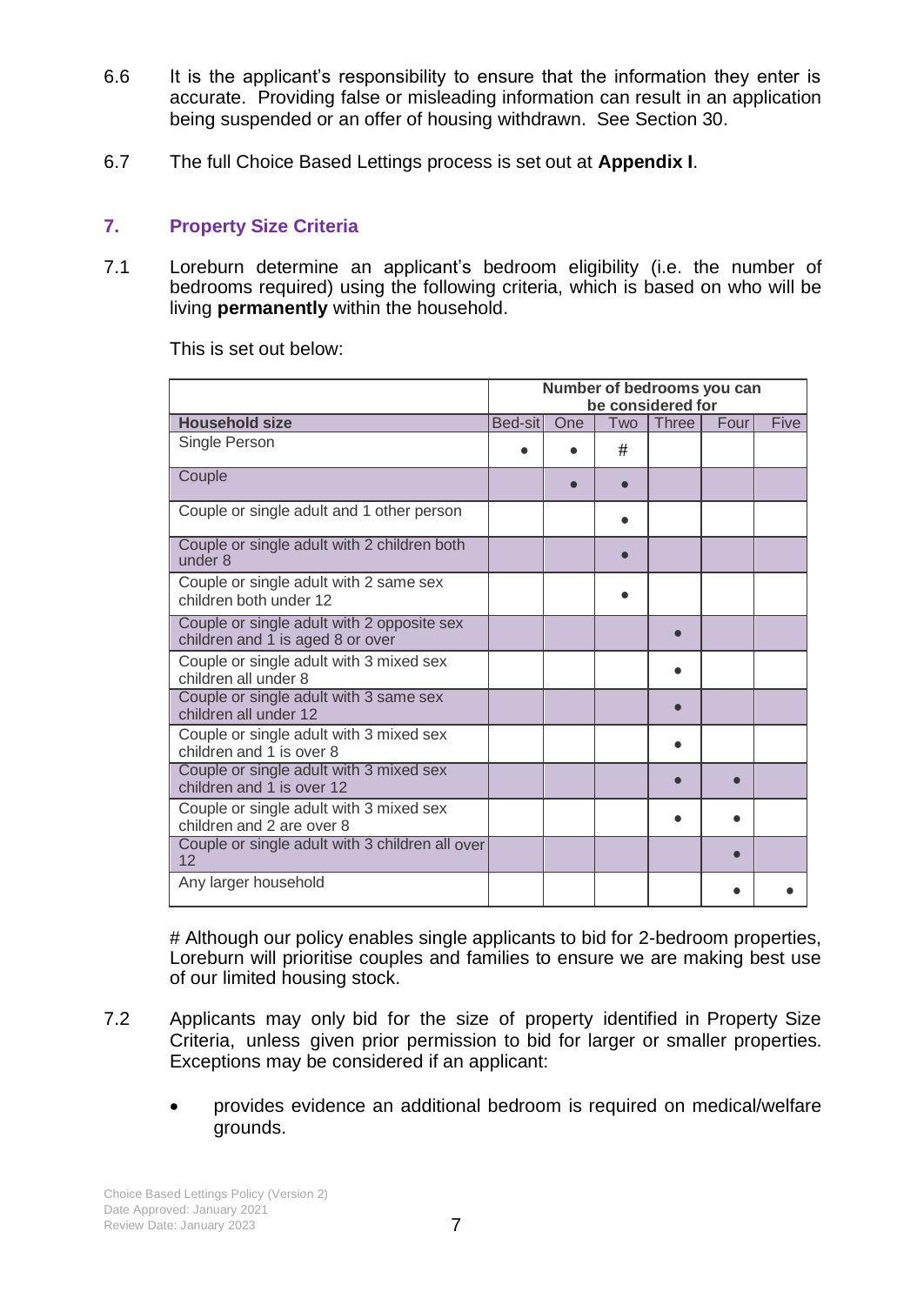- provides foster care or have been pre-approved to provide foster care or to adopt children.
- provides evidence that they have access to children who do not reside with them on a full-time basis but stay a minimum 3 nights per week to qualify for an extra bedroom or a member of their household is pregnant and can provide proof of pregnancy from an independent source i.e. a doctor or midwife. Whether this entitles an applicant to an extra bedroom will depend on individual circumstances and the household composition.
- there is no stock of larger properties available for household size.
- 7.3 Any exceptions to policy are considered and authorised at the discretion of the relevant Community Team Manager taking into account external advice, local knowledge and any supporting evidence provided by the applicant(s), and this may also affect banding awards.

### **8. Applicant Choice**

- 8.1 Applicants are free to choose the areas they wish to be considered for and the type of property they would prefer, however property size will be dependent on Property Size Criteria (see Section 7).
- 8.2 Loreburn will not put any limits on the number of bids an applicant can place, or the areas and developments they choose to bid within. However, there may at times be limitations to applicant choice including:
	- **Demand**  placing a bid will only ensure an applicant appears on a property's bid list, not that they will be specifically considered for the property. Applicants in lower priority groups may need to consider expanding their housing options and area choices to increase their chances of being made an offer of tenancy.
	- **Medical Requirements** we may not have any available property which meets an applicant's medical needs or have access to Scottish Government Grant funding to carry out necessary adaptations. Without agreement and support of a medical professional we would not consider an offer of tenancy which does not meet the applicant's medical requirements.
	- **Legal Orders** for example, an anti-social behaviour order or similar, may prohibit an applicant from accessing a particular area or development.
	- **Availability** we may not have the property type or size that an applicant needs in the area that they require, and applicants may need to widen their housing search area to increase their options. A full list of housing stock can be found on our website [www.loreburn.org.uk.](http://www.loreburn.org.uk/)
	- **Homeless Referrals** received from Dumfries and Galloway Housing Options and Homeless Service will only be made one suitable offer of tenancy and may lose their priority banding if they refuse an offer.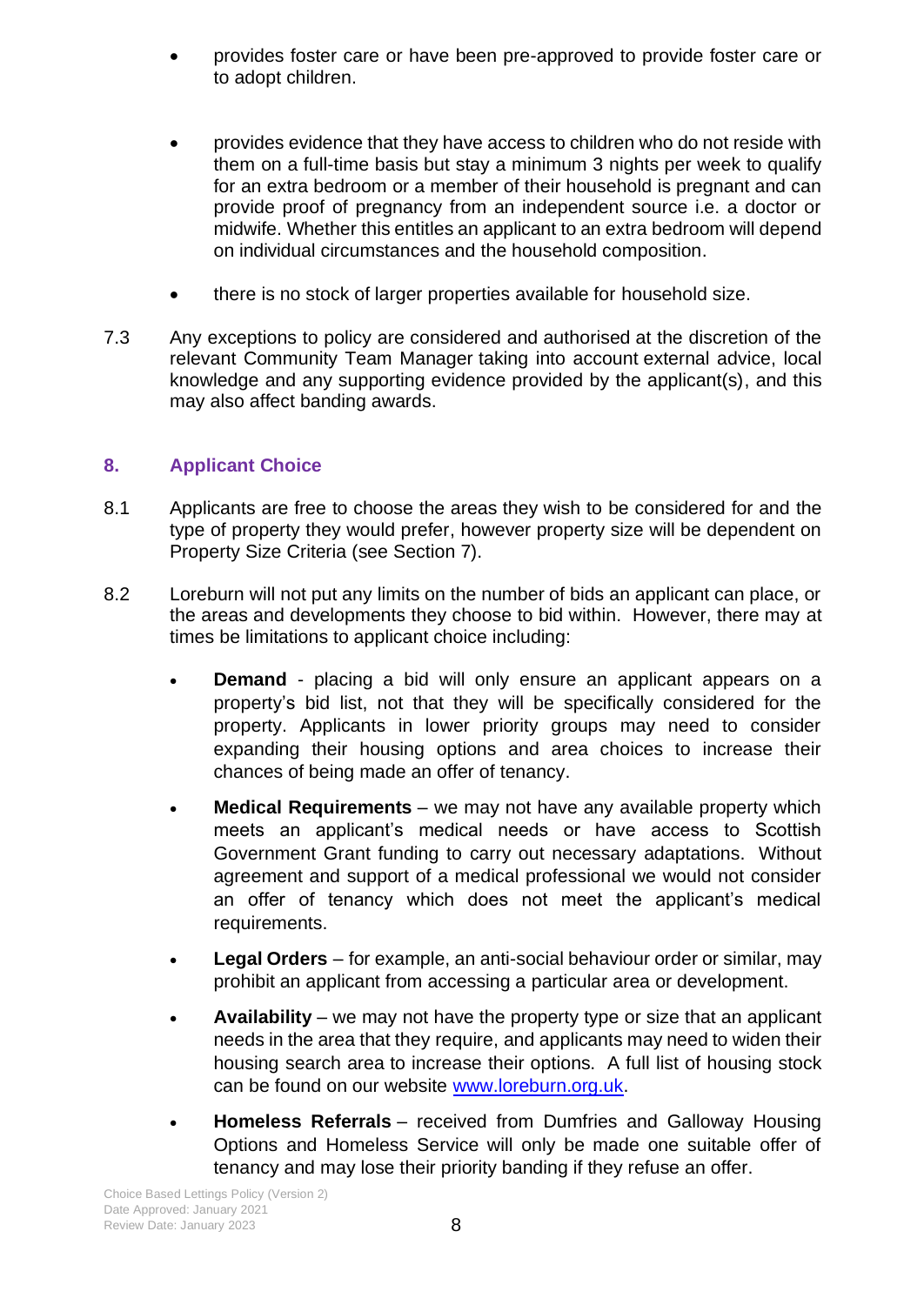• **Social Mix** – in order to create and maintain safe and balanced communities, Loreburn will have the final say on allocations, taking into account advice from Police and local agencies.

### **9. Property Types**

- 9.1 Loreburn offers a wide range of housing options across Dumfries and Galloway. We are committed to continually improving and adapting our existing stock while increasing housing opportunities for local people. We are keen to continue to develop innovative housing options to help address local need and we are committed to assisting our customers to remain in their homes for as long as is safe and physically possible. Therefore, we have various options to help support local people and address these challenges throughout Dumfries and Galloway:
	- **General Needs** most of our housing stock, containing a range of property styles including flats, houses and bungalows.
	- **Amenity Housing** mainly ground or first floor accommodation which are suited to older people or those with mobility issues. To qualify applicants must be aged 50 years or over or have a medical condition and through their application form can evidence they would benefit from this type of accommodation.
	- **Later Living** mainly flatted developments suited to older people or those with mobility issues, with the aim to allow applicants a high degree of independence within a safe environment. To qualify for one of our seven Later Living developments housing applicants must; be aged 55 years or over; or have a medical condition and can demonstrate they would benefit from this type of accommodation.
	- **Adapted -** properties that have either been purposely built to address a specific need; or in which significant adaptations have been installed.

### **10. Applicant Categories**

10.1 Applicant categories are automatically assigned at the time of registration by our Loreburn Lettings System. These categories identify and organise our housing applicants to enable Loreburn to meet our local housing obligations as set by Dumfries and Galloway Council. (**See Appendix III).**

| <b>Applicant</b><br><b>Category</b> | <b>Current Housing Circumstances</b>                                                                                                                 | <b>How applications are</b><br>prioritised                                                       |
|-------------------------------------|------------------------------------------------------------------------------------------------------------------------------------------------------|--------------------------------------------------------------------------------------------------|
| <b>Waiting</b><br>List              | <b>Private tenants</b><br>$\bullet$<br><b>Other RSL tenants</b><br>$\bullet$<br><b>Homeowners</b><br>$\bullet$<br><b>Sharing owners</b><br>$\bullet$ | Applicants are initially<br>prioritised by band,<br>secondly by best fit<br>(i.e. applicants who |

Our categories are detailed below: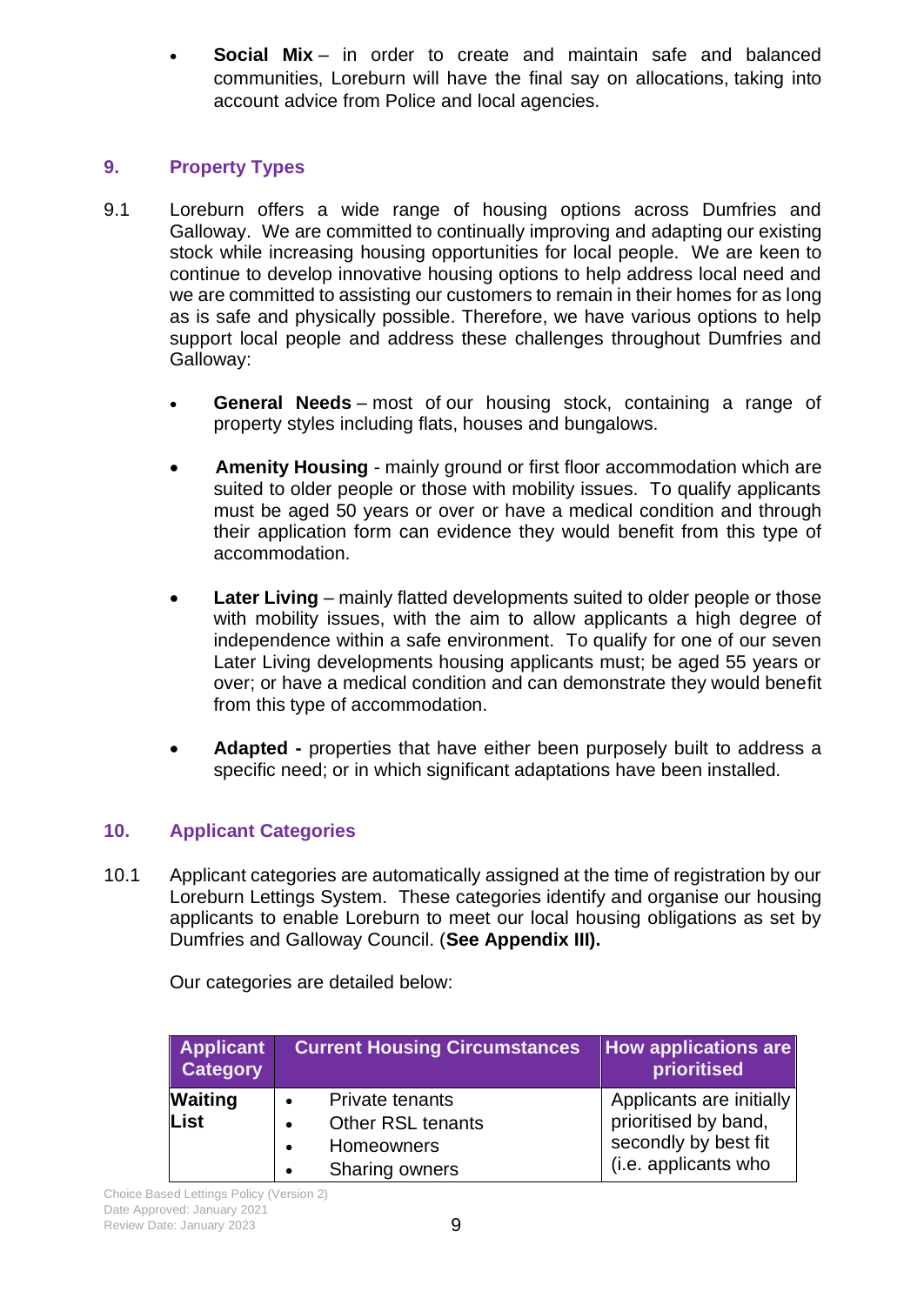|                         | <b>Tied tenants</b><br>Intentionally homeless - as<br>assessed by Dumfries and<br><b>Galloway Council</b><br>Leaving care<br>Living with family or friends<br>Sofa surfers<br>No fixed abode                                                                                                                                                                                                                                                                                                                                                                                                                                                                                                                                                                                                                                                                                                                                                                | will fill the property)<br>and lastly by<br>application date<br>order.                                                                                                                                |
|-------------------------|-------------------------------------------------------------------------------------------------------------------------------------------------------------------------------------------------------------------------------------------------------------------------------------------------------------------------------------------------------------------------------------------------------------------------------------------------------------------------------------------------------------------------------------------------------------------------------------------------------------------------------------------------------------------------------------------------------------------------------------------------------------------------------------------------------------------------------------------------------------------------------------------------------------------------------------------------------------|-------------------------------------------------------------------------------------------------------------------------------------------------------------------------------------------------------|
| <b>Transfer</b><br>List | Includes existing Loreburn customers<br>looking for a move to a more suitable<br>Loreburn property.<br>Transfer applicants are visited at their<br>home address by their current<br>Neighbourhood Officer, to assess the<br>property condition and discuss the<br>transfer process. In line with our<br>Rechargeable Repairs Policy any<br>repairs which are identified as tenant<br>responsibility will be confirmed in<br>writing and a follow up visit will be<br>arranged to check the works are<br>completed to a satisfactory standard.<br>Loreburn will not authorise a transfer<br>if a property is in poor<br>condition. However, support will be<br>provided to help address the situation.<br>Additionally, applicants must not owe<br>a tenancy related debt of more than<br>one month's rent or where rent<br>arrears are in excess of one month, a<br>payment plan must be in place and<br>have been maintained for a minimum<br>of 3 month's | Applicants are initially<br>prioritised by band,<br>secondly by best fit<br>(i.e. applicants who<br>will fill the property)<br>and lastly by<br>application date<br>order.                            |
| <b>Section 5</b>        | Includes applicants who have been<br>assessed as:<br>Unintentionally homeless and in<br>priority need (under part II of the<br>housing Scotland) Act 1987 and                                                                                                                                                                                                                                                                                                                                                                                                                                                                                                                                                                                                                                                                                                                                                                                               | Applicants are<br>prioritised in the date<br>order they presented<br>to Dumfries and<br><b>Galloway Council</b><br>Housing Options and                                                                |
|                         | 2001 Act);<br>Threatened with homelessness;<br>and or<br>Vulnerable and in urgent housing<br>need.                                                                                                                                                                                                                                                                                                                                                                                                                                                                                                                                                                                                                                                                                                                                                                                                                                                          | Homeless Service.<br>Loreburn will also<br>take into<br>consideration best fit<br>where applicable $-$<br>and liaise with the<br><b>Homeless Service to</b><br>make best use of our<br>housing stock. |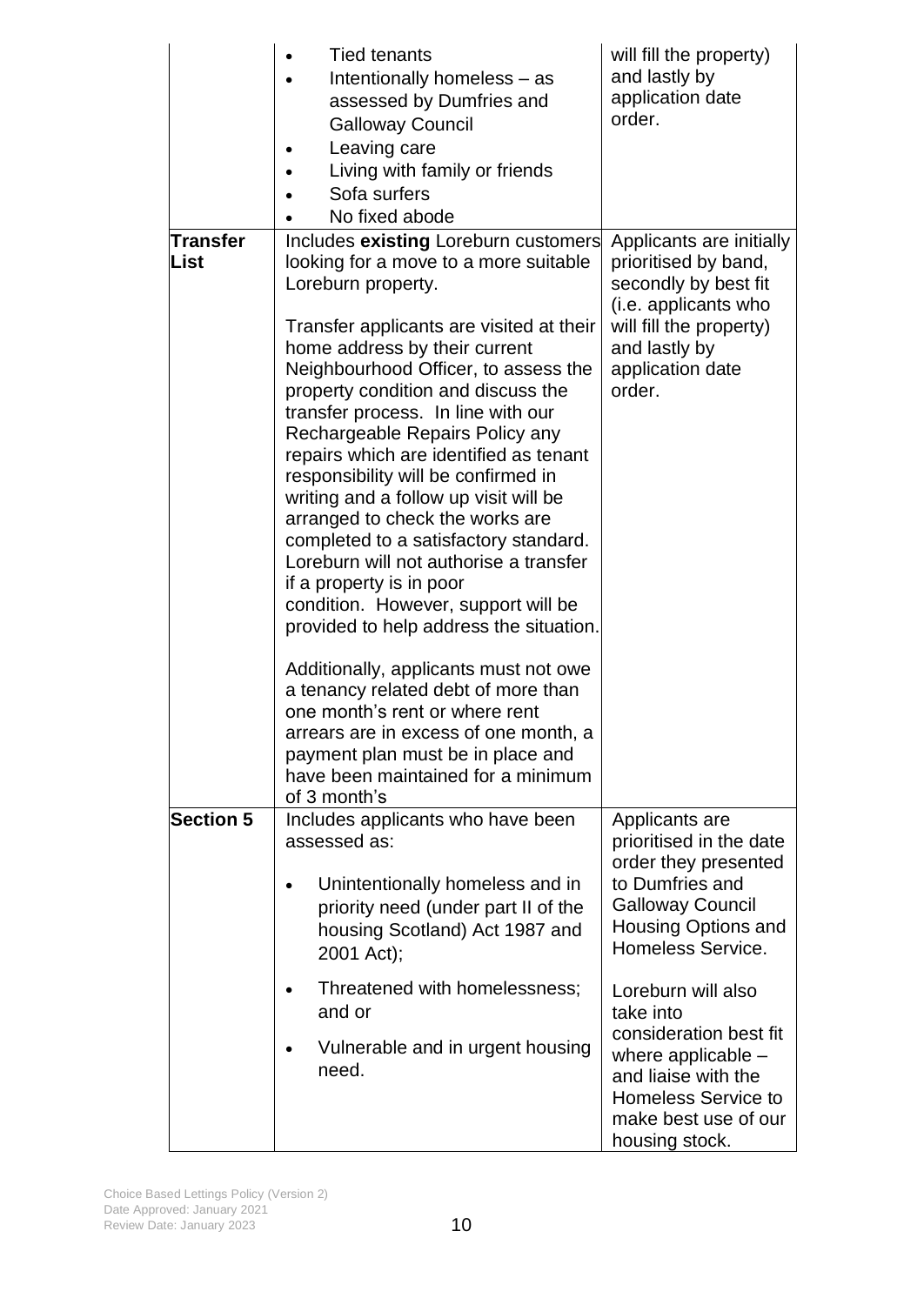#### **11. Applicant Sub-Categories**

11.1 We utilise several sub-categories to help ensure we are making the best use of our limited housing stock by prioritising applicants who will benefit most from any specific design features.

| <b>Sub-category</b>      | <b>Description</b>                                                                                                                                                                                           | <b>Evidence</b>                                                                                                                                                                                       |
|--------------------------|--------------------------------------------------------------------------------------------------------------------------------------------------------------------------------------------------------------|-------------------------------------------------------------------------------------------------------------------------------------------------------------------------------------------------------|
| Wheelchair<br>Accessible | Where a wheelchair is<br>required for internal use -<br>ground floor<br>accommodation<br>level access<br>widened doorways<br>lowered appliances etc.                                                         | As assessed and<br>confirmed by an<br>Occupational Therapist or<br>medical professional.                                                                                                              |
| <b>Wet Room</b>          | Where a wet room has<br>been identified as being<br>specifically required.                                                                                                                                   | As assessed and<br>confirmed by an<br>Occupational Therapist or<br>medical professional.                                                                                                              |
| <b>General Needs</b>     | Where there are no<br>restrictions to property<br>type.                                                                                                                                                      |                                                                                                                                                                                                       |
| <b>Strategic Needs</b>   | Where applicants have<br>been identified by a<br>professional agency as<br>being in critical housing<br>need, for example, cases<br>of unmet complex medical<br>requirements or Witness<br>Protection cases. | As confirmed and/or<br>referred by agencies such<br>as Police Scotland, Police<br><b>UK, National Witness</b><br><b>Mobility Service, Dumfries</b><br>and Galloway Council<br>Social Work Department. |

- 11.2 Properties which are restricted to one of the above sub-categories will be clearly highlighted on the property advert. If a restriction is added to a property advert only applicants within that sub-category or banding will be eligible to place a bid.
- 11.3 In lower demand areas, Loreburn HA may choose not to restrict bidding to avoid potential delays, keeping the number of days a property is vacant as low as possible. However, it may be indicated on a property advert that certain subcategories will be prioritised in our shortlisting process, to ensure we are making best use of our available stock. In these instances, the Community Team Manager retains discretion and autonomy to make the final allocation decision, considering all relevant information including social mix, best use of stock and creating balanced and sustainable communities.

### **12. Applicant Banding**

12.1 Loreburn Lettings does not award points like a traditional housing register. Instead Loreburn has four priority bands which reflect an applicant's current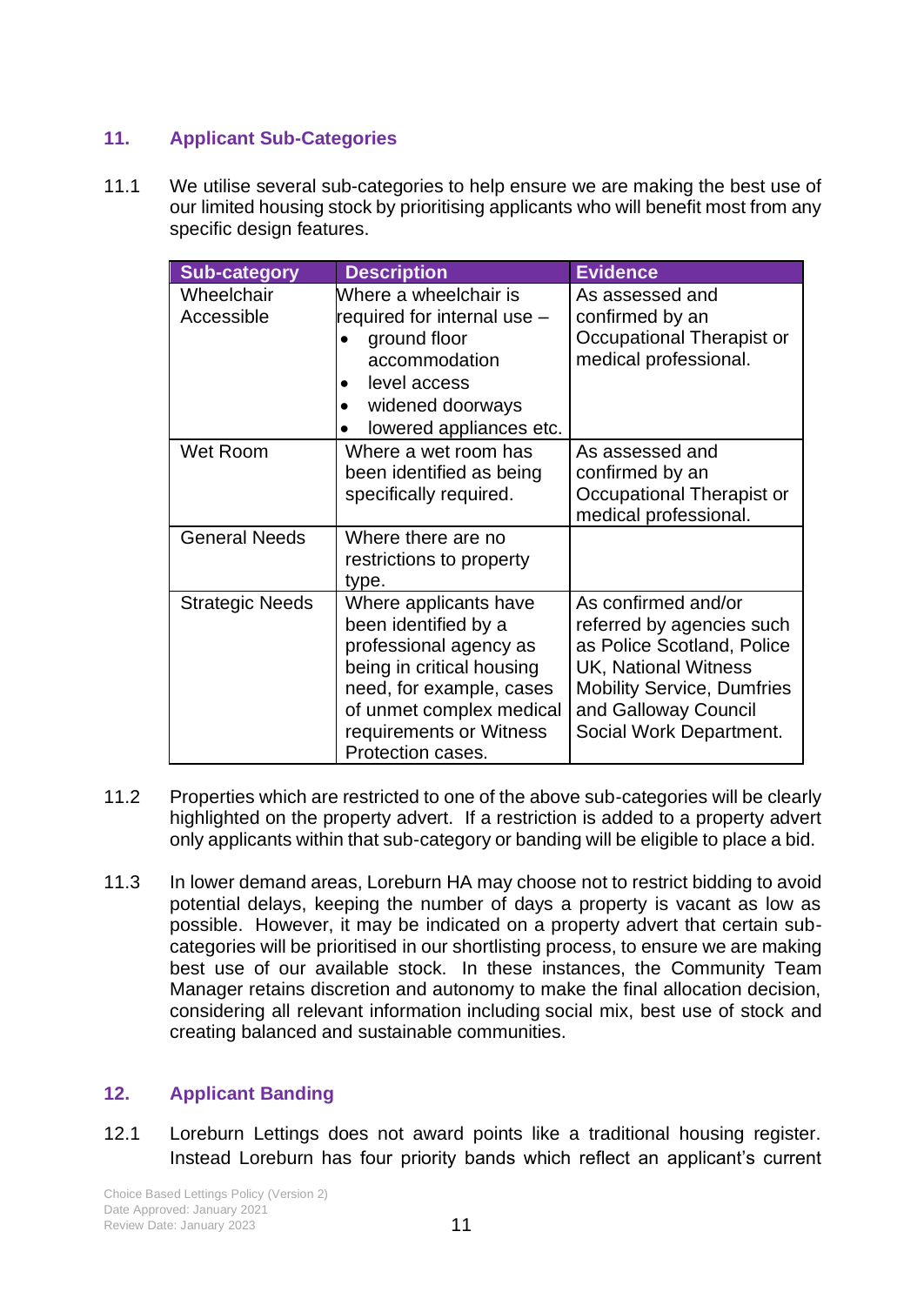housing need, taking into account the information included on the online form and any additional supporting evidence.

- 12.2 Banding is automatically assessed and provisionally awarded by the Loreburn Lettings system however, a further assessment process is completed by staff to confirm appropriate documentation has been provided for the banding award.
- 12.3 Where two applicants are awarded the same band, the applicant who best fits the property will be awarded priority, however if both applicants are equally matched to the property, then the applicant with the earliest start date will receive priority.
- 12.4 In regard to applicants who have been assessed by Dumfries and Galloway Council Housing Options and Homeless Service as in immediate housing need, the date that they presented to the Homeless Service is used.

#### 12.5 **Exceptions**

- 12.5.1 **Underoccupancy** in the instance of 2-bedroom properties, the application start date will be overruled and priority will be awarded to applicants of the same band whose households comprise of 2 or more members.
- 12.5.2 **Homeowners** in accordance with the Housing (Scotland) Act 2014 (Section 5), Loreburn HA will take into account the ownership and/or value of inheritable property or land owned by the applicant themselves or a member of their household. Priority may be awarded to other applicants in the same band in this instance dependent on individual circumstances and will be assessed on a case by case basis.
- 12.6 Our priority bands are defined below.

| <b>Band</b>   | <b>Reason</b>                                                                             | <b>Qualifying criteria</b>                                                                                                                                                                 |
|---------------|-------------------------------------------------------------------------------------------|--------------------------------------------------------------------------------------------------------------------------------------------------------------------------------------------|
| <b>Bronze</b> | Assessment indicated<br>current housing<br>is adequate.<br>Insufficient identification    | Applicant has failed to<br>demonstrate any priority<br>indicators in line with this<br>allocation policy as detailed in<br>Criteria for Banding section.                                   |
|               | provided for all relevant<br>applicants.<br>Insufficient supporting<br>evidence supplied. |                                                                                                                                                                                            |
| <b>Silver</b> | Assessment highlighted a<br><b>low</b> housing need.                                      | Applicant has<br>demonstrated one of the<br>indicators set out in Criteria 1.                                                                                                              |
| Gold          | Assessment highlighted a<br>high housing need.                                            | Applicant has demonstrated two<br>or more* of the eligible indicators<br>set out in the Criteria 1.<br>Or<br>Applicant has demonstrated any<br>of the indicators set out in Criteria<br>2. |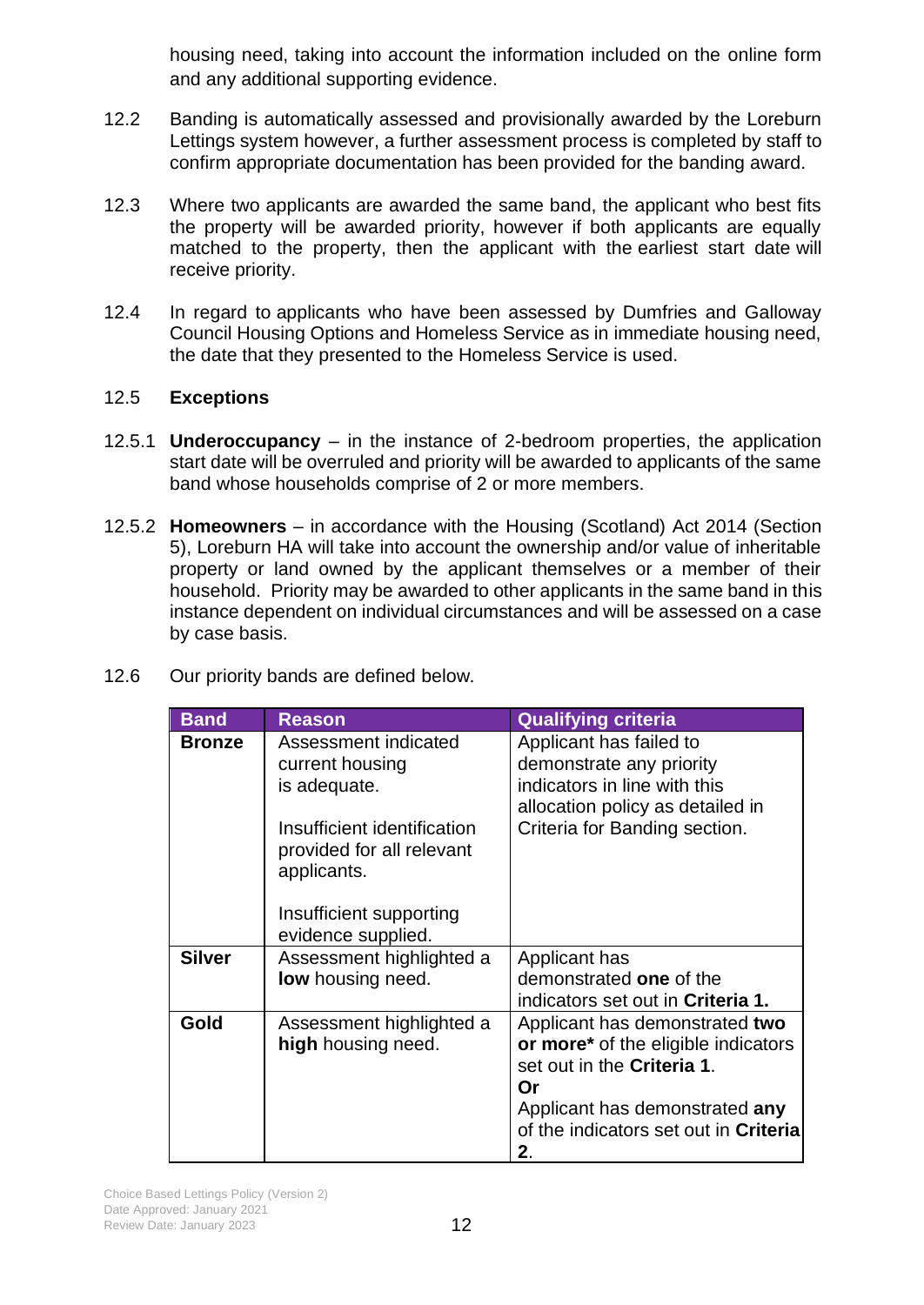|                 |                                                   | *a further band award will not be<br>assigned in relation to the same<br>issues |
|-----------------|---------------------------------------------------|---------------------------------------------------------------------------------|
| <b>Platinum</b> | Assessment highlighted an<br>urgent housing need. | Applicant has demonstrated any<br>of the indicators set out in Criteria<br>3.   |

#### **13. Criteria for Banding**

13.1 An overview of the banding criteria is outlined below. Please note medical awards will only be given in instances where rehousing will alleviate conditions(s). See Appendix II for more information.

| Criteria 1                       | <b>Criteria 2</b>        | Criteria 3                           |
|----------------------------------|--------------------------|--------------------------------------|
| Medical - Low                    | Medical - High           | Medical - Urgent                     |
| <b>Non Priority Homeless</b>     | Insecure                 | Priority Homeless referral from      |
|                                  | Accommodation            | Dumfries and Galloway Council        |
|                                  |                          | Homeless Service                     |
| Underoccupancy*                  | Underoccupancy*          | Domestic Abuse                       |
| (1 bedroom)                      | (2 bedrooms)             |                                      |
|                                  |                          |                                      |
| Overcrowding                     | Overcrowding             | Serious Harassment/Hate              |
| (1 bedroom)                      | (2 bedrooms)             | Crimes                               |
| <b>Below Tolerable Standards</b> | <b>Leaving Supported</b> | Looked after Children                |
| Hardship -                       | Accommodation            | <b>Person Leaving Active Service</b> |
| Support / Financial / Fuel       |                          | <b>Witness Protection Cases</b>      |
| Poverty                          |                          | <b>Regeneration Projects</b>         |
|                                  |                          |                                      |

*\*Tenants of Registered Social Landlords only*

#### **14. Supporting Evidence**

- 14.1 Specific evidence is required in support of each circumstance to confirm eligibility for a particular Band. It is the applicant's responsibility to ensure appropriate and accurate documentation is supplied.
- 14.2 **If appropriate evidence has not been provided, the band award will be downgraded.** Please see **Appendix II** for examples of supporting evidence.

#### **15. Changes to Banding**

- 15.1 Banding may be modified due to an established change of circumstances within the application. As well as the level of priority changing, the applicants qualifying date will be changed if the banding is upgraded, but not if the banding is decreased.
- 15.2 **Any amendment to banding (and date) will only be made when Loreburn are notified of a change of circumstance by the applicant.**
- 15.3 Applicants will be notified of any changes to banding and the justification for such change.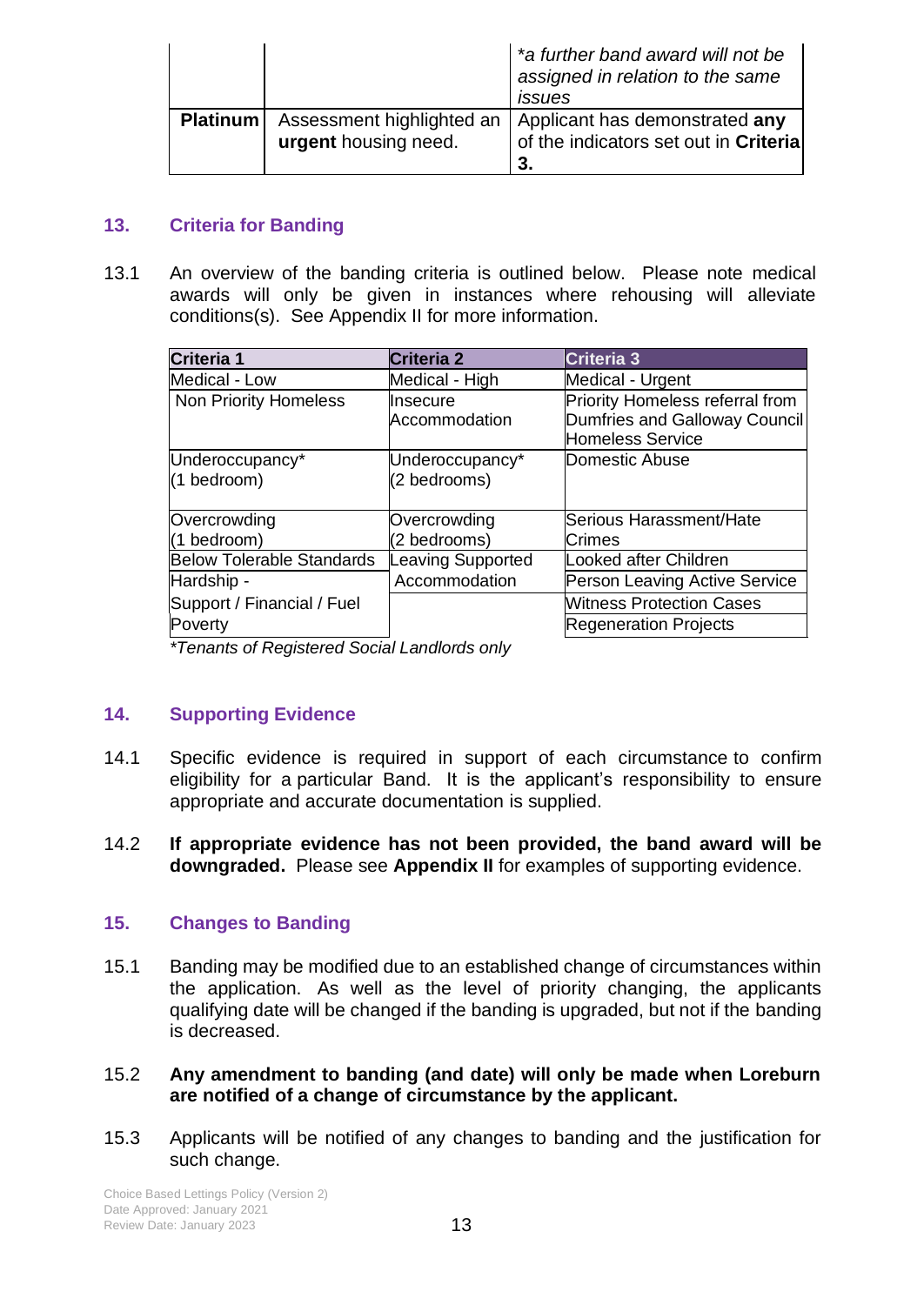#### **16. Awaiting Assessment**

- 16.1 Loreburn Lettings relies upon accurate and timely information to be supplied by applicants in order to band applications correctly. To ensure accuracy, a manual assessment will be carried out within 5 working days, upon request and at annual reviews.
- 16.2 As our system is automated, the manual assessment confirms that the following have been provided and the correct band has been awarded:
	- Full applicant information.
	- Current household and circumstances.
	- Proof of ID and proof of address.
	- Appropriate supporting evidence.
- 16.3 In regards to medical requirements, Loreburn HA will take into account advice from relevant professional, medical, and healthcare services to determine appropriate property type and it would need to be proven that rehousing to another property would play a critical role in addressing an applicant's health problems.
- 16.4 Changes in circumstances should be updated or reported as soon as possible to ensure the correct banding has been awarded. This can be completed by the applicant themselves or if preferred applicants can contact the Community Team to help update their information.

### **17. Proof of ID and Address**

17.1 To confirm our housing applicants are eligible to apply for housing with Loreburn Lettings we request that all main and joint applicants submit two forms of identification. Each applicant should supply one form of photographic identification and one document confirming their current address.

### 17.2 **Please do not send original documents by post.**

| <b>Accepted forms of identification</b> |                                             |
|-----------------------------------------|---------------------------------------------|
| Passport                                | Bank                                        |
| $\bullet$                               | $\bullet$                                   |
| UK Residence Permit<br>$\bullet$        | or Building Society Statement               |
| <b>Driver's License</b>                 | <b>Benefit Award Statement</b>              |
| $\bullet$                               | $\bullet$                                   |
| <b>Provisional Driver's License</b>     | <b>Birth Certificate</b>                    |
| $\bullet$                               | $\bullet$                                   |
| Utility Bill                            | <b>Marriage Certificate</b>                 |
| $\bullet$                               | $\bullet$                                   |
| Letter from HMRC or the                 | Certificate of Registration                 |
| $\bullet$                               | $\bullet$                                   |
| Home Office                             | or Naturalisation                           |
|                                         | <b>Permanent Resident Card</b><br>$\bullet$ |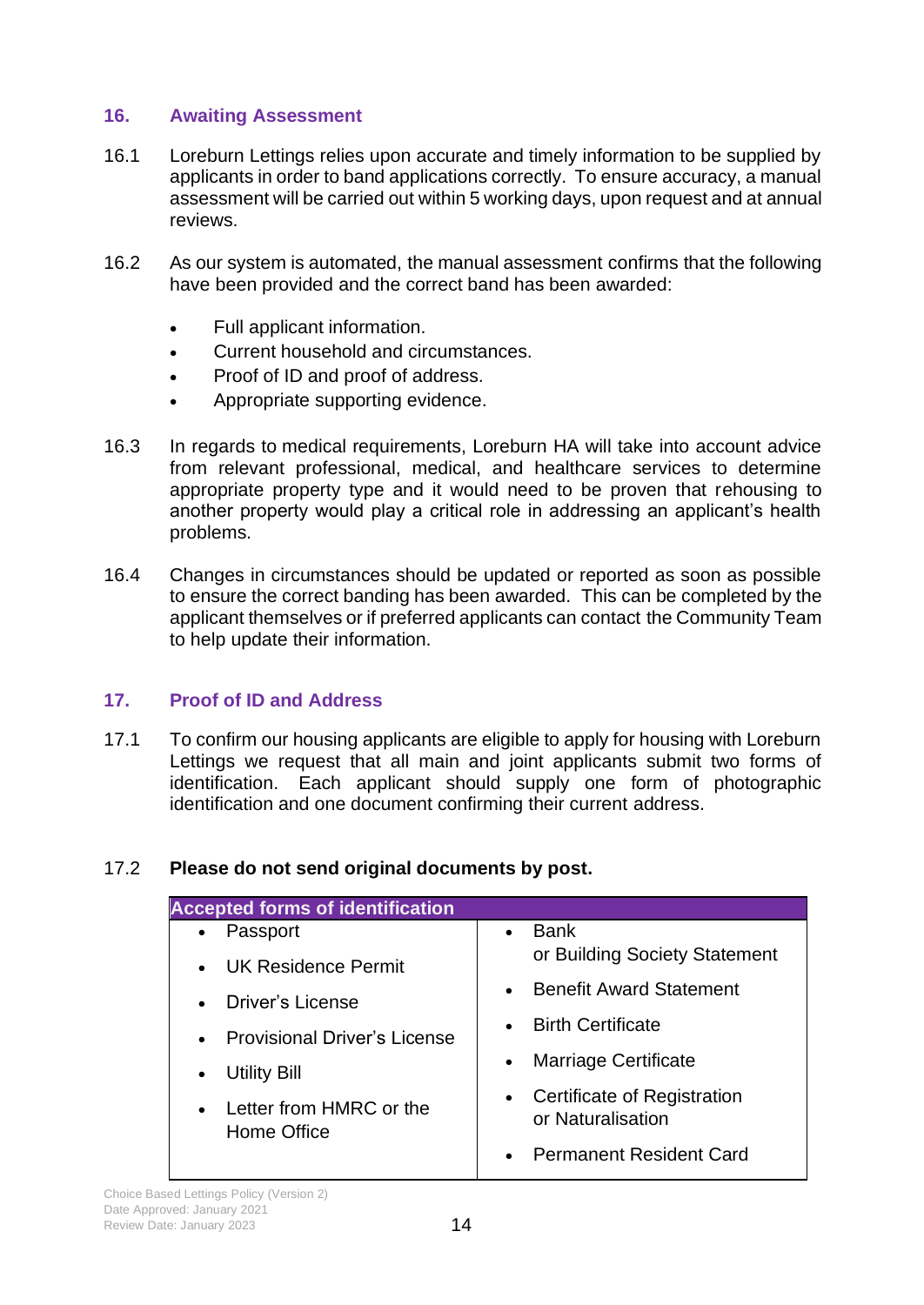17.3 For applicants who do not have photographic ID, a birth certificate will be required, as well as two documents to provide confirmation of their address.

#### 17.4 **Applicants who fail to provide identification will be placed in the 'Bronze' band, even if they have demonstrated they are eligible to receive priority.**

#### **18. Property Advert Information**

- 18.1 Our property adverts outline key features and where possible include photographs of the property and/or the development it is situated in, to allow our applicants to make informed choice before placing a bid. We will include as much information as possible including:
	- Property size (number of bedrooms and number of bed spaces)
	- Tenure type (house, flat, bungalow etc)
	- Weekly rental amount including any service charges
	- Heating type
	- EPC rating
	- Parking arrangements
	- Outside space (Communal, own garden etc)
	- Tenancy type
	- Any bidding restrictions
	- Bid opening and closing dates
- 18.2 Additional information relating to our developments and their surrounding areas including travel links and information relating to local schools and amenities can also be found on our Loreburn Website [www.Loreburn.org.uk](http://www.loreburn.org.uk/) and appropriate links are added to each property advert.
- 18.3 Available properties will be advertised within 3 working days following receipt of a termination notice.

#### **19. Property Advert Restrictions**

- 19.1 Restrictions may be applied to a property due to the design or tenure type, for example, adverts may be restricted to:
	- A particular band (e.g. platinum only)
	- A specific applicant category (e.g. waiting list bids only); or
	- A particular sub-category (e.g. wheelchair/wet room accessible only)
- 19.2 Loreburn will only restrict an advert in order to meet the local housing agreement or ensure we are "Creating great places to live" by allocating our available housing stock in a balanced and sustainable way. **All restrictions will be clearly stated on our property adverts.**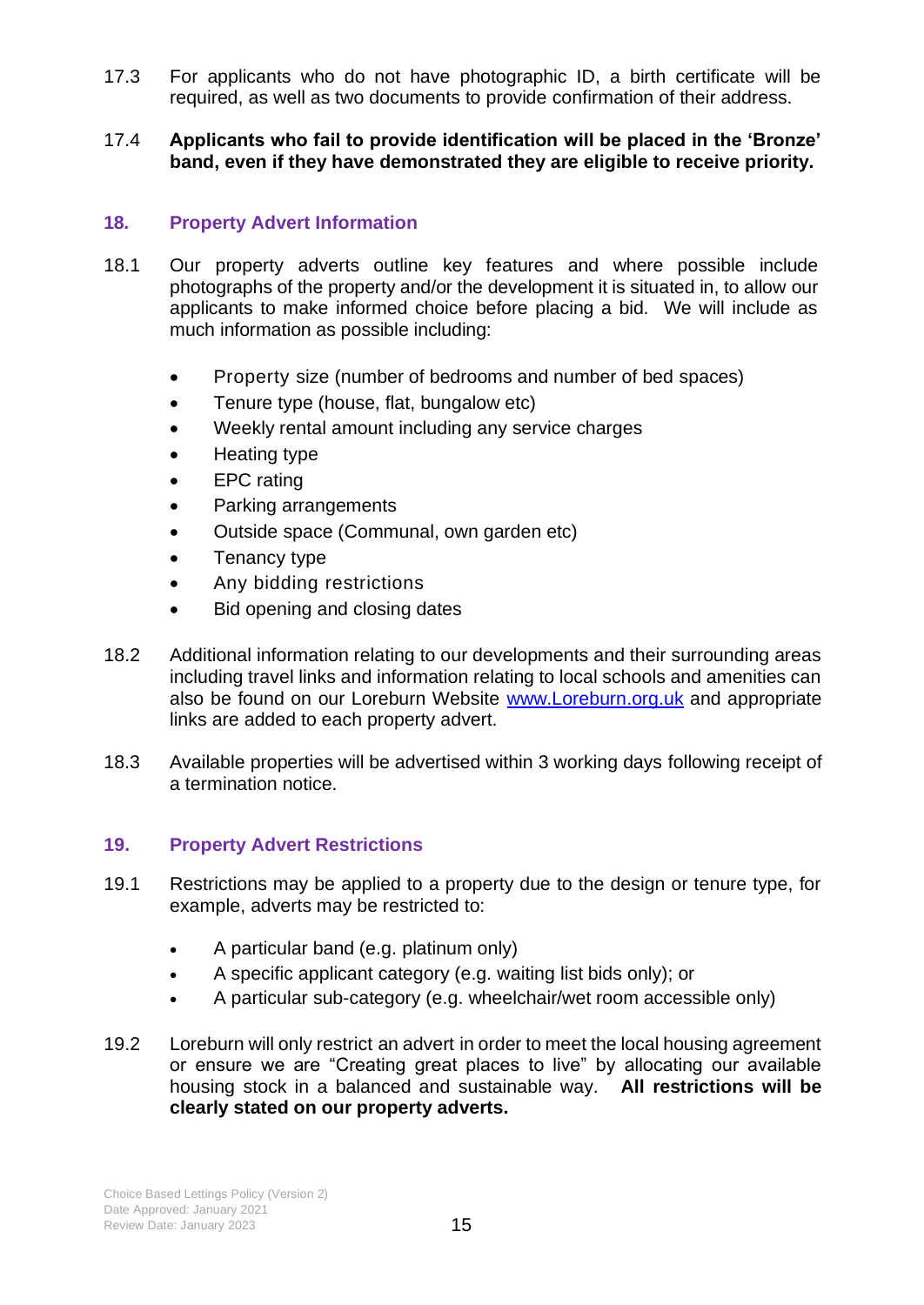#### **20. Bid Cycles**

- 20.1 Available properties are advertised weekly on one of three bid cycles through our website [www.loreburnlettings.org.uk.](http://www.loreburnlettings.org.uk/) Applicants are required to check and view available properties regularly and where appropriate place bids.
- 20.2 If no properties are available on our website this may be due to low turnover, however applicant queries should be directed to our Community Team for clarity. Available properties are also showcased on our social media accounts to increase coverage, so we encourage applicants to follow us online.
- 20.3 When Loreburn are made aware of a customer's intent to leave their Loreburn home, we will endeavour to advertise the new listing on the next available bid cycle to ensure we are re-letting our properties and making homes available to our customers as soon as possible.

#### 20.4 **Our weekly 5 day bid cycles open and close as follows:**

|               | <b>Bid Cycle 1</b> | <b>Bid Cycle 2</b> | <b>Bid Cycle 3</b> |
|---------------|--------------------|--------------------|--------------------|
| Open 12 noon  | Monday             | Wednesday          | Friday             |
| Close 12 noon | Fridav             | Sunday             | Tuesday            |

#### **21. Exceptions to Bid Cycles**

- 21.1 There may occasionally be exceptions to bid cycles, with properties advertised on alternative days. Possible reasons for this include but are not restricted to:
	- New development sites
	- Office closures/holiday periods
	- Reasons out with Loreburn's control
	- Difficult to let properties where after two exhausted bid cycles, a third bid cycle will run until an eligible bidder is established

#### **22. Bid Types**

- 22.1 A bid is an expression of interest in a particular property and once registered, an applicant may begin placing bids immediately on our available properties on our website [www.loreburnlettings.org.uk.](http://www.loreburnlettings.org.uk/)
- 22.2 **Please also note, the time and date in which a bid has been placed during the bid cycle will not affect the applicant's position on the bid list.**
- 22.3 There are no restrictions to the number of bids an applicant may place, however applicants **must** have a genuine interest in being made a potential offer of tenancy.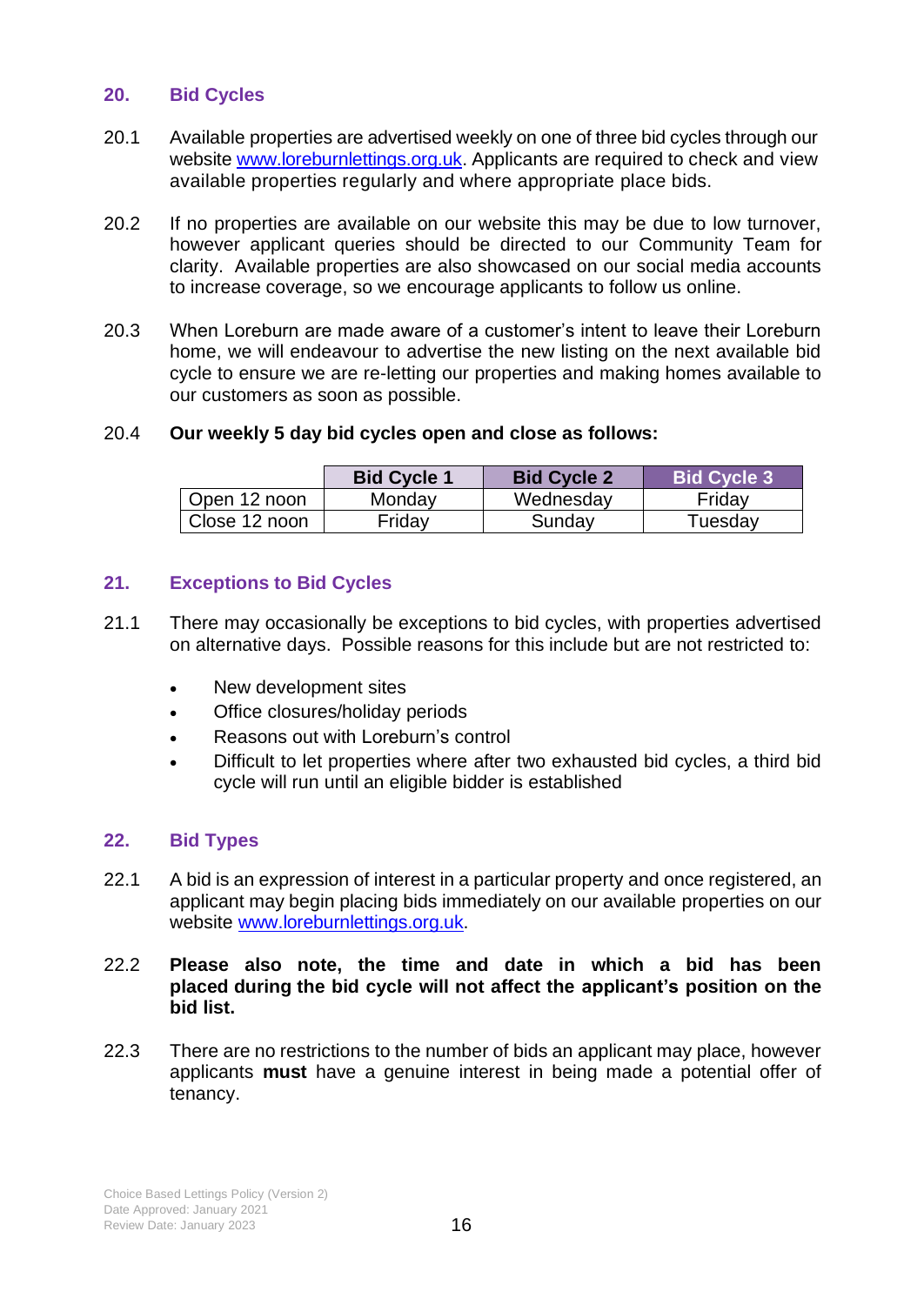- 22.4 Only bids placed during the specified cycle will be considered, and applicants are responsible for ensuring their bids are registered within the noted timescales. See 22.5 for exceptions.
- 22.5 There are 3 types of bid:
	- **Website** applicants independently place a manual bid through their Loreburn Lettings account on properties that meet their requirements.
	- **Automatic** bids are generated automatically by the Loreburn Lettings system in accordance to agreed property type, size, floor level and location specified by the applicant. Automatic bidding is reserved primarily for applicants who are unable to access a computer or the internet or have additional support needs and/or are in a position to move within one month's notice. Loreburn HA is not responsible for any applicant missing out on a suitable property which was not detailed on their area choices.
	- **Proxy** bids are placed on the applicant's behalf by a member of the Community Team when specifically contacted by an applicant. In exceptional circumstances, the Community Team Manager may authorise a bid to be placed on a property on behalf of a customer, even out with the normal bid cycle.

#### 22.6 **Applicants must not deliberately bid on a property or move into a home that is unsuitable due to medical or health needs.**

- 22.7 It is the responsibility of applicants to notify Loreburn if:
	- they are unable to access their Loreburn lettings account
	- have forgotten their log in details
	- or are having difficulty placing a bid for a suitable property.

### **23. Deciding Who Will Receive a Tenancy Offer**

- 23.1 Once a bid cycle has ended, an applicant bid list is created of all interested applicants. If all relevant ID and supporting evidence is present the top bidder will be contacted to confirm interest and offered a pre-allocation check. If the applicant is no longer interested or does not make contact **within 1 working day**, we will move to the next applicant on the bid list until a suitable interested applicant is identified.
- 23.2 Should an application be found to contain information which is incorrect or out of date, we will bypass the applicant and they will not be considered for the allocation. In this circumstance we would suspend the application and contact the applicant(s) by email or phone and support them to update their information; explain why they are not being considered and reiterate the importance of updating their information to prevent them from being bypassed or suspended on future occasions. See Section 31 Suspended Applications.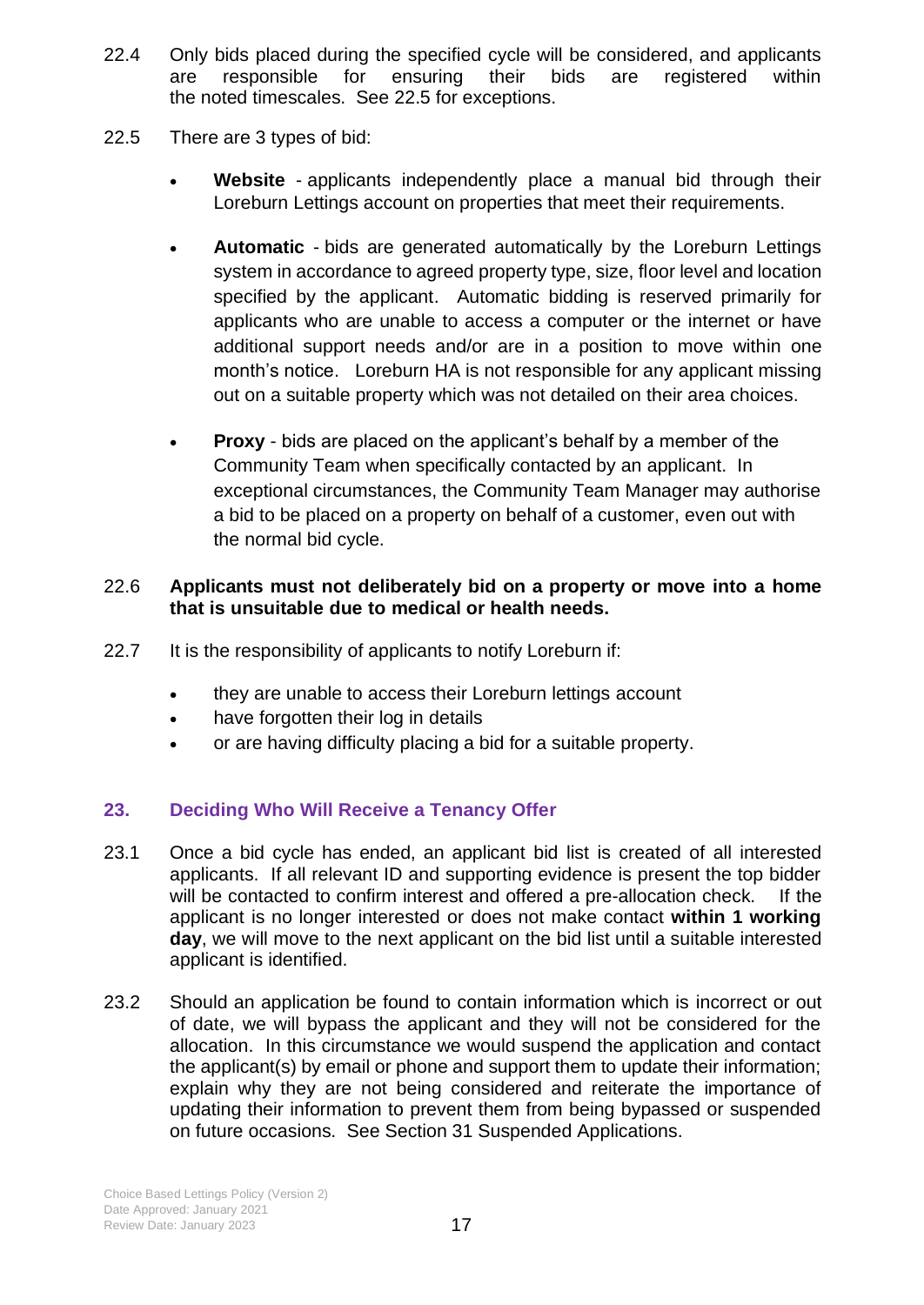#### 23.3 **As it is an applicant's responsibility to ensure their information is kept up to date, Loreburn will not make exceptions to this rule.**

23.4 If an offer of tenancy is refused by an applicant then the **existing bid list will be utilised to establish the next suitable applicant**. The property will only be readvertised once the bid list has been exhausted.

#### **24. Tenancy Types**

- 24.1 The majority of applicants are offered a Scottish Secure Tenancy in line with Loreburn's legal responsibilities.
- 24.2 **Joint applicants will only be offered a joint tenancy. Both applicants must be present at the viewing and sign up appointments; and both applicants must sign the tenancy agreement prior to keys for the property being released by Loreburn.**
- 24.3 In a limited number of situations, Loreburn may offer a Short Scottish Secure Tenancy (SSST). A Short Scottish Secure tenant has many of the same rights as a Scottish Secure tenant. However, rights are more limited on eviction, subletting and succession. A Short Scottish Secure Tenancy agreement will state that a tenancy is for a fixed period of time (at least 12 months). If by the end of that time, neither party has requested that the lease ends, it will convert to a Scottish Secure Tenancy unless Notice has been serviced to extend the Short Scottish Secure Tenancy for a further 6 months.
- 24.4 Loreburn can only give Short Scottish Secure Tenancies in very specific circumstances as defined by law in Section 35, Schedule 6 of the Housing (Scotland) Act 2014. The circumstances will apply if:
	- The applicant has been evicted for anti-social behaviour in the last 3 years
	- The applicant or a member of their household is subject to an anti-social behaviour order

There has been anti-social behaviour within the previous 3 years at or in the vicinity of your home address by either you, any joint tenant, anyone residing or lodging at the property, any subtenant or any visitors to the property

- Loreburn are offering temporary accommodation for people taking up employment in the area
- Loreburn are offering temporary accommodation for tenants where work is being carried out on their house
- The applicant is homeless, and the property is let to you on a temporary basis for more than 6 months
- The applicant is in receipt of housing support services and the property is let to you on a temporary basis
- The property is leased from another body by the landlord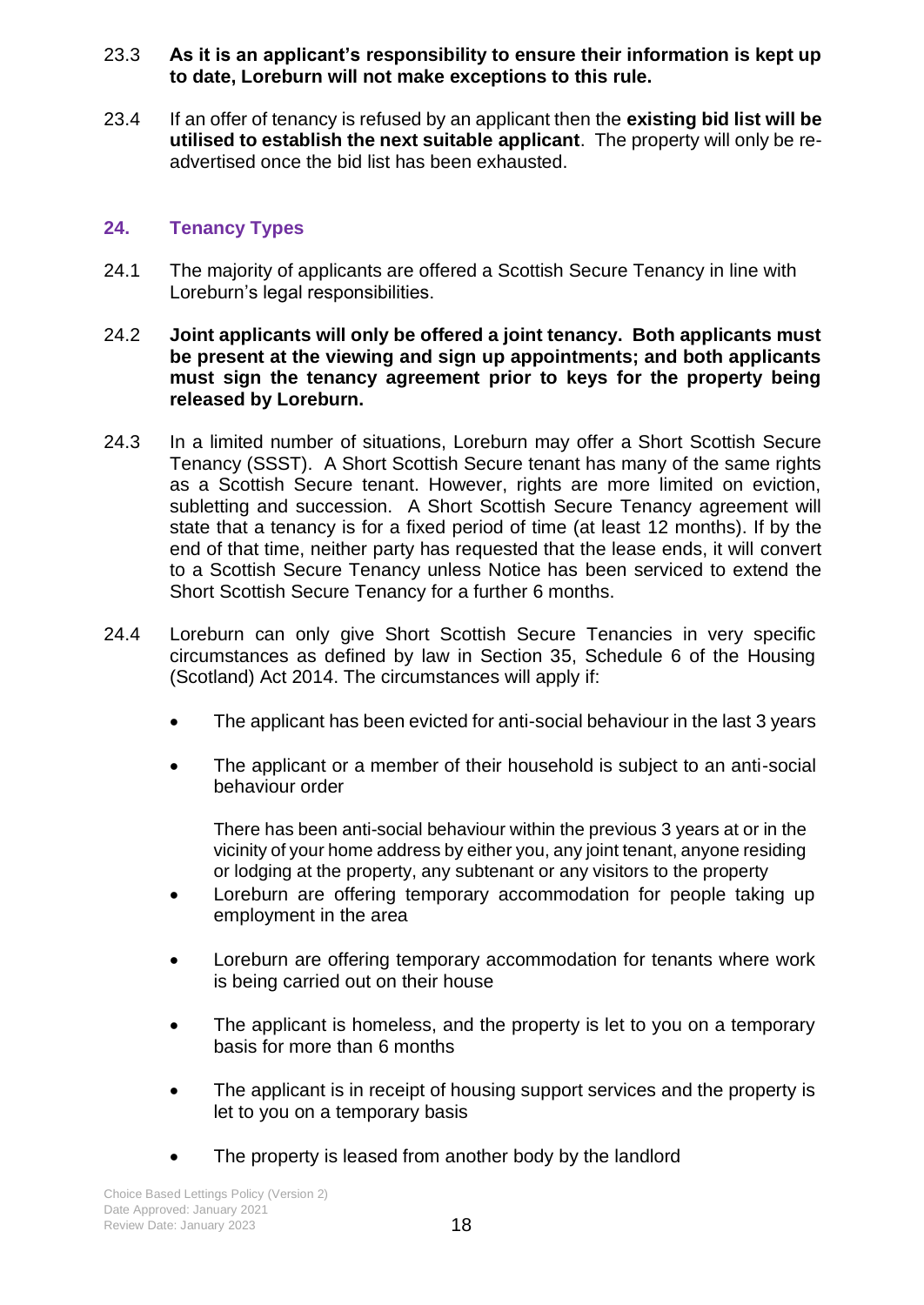- The applicant is a homeowner who cannot occupy their home on a shortterm basis. For example, if an owner needs to move while repairs are carried out to make their home safe.
- 24.5 In all cases Loreburn H A will serve the tenant with a notice, informing them that the offer is a Short Scottish Secure Tenancy. The notice will also state why the applicant is being offered a Short Scottish Secure Tenancy and the period for which the tenancy is being offered.

#### **25. Pre-allocation checks**

- 25.1 A pre-allocation check is carried out for all applicants prior to Loreburn making an offer of housing.
- 25.2 **Being considered for a pre-allocation check does not always result in an offer of tenancy being made.**
- 25.3 **If an applicant is being considered for a property, any other property bids they have placed are disregarded. An applicant may only be considered for one property at a time and therefore it is important that applicants are managing their bids appropriately and ensuring they are updating their bid preferences.**
- 25.4 The purpose of completing pre-allocation checks are to ensure our Choice Based Lettings policy is being adhered to by confirming:
	- The application has been completed correctly and information provided is true and correct
	- Relevant ID and supporting evidence have been provided and are valid
	- The applicant is interested in progressing to the offer stage
	- The applicant understands the financial obligations associated with taken on a tenancy
	- There are no reasons to withhold an offer of tenancy or suspend the application e.g. because of outstanding rent arrears, evidence of anti-social behaviour, or any other breach of past tenancy agreements.
- . 25.5 Some checks will have been completed by the Community Team, however additional tenancy sustainment information is also required to assess the affordability and longevity of any offer of tenancy. Our focus is on our applicant's experience, and ensuring we are allocating our properties appropriately by providing our applicants sufficient information and support to make an informed decision and assist them to sustain a Loreburn HA tenancy.
- 25.6 Applicants will also be contacted to obtain further information relating to their:
	- Current income and expenditure,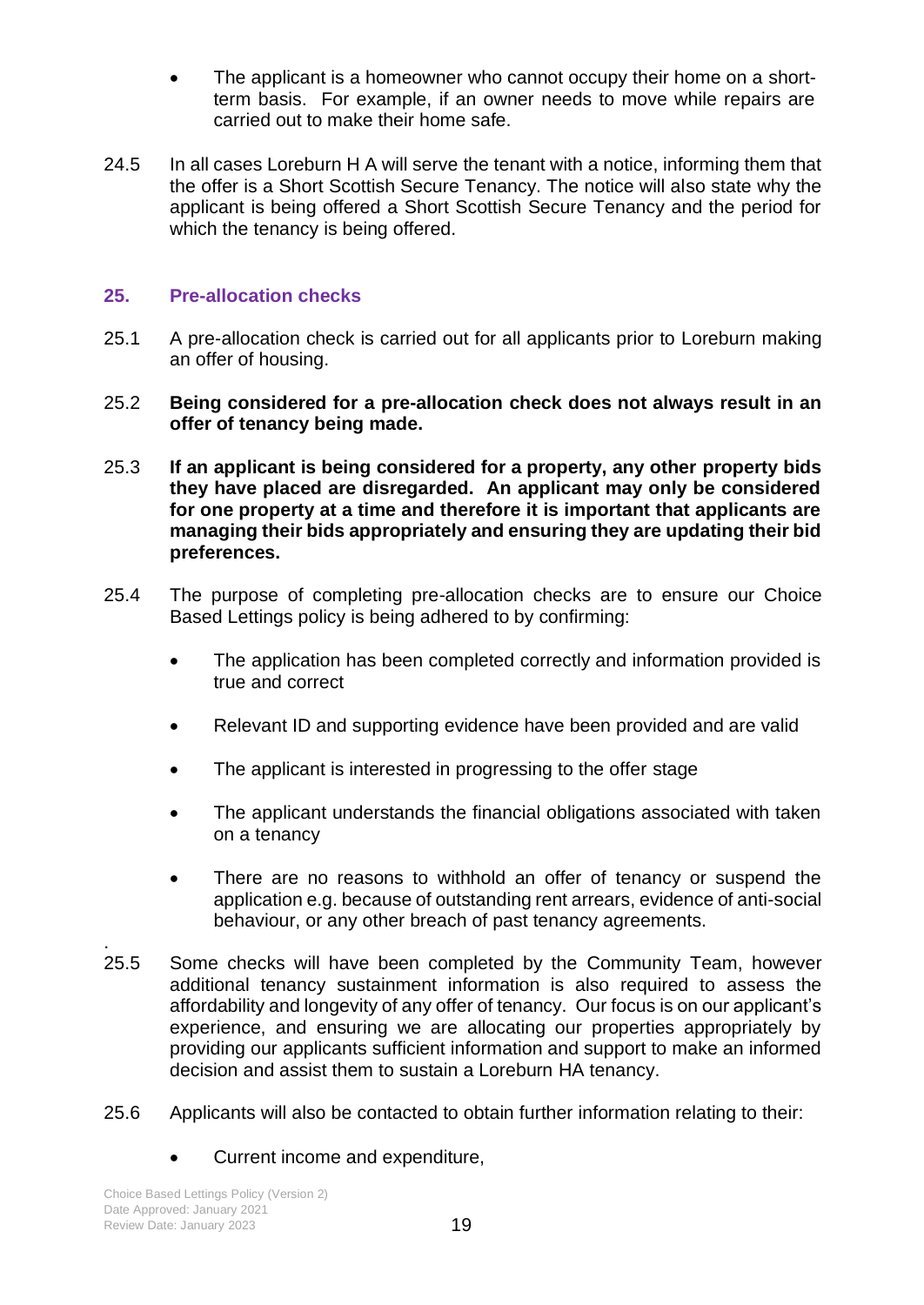- Proposed methods of rent payment,
- Current employment or welfare details,
- Current and ongoing housing support requirements.
- 25.7 Applicants do have the right to refuse to provide some of the information, however it is important to note this information is only used to assist the applicant to make an informed choice in relation to their housing application and any subsequent offer of tenancy.
- 25.8 As part of this process we will also offer:
	- Income maximisation options and advice,
	- Help with additional grant or benefit applications,
	- We will also establish whether any furniture and/or assistance with decorating will be required.
- 25.9 If we are unable to make contact with the top applicant after 1 working days of the bid cycle closing, we will assume the applicant is no longer interested and will move on to the next eligible bidder.
- 25.10 Exceptions are made for Homeless Section 5 applicants where we will issue a provisional offer letter, to both the applicant and Dumfries & Galloway Housing Options and Homelessness Service, prior to but still subject to pre-allocation checks being completed, with a deadline of 1 working day to respond. If no contact is made within this timeframe the Homeless Service will be notified, the offer of tenancy will be withdrawn, and we will cancel the Section 5 referral.
- 25.11 If the information obtained from the pre-allocation checks highlights concerns over the ability to sustain a tenancy, or information is not disclosed by the applicant, then the applicant may be bypassed.
- 25.12 In the case of transfer applicants, the pre-allocation check is carried out by the Neighbourhood Officer during the home visit.

### **26. Tenancy References**

- 26.1 Loreburn seek to obtain tenancy references for the previous 5-year period for all applicants where applicable
- 26.2 In order to progress with more urgent rehousing cases speedily Loreburn will seek to obtain references for all Platinum and Gold banded applicants at the point of registration; references will be valid for a period of 3 months. Reference requests for applicants in the Silver, and Bronze will be sought once a possible offer of tenancy is being pursued.
- 26.3 Information received on a tenancy reference may result in an application being suspended from Loreburn Lettings and/or prevent us from continuing to consider an applicant for an available property. (Please see Section 31 Suspended Applications)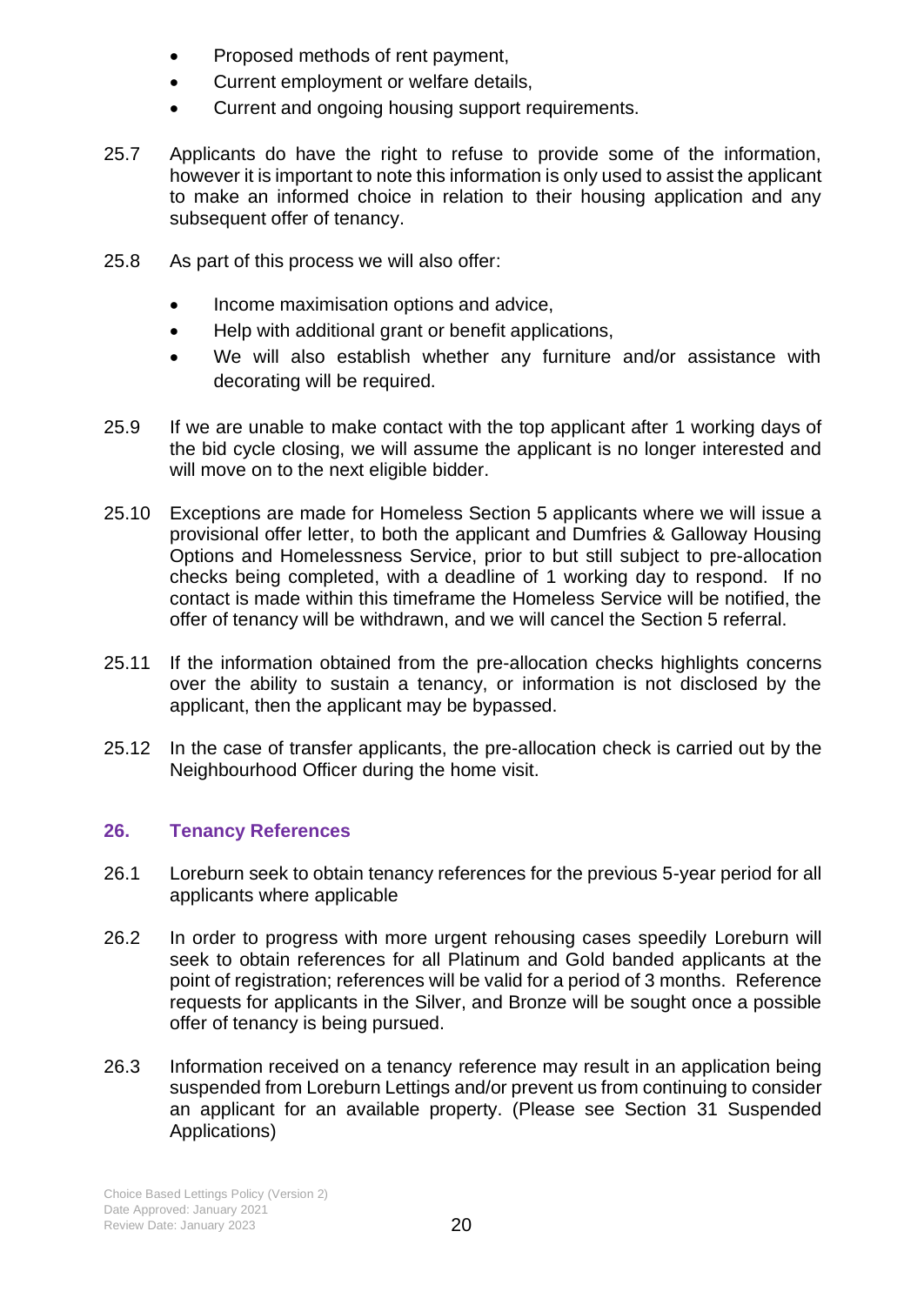26.4 If we are unable to obtain a recent tenancy reference within a reasonable length of time, discretion is reserved by the Community Team Manager whether to proceed with an offer of tenancy.

#### 26.5 **We do not require or request tenancy references for:**

- **Section 5 applicants**
- **Applicants fleeing domestic abuse**
- **Transfer applicants** (who will receive a home visit)

#### **27. Direct Offers**

- 27.1 In some circumstances, Loreburn will offer a property to an applicant who has not bid for it. This is called a 'direct offer' and is designed to help a household to find social housing if they need to do so urgently or have been unable to find a home themselves using Loreburn Lettings.
- 27.2 To make the best use of this allocation route, Loreburn should be aware of exceptional circumstances before a suitable property becoming available. Accepted cases will be placed within the "Strategic Needs" sub-category, to ensure we are housing these applicants as a matter of urgency.
- 27.3 Support to obtain 'Strategic Need' status from external agencies including social work, Neighbourhood Officers etc is encouraged. Any supporting evidence or referrals should be sent to *Ihareferrals@loreburn.org.uk All* 'Strategic Need' requests will be considered by the Community Team Manager and recommendations made to the Head of Housing.
- 27.4 Properties identified for Direct Offers may not be made available on our Loreburn Lettings website for bids from other applicants.
- 27.5 Direct offers are authorised by the Director of Housing Services or in their absence a member of the Loreburn Executive Team (LET), who will utilise their discretion, to ensure we are housing these applicants as a matter of urgency.

#### **28. Management Transfers**

- 28.1 In some circumstances, Loreburn will offer a property to an existing transfer applicant who has not bid for it. This is called a 'management transfer and is designed to help a household to move urgently to alleviate an urgent rehousing need or tackle housing management issues.
- 28.2 Properties identified for Management Transfers may not be made available on our Loreburn Lettings website for bids from other applicants.
- 28.3 Management Transfers are authorised by the Director of Housing Services or in their absence a member of the Loreburn Executive Team (LET), who will utilise their discretion, to ensure we are housing these applicants as a matter of urgency.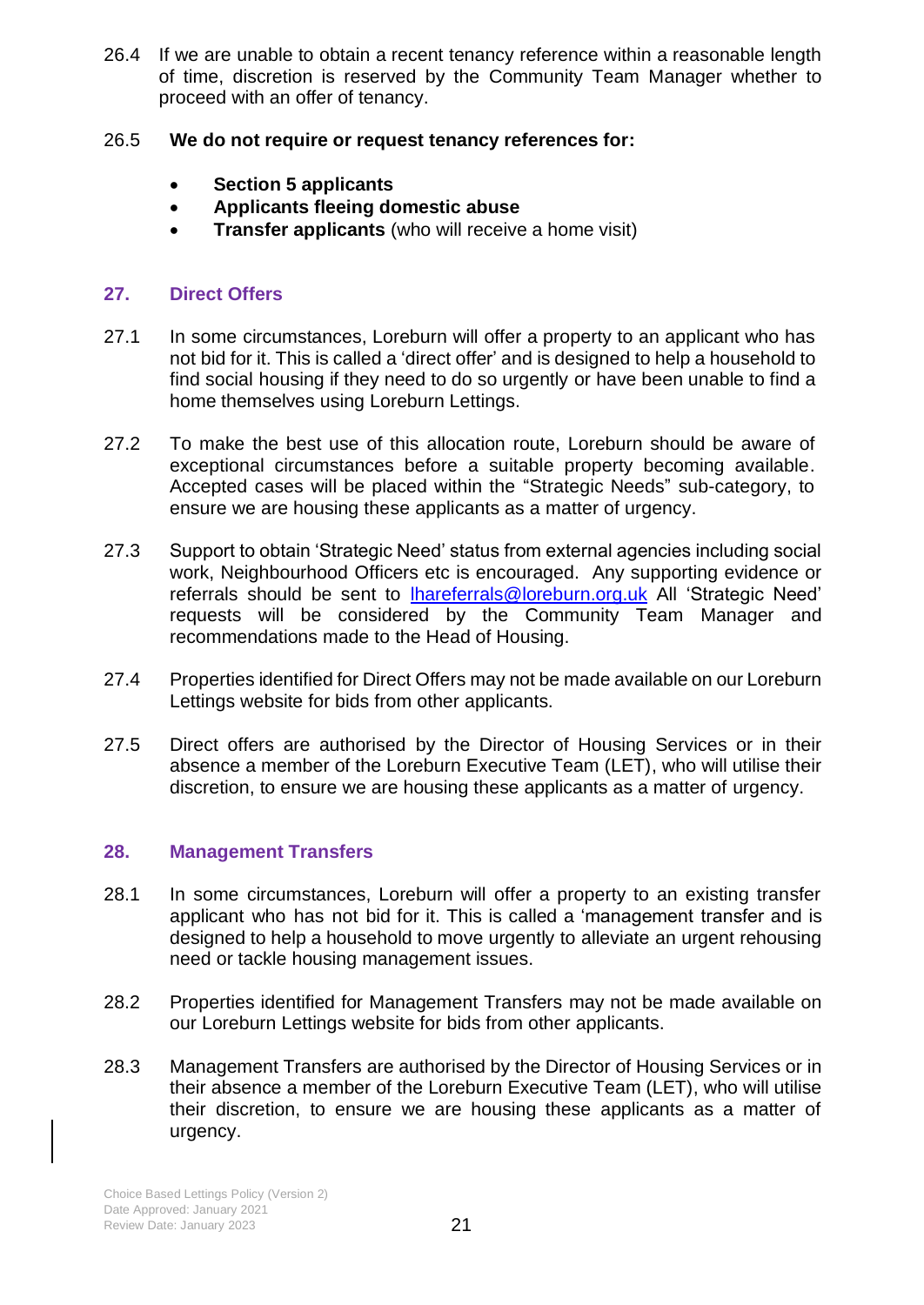#### **29. Sensitive Lettings**

- 29.1 In some circumstances, careful consideration is given to the suitability of an applicant for the vacancy, based on the information the applicant has provided and the knowledge known about the property, its location, or neighbours.
- 29.2 Properties identified for Sensitive Letting may not be made available on our Loreburn Lettings website for bids from other applicants.
- 29.3 Sensitive allocations are authorised by the Director of Housing Services or in their absence a member of the Loreburn Executive Team (LET), who will utilise their discretion, to ensure we are housing these applicants sensitively.

#### **30. Viewings**

30.1 Only upon a provisional offer of the tenancy being made will a viewing of a property be permitted. Viewings will be arranged and accompanied by a Loreburn staff member.

#### **31. Offer of a Tenancy**

- 31.1 All provisional offers of a tenancy will be made by telephone and followed up by a formal offer letter which will be sent within 1 working day. Letters are usually sent by email, however hard copies can be accommodated where required.
- 31.2 Applicants are required to advise Loreburn within 1 working day if they are accepting the offer. This can be accepted verbally in the first instance, and then confirmed in writing by email or hard copy if no access to emails.

#### **32. Refusing an Offer of Suitable Housing**

- 32.1 If an applicant changes their mind and wishes to refuse an offer of tenancy, they must advise Loreburn within 1 working day.
- 32.2 Loreburn considers a refusal to be:
	- no contact from the applicant following an offer of tenancy
	- applicant who has refused a suitable direct offer of tenancy
	- an applicant who didn't attend a pre-arranged viewing or tenancy sign-up without notice
- 32.3 Applicants who refuse two reasonable offers of tenancy within a 12-month period, will be suspended from Loreburn Lettings for a period of 12 months. See Section 33 Suspended Applications.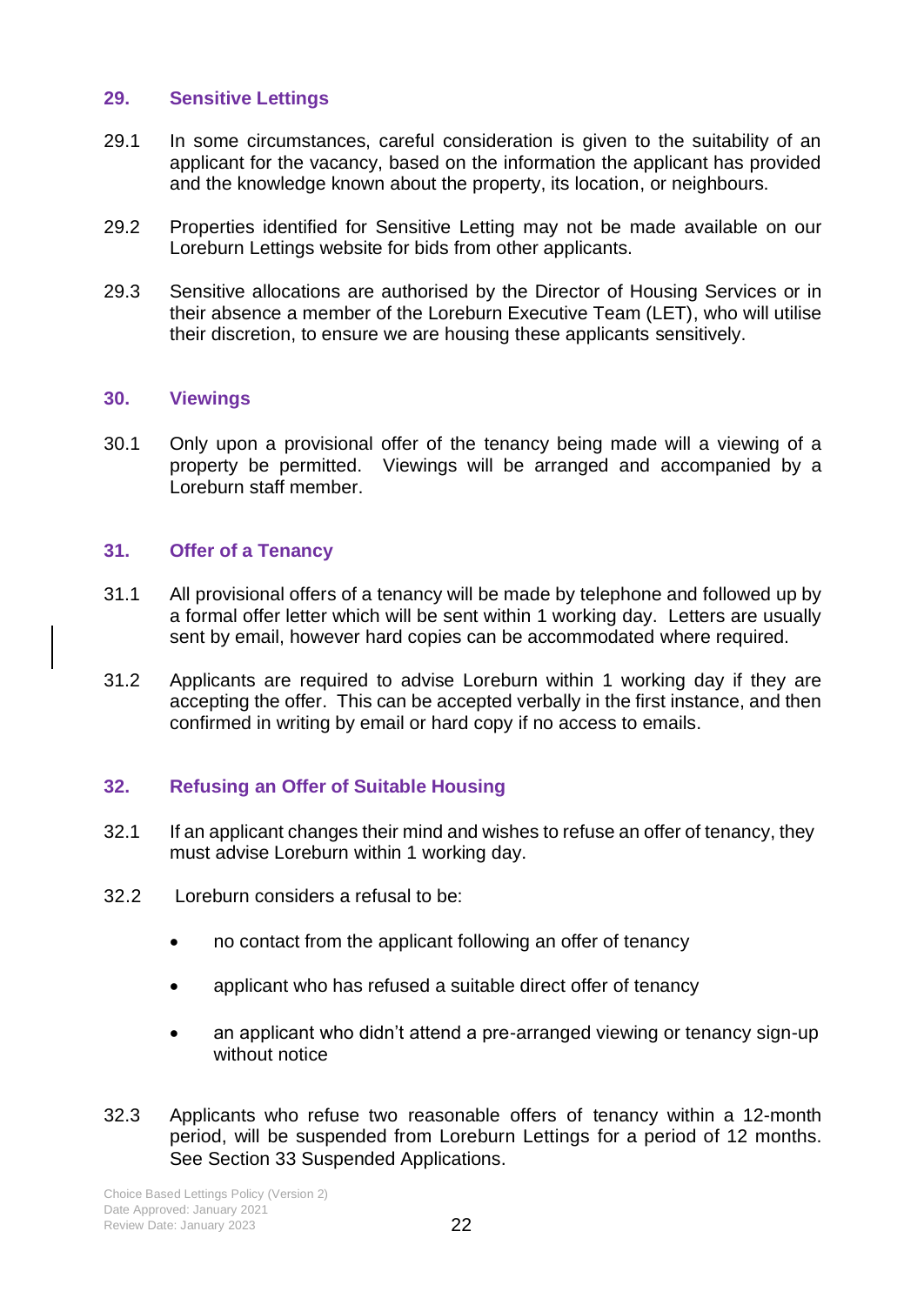32.4 **Due to the perceived urgency and level of housing need, should any applicants in our Platinum band refuse a suitable offer of tenancy; whether they have placed a bid on a property or had a suitable direct offer made to them by Loreburn, they will lose their priority status and their banding will be downgraded.**

#### **33. Reviews**

- 33.1 Customer's applications will be reviewed 6-monthly as part of a rolling monthly review process.
- 33.2 Customers registered in the Platinum and Gold Bands will be reviewed routinely to ensure they are bidding for suitable properties.

#### **34. Suspended Applications**

34.1 In order to ensure appropriate and efficient use of our limited supply of housing to those who need it most, the following suspensions will apply:

| <b>Reason for Suspension</b>                                                                                                                                                                                                                                                               | <b>Time</b><br><b>Period</b> | <b>How to reinstate</b><br>application                                                            |
|--------------------------------------------------------------------------------------------------------------------------------------------------------------------------------------------------------------------------------------------------------------------------------------------|------------------------------|---------------------------------------------------------------------------------------------------|
| Tenancy related debt where applicant<br>owes us, or another landlord more than<br>one month's rent or tenancy related debt,<br>and a repayment plan has not been<br>maintained for a 3-month period. Note -<br>transfer or mutual exchanges will<br>normally require a clear rent account. | No specific<br>time limits   | Clear debt or<br>acceptable<br>payment plan<br>maintained for at<br>least 3 consecutive<br>months |
| Anti-social behaviour where applicant<br>or a household member has behaved in<br>an anti-social manner and there is an<br>ASBO, or a Notice of Proceedings (NOP)<br>in place                                                                                                               | 12 months                    | Review following<br>suspension ends                                                               |
| <b>Convictions</b> against applicant or<br>household member of an offence<br>punishable by imprisonment                                                                                                                                                                                    | 12 months                    | Review following<br>suspension ends                                                               |
| <b>Eviction</b> against applicant granted by<br>Court                                                                                                                                                                                                                                      | 12 months                    | Review following<br>suspension ends                                                               |
| <b>Abandonment of a previous property</b><br>and the tenancy was terminated                                                                                                                                                                                                                | 12 months                    | Review following<br>suspension ends                                                               |
| False information where applicant has<br>given false or misleading information on<br>an application form                                                                                                                                                                                   | 6 months                     | Review following<br>suspension ends                                                               |
| Refusals where applicant has<br>unreasonably refused 2 offers of housing,<br>including not attending pre-arranged<br>viewings, tenancy sign-ups etc, without<br>notice                                                                                                                     | 12 months                    | <b>Reinstated after</b><br>suspension ends                                                        |
| Breach of tenancy where applicant or a<br>member of their household has broken                                                                                                                                                                                                             | 3 months                     | Review following<br>suspension ends                                                               |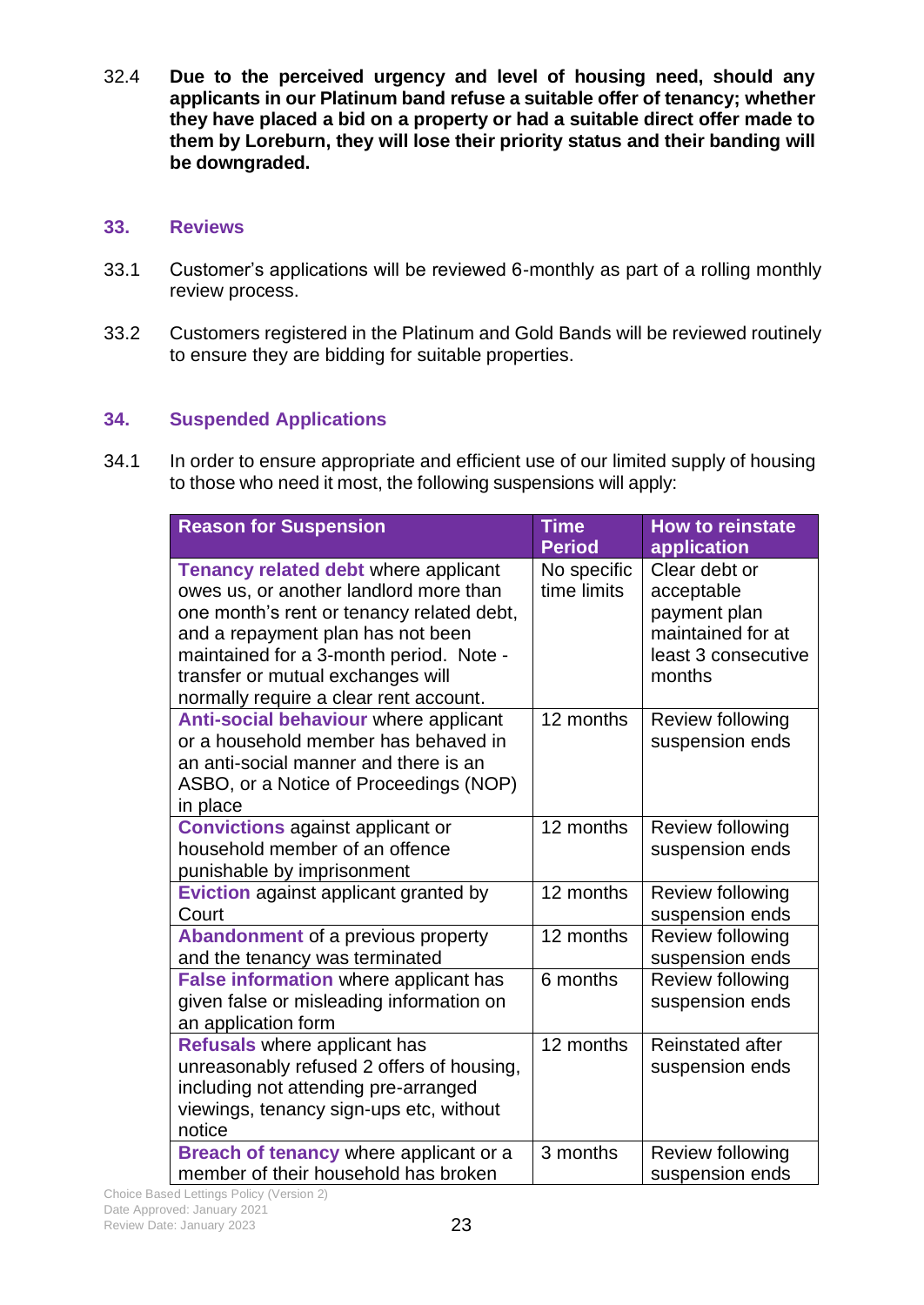| some condition of a tenancy agreement,<br>such as causing damage to a current<br>home                                                                                                                     |           |                                     |
|-----------------------------------------------------------------------------------------------------------------------------------------------------------------------------------------------------------|-----------|-------------------------------------|
| <b>Threatening behaviour towards staff</b><br>where the Director of Housing has<br>independently assessed the applicant or<br>person accompanying an applicant's<br>behaviour and authorised a suspension | 12 months | Review following<br>suspension ends |

#### **35. Cancelled Applications**

- 35.1 An application will be cancelled from Loreburn Lettings in the following circumstances:
	- At the applicant's request.
	- The death of an applicant.
	- If the applicant fails to respond twice to a review or correspondence following suspension.
- 35.2 If an applicant gets back in touch within a set period, of up to 6 months, their application can be reinstated at their request and will retain the original application date.
- 35.3 The applicant will be notified of the reason why their application has been suspended or cancelled and of their right to request a review of that decision. (See Section 36 Appeals)

#### **36. Annual Lettings Plans**

36.1 Loreburn works with Dumfries and Galloway Council Strategic Housing to meet the requirements of the Annual Lettings Plan. The targets are used to help us measure our performance and to make sure we are transparent and accountable about the way we allocate properties and meet the needs of each group of housing applicants. (See Appendix III).

#### **37. Local Lettings Initiatives**

37.1 We will work with our colleagues at Dumfries and Galloway Council to deliver against the local lettings targets and local lettings plans. Section 4.4 of this policy sets out the objectives we want to achieve when allocating properties**.** Loreburn have used those objectives to build a priority status that meets all our legal responsibilities and prioritises the needs of applicants in a fair and consistent way. Across Dumfries & Galloway, we have different amounts of housing in each area and different levels of demand. House types and sizes, the availability of local services and the location of our homes can affect the demand for housing. Sometimes Loreburn will need to make an extra effort to encourage applicants to move to a local area and as part of this, sometimes we may use the way we allocate our homes to support local investment and regeneration plans or to make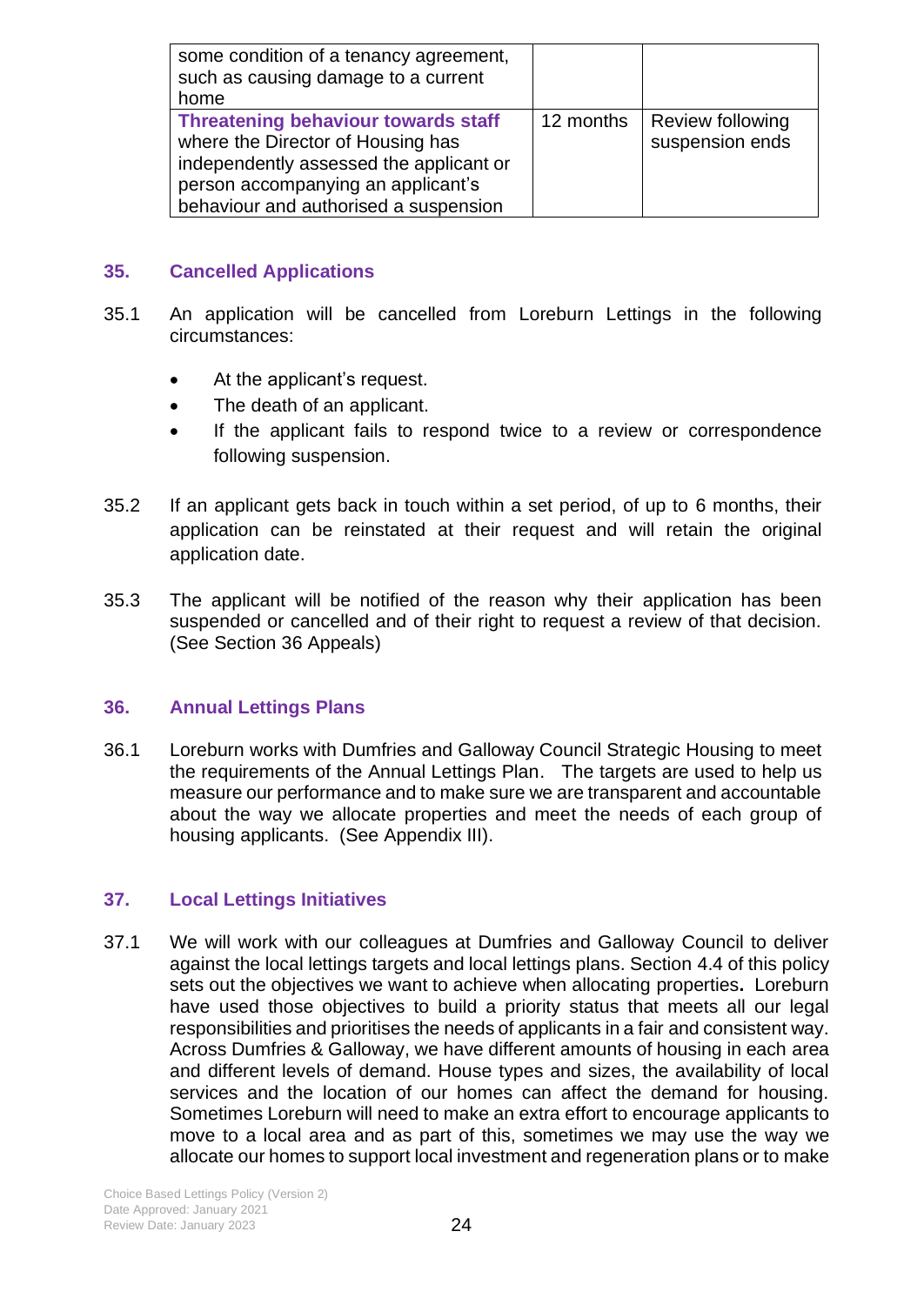sure we have a good mix of different household types and ages. To achieve this, Loreburn may at times introduce a local lettings initiative to address a specific issue within one of our communities, e.g.: -

- in areas of low demand, we may wish to relax the bedroom criteria in order to allow applicants to occupy larger properties
- in flatted accommodation, we may wish to reduce the number of households with children occupying properties in order to create a balanced mix of households
- for new build accommodation in rural locations, we may wish to give priority to local applicants who live in and contribute to the local community
- enable an existing community to become more sustainable, for example, by encouraging more families to move into the area
- enable sensitive lettings on developments which have had high levels of antisocial behaviour
- enable households to return to an area they left for redevelopment to take place
- 37.2 This list is not exhaustive and local lettings initiatives may be agreed in other circumstances where there is evidence that the local community would benefit from such a plan and there is no significant adverse impact on other communities. The equalities impact of site-specific local lettings schemes will be considered before they are agreed.
- 37.3 If Loreburn are considering whether to introduce a local lettings initiative, we will consult as appropriate e.g. with the local authority, local community, and/or other partners such as Integrated Health and Social Care. Loreburn will explain clearly:
	- why we feel a local lettings initiative is needed and the evidence we have used to make the decision
	- our specific aims and objectives
- 37.4 All local lettings and development specific plans will have clear criteria and possibly their own qualification requirements, which are openly published. When a property which is being advertised via the website and is subject to a local lettings plan, this will be stated clearly on the advert.

#### **38. Community Safety – Multi Agency Public Protection Arrangements (MAPPA)**

38.1 Registered Social landlords have a legal duty to consider the housing requirements of all applicant including persons currently on the sex offenders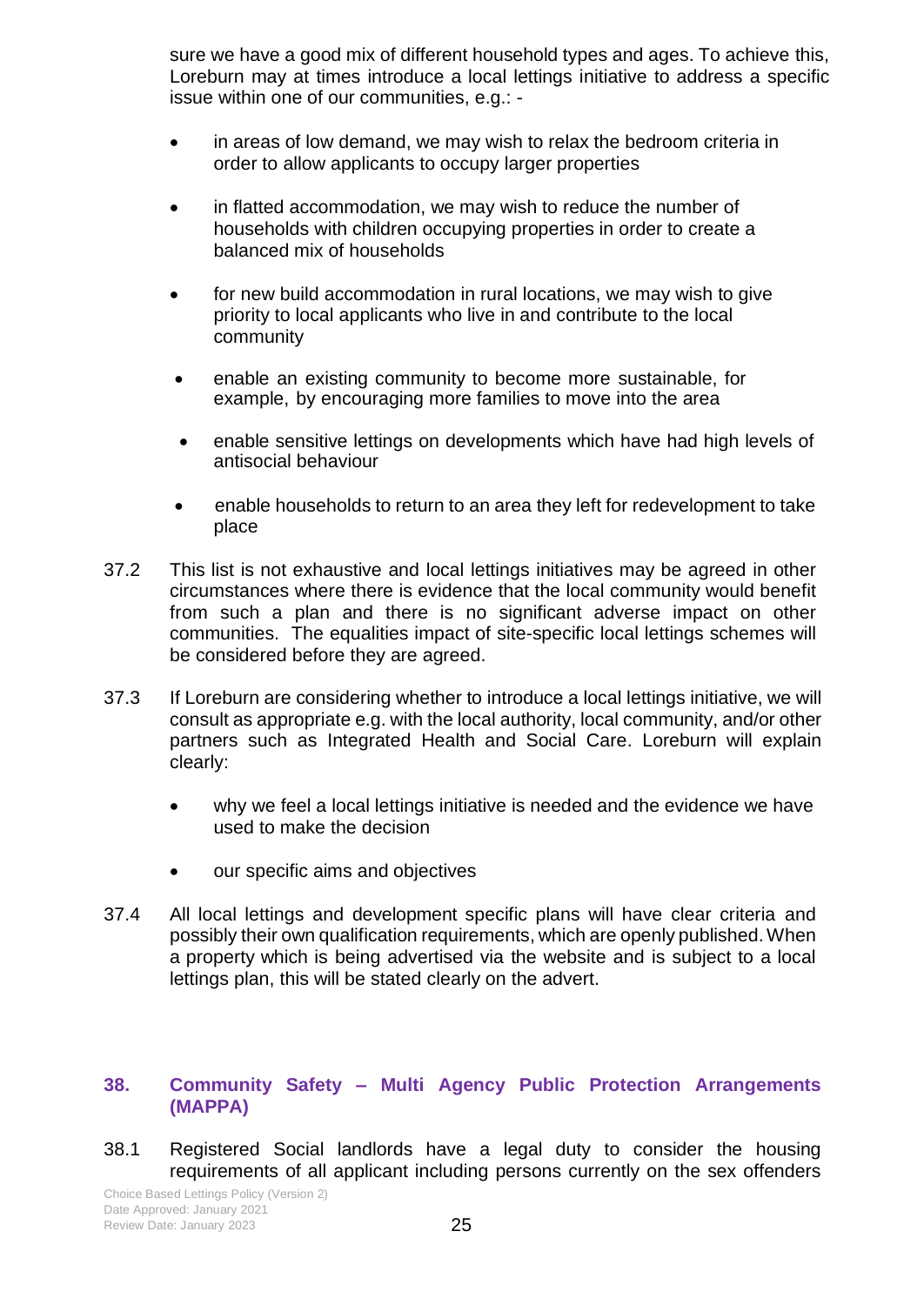register and other high risk offenders including those being discharged from prison, who are subject to the Multi Agency Public Protection Arrangements (MAPPA). These arrangements require that agencies including the Police, Local Authorities, Registered Social Landlords, Health Boards, and the Scottish Prison Service work together to assess and manage the risks posed by such offenders.

- 38.2 The aim of MAPPA is to promote public safety and reduce the risk of harm. Allocations to individuals who are subject to these arrangements will follow on from multi agency scrutiny of assessed risk and applicant's information will be shared within this forum.
- 38.3. The SHORE Standards (Sustainable Housing on Release for Everyone) is a comprehensive set of standards supporting a prisoner's successful reintegration back into the community, ensuring the housing needs of individuals in prison are handled at an early stage. The mission within the standards is that everyone should have suitable accommodation to go to on the day they are released from custody.
- 38.4 The SHORE standards state: "Failure to consider an individual's housing needs in a planned way at the start of the imprisonment, during sentence and point of release can result in people losing their existing accommodation, incurring high levels of rent arrears and having nowhere to go on the day of liberation other than emergency accommodation".
- 38.5 Loreburn operates a collaborative approach with partners to ensure a successful housing pathway for prison leavers and works within the locally agreed Prison Discharge Protocol to ensure the best outcome for prison leavers.

#### **39. Appeals**

- 39.1 Loreburn is committed to providing customers with the best possible service and to working with them to find a solution to their housing need. If, however, customers are not happy with the service they have received, they can make a complaint. They may also be entitled to a formal or informal review of a decision that we've made.
- 39.2 Applicants may seek a review in the following circumstances:
	- If they are told that they do not qualify for housing.
	- they disagree with the status that has been awarded to their application
	- they are told that their application has been suspended
	- a decision has been made to suspend an application for 12 months if the applicant refuses two suitable property offers, through either choicebased lettings and/or direct offers.
- 39.3 A request for a review should normally be made in writing, **within 14 days** of the applicant being notified of the decision and should give Loreburn as much information as possible. Loreburn will aim to complete the review within **7 days.**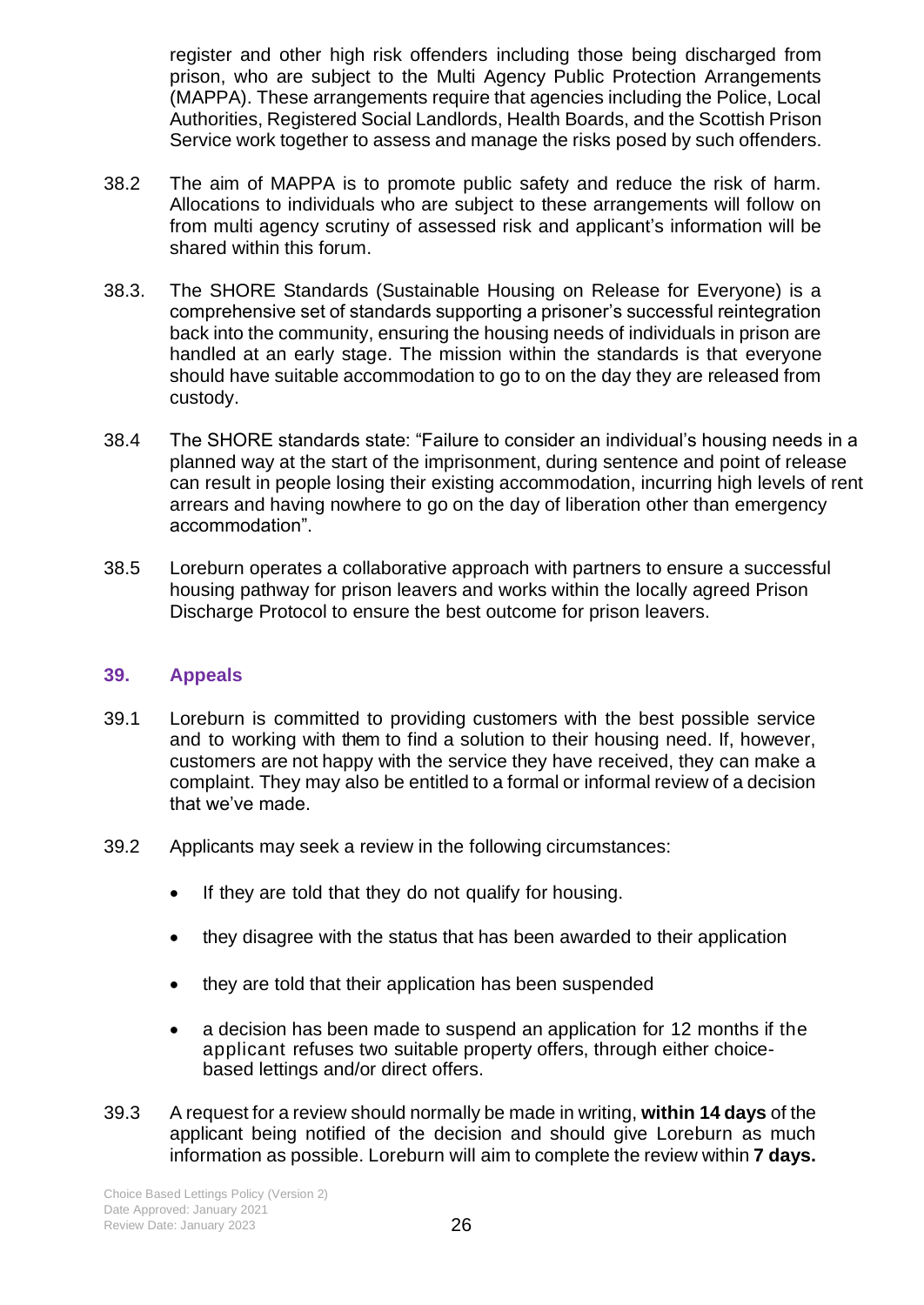An applicant may find that an independent legal or specialist housing adviser can help them with the process. If the applicant cannot make a request in writing, they can ask someone else to do this on their behalf or can telephone us and ask us to hear their case orally.

39.4 In considering whether or not to seek a review on the status an applicant has received, they should bear in mind that decisions on priority are based upon Loreburn's assessment of the evidence placed before it. Reviews will be considered by the Director of Housing Services.

#### **40. Personal Information**

- 40.1 Any personal information given to us as part of an application for housing under this policy will be handled according to the legal responsibilities placed on us by the Data Protection Act 2018. This means that any personal information will always be held on a secure IT system and accessed only by authorised individuals. The information will only ever be used for the following purposes:
	- assessing a housing application
	- statistical monitoring of housing supply and demand
	- future consultation and customer surveys.
	- multi agency scrutiny of assessed risk (MAPPA)
	- supporting transfer applicants
	- requesting tenancy references from previous landlords
- 40.2 This includes sharing information internally or third parties as required to support the application process. The application form contains a requirement for you to consent to such information being shared.
- 40.3 The information an applicant provides us will be treated by us as confidential. We may disclose information to other third parties who act for us for the purposes set out in our Fair Processing Notice or for purposes approved by the applicant and in accordance with our Data Sharing Agreement.
- 40.4. Applicants have the right at any time to:
	- to ask for a copy of the information about them held by us in our records
	- require us to correct any inaccuracies in their information
	- make a request to us
	- to delete what personal data of theirs we hold
	- object to receiving any marketing communications from us
- 40.5 If you would like to exercise any of your rights above please contact our Data Protection Officer on 01387 321300.

### **41. The Scottish Housing Regulator**

41.1 The Scottish Housing Regulator (SHR) is the independent regulator of registered social landlords and local authority housing services in Scotland. The SHR has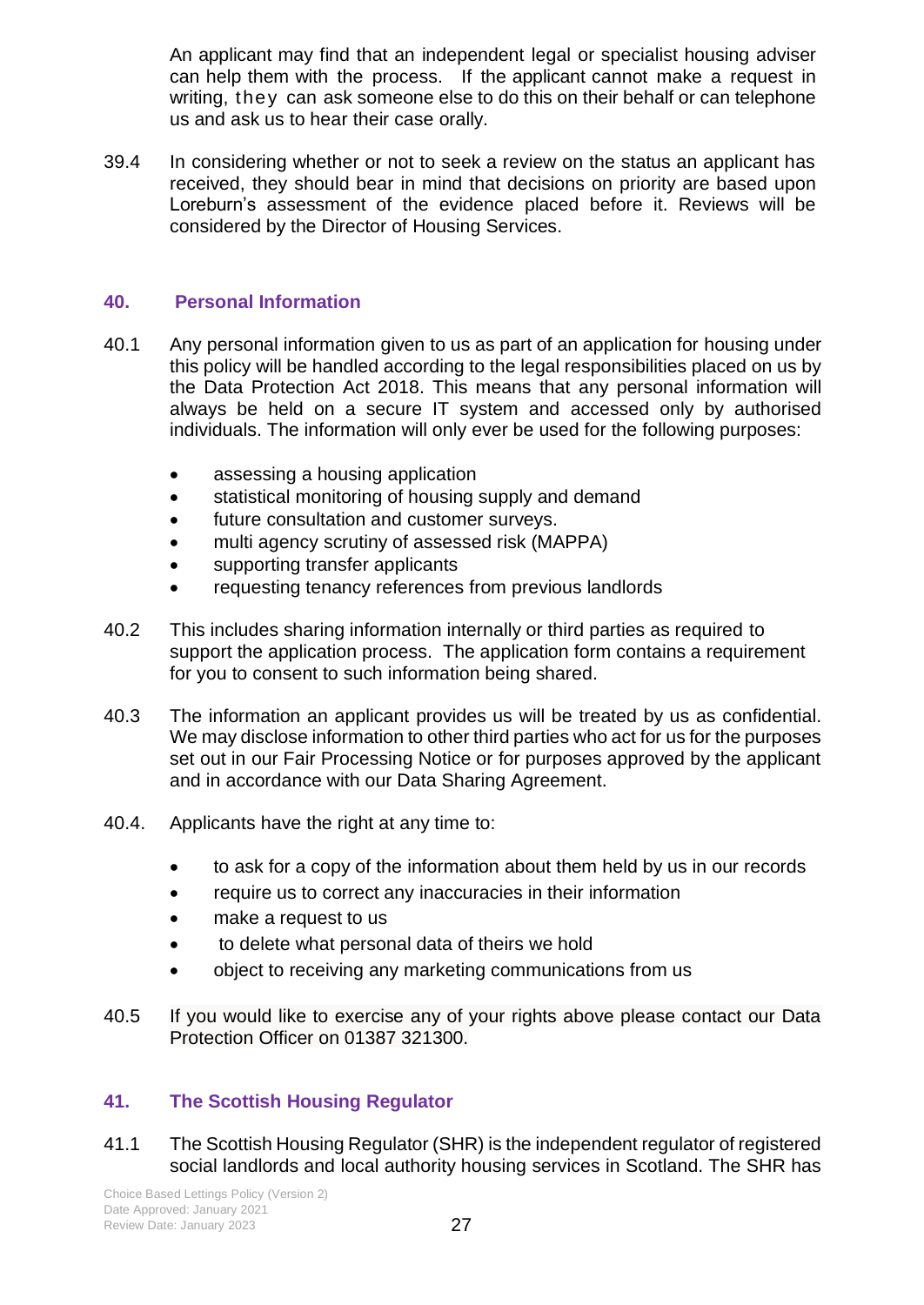a legal responsibility to: *"safeguard and promote the interests of current and future tenants of social landlords, people who are or may become homeless, and people who use housing services provided by registered social landlords (RSLs) and local authorities".*

- 41.2 The SHR monitors how well landlords are delivering their housing services, managing their finances and performing good standards of governance. If needed, the SHR will intervene to make improvements where there is evidence that this is needed.
- 41.3 Loreburn provides evidence each year that their performance meets the standards set out by the SHR in the Scottish Social Housing Charter. This means that the SHR will monitor, assess, compare and report on the performance of all landlords in relation to:-
	- how easy we make it for you to apply for housing;
	- how well we communicate with you and give you advice;
	- how well we manage our allocations process
- 41.4 Loreburn are fully open and accountable for the way we allocate our housing and therefore will maintain a clear audit trail which allows us to demonstrate how and why we make decisions when allocating our homes. We will ask for approval from our Management Committee if we propose to allocate a property to:-
	- one of our current employees;
	- a recent employee (e.g. someone who has worked for us in the last 12 months);
	- one of our Board members;
	- a close relative of our staff or Board.
- 41.5 In giving us approval, Management Committee will satisfy themselves that a clear audit trail is in place to support the selection of the applicant before we make such an offer.
- 41.6 Whilst we recognise that Councillors play an important role in supporting their constituents and monitoring letting outcomes their role is restricted by legislation which states that councillors must not be directly involved in any decision on the allocation of housing in the electoral division or ward they are responsible for (Housing (Scotland) Act 1987 as amended by the Leasehold Reform, Housing and Urban Development Act 1993). This does not mean that Councillors cannot provide information in support of and on behalf of constituents' housing applications and we will respond to any requests accordingly.

### **42. Monitoring**

- 42.1 Monitoring will be used to ensure:
	- Those in the 'reasonable preference' categories are given priority for housing
	- Lettings are broadly proportionate to the profile of local communities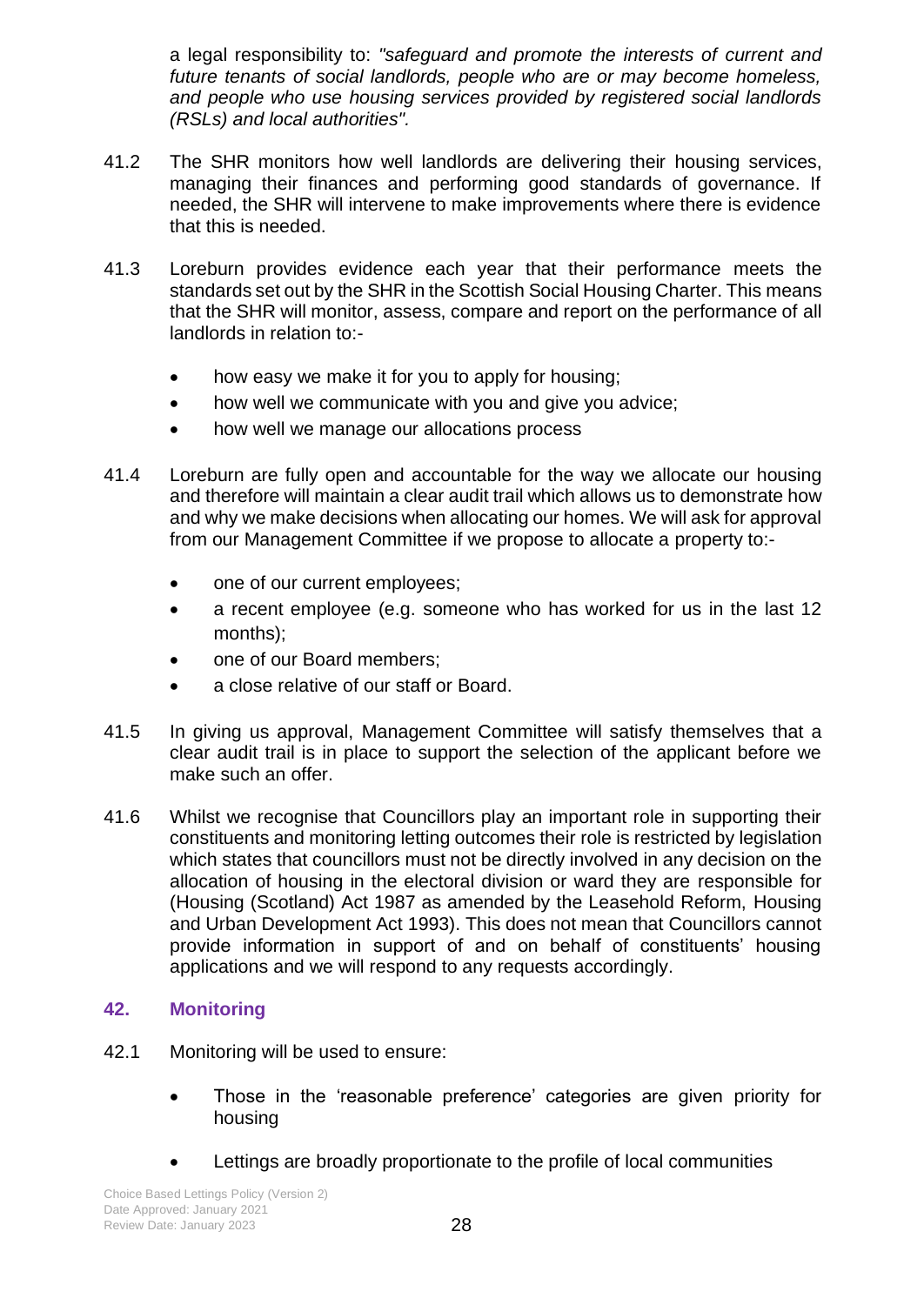- Lettings within 'the Bands' accords with the stated aims of the policy
- Customers in special needs groups are successfully accessing housing.
- There is overall customer satisfaction with Choice Based Lettings

#### **43. Staff Training and Development**

43.1 The successful implementation of this policy and supporting procedures is dependent on the knowledge and skills of staff implementing it. Regular training will be provided to relevant staff to ensure a consistent approach and ensure they can carry out the roles and duties linked to the application of this policy effectively.

#### **44. Complaints**

- 44.1 Loreburn has a commitment to valuing complaints and ensures the organisation benefits from feedback to identify areas for change or improvement.
- 44.2 Loreburn has a Complaints Policy which ensures there are robust and effective procedures in place for complaints to be properly managed and acted upon.
- 44.3 Anyone dissatisfied with the outcome of their complaint having exhausted Loreburn's complaints procedure has the right to refer the matter to the Scottish Public Services Ombudsman.

#### **45. Equality and Human Rights**

- 45.1 Loreburn aims to ensure that equality, fairness, dignity and respect are central to the way we work and how we treat our customers. We support diversity and uphold equal opportunities in all areas of our work as an employer and service provider.
- 45.2 Loreburn will not discriminate against tenants, staff, visitors, suppliers or others based on their age, sex, sexual orientation, race, disability, religion or belief, marital status, pregnancy and maternity or gender reassignment (collectively referred to as 'protected characteristics' in the Equality Act 2010).

#### **46. Risk Management**

46.1 Loreburn has a Risk Management Strategy, Policy and Procedure. These documents set out how the organisation will manage risk as an integral part of its governance and management systems, ensuring risks are identified, evaluated and controlled effectively.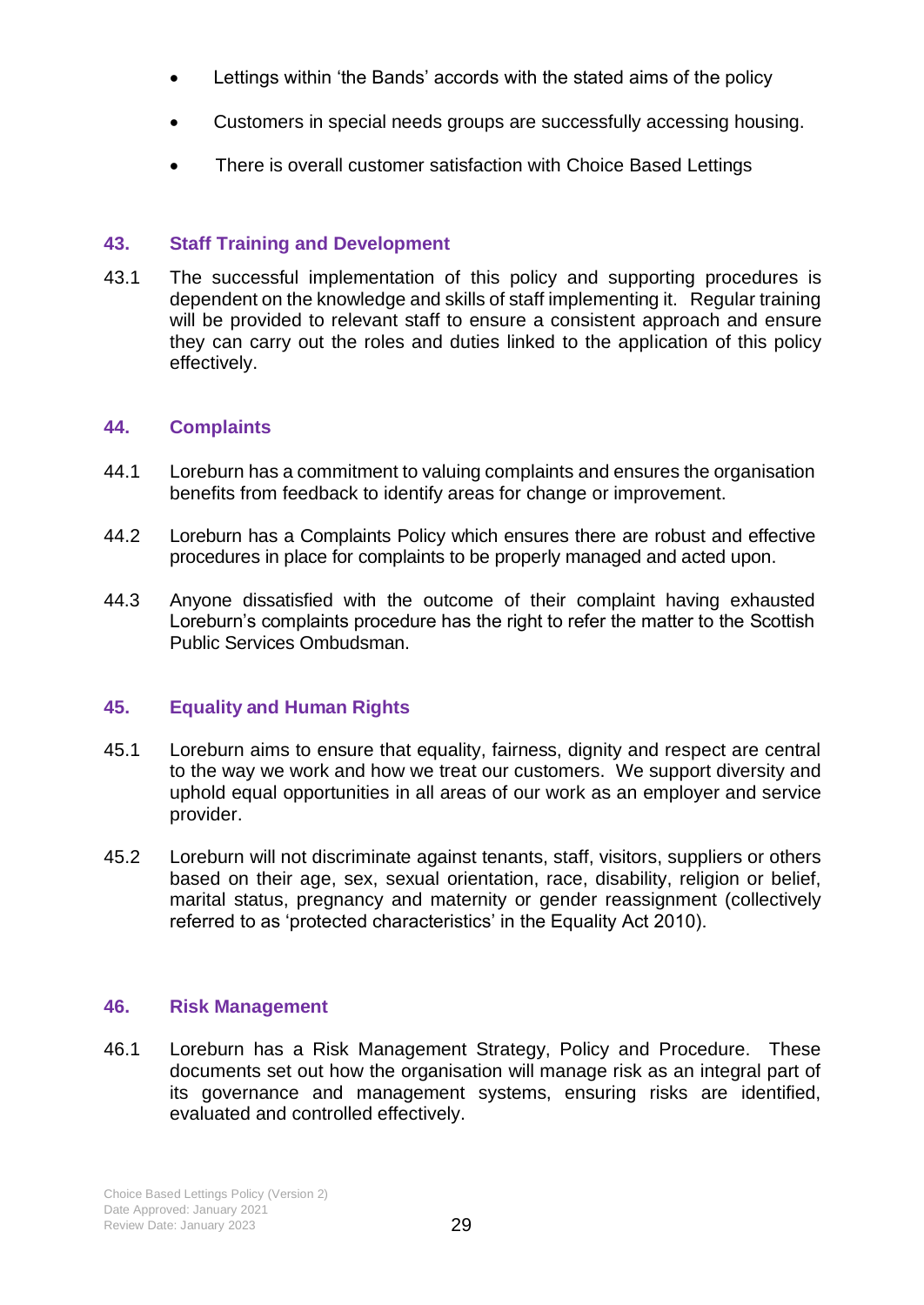46.2 Identifiable risks arising from this policy will be monitored and managed by the internal processes set out herein and by regular review of this and all other associated policies and procedures, ensuring risks are mitigated and Loreburn complies with all legislative requirements and regulatory and best practice guidance.

### **47. Responsibilities Chart**

The below chart illustrates the responsibilities of all staff pertaining to this policy:

| Responsibilities                                                                                | CEO/<br>MC | <b>LET</b> | Head<br>Housing | of Managers | All Staff |
|-------------------------------------------------------------------------------------------------|------------|------------|-----------------|-------------|-----------|
| To set the policy and<br>direction with regards to<br><b>Choice Based Lettings</b>              |            |            |                 |             |           |
| Ensure Loreburn HA<br>staff have a robust<br>understanding of Choice<br><b>Based Lettings</b>   |            |            |                 |             |           |
| <b>Policy Champion</b>                                                                          |            |            |                 |             |           |
| Arrange necessary<br>training                                                                   |            |            |                 |             |           |
| Ensure feedback is used<br>to improve service                                                   |            |            |                 |             |           |
| Ensure policy is<br>reviewed in line with<br>requirements of Policy<br>Framework                |            |            |                 |             |           |
| Ensure effective and<br>clear communication<br>with staff, key<br>stakeholders and<br>customers |            |            |                 |             |           |
| Reporting any concerns<br>to line manager                                                       |            |            |                 |             |           |

#### **48. Policy Review**

- 48.1 The Policy Champion is the Head of Housing.
- 48.2 The Policy Champion is responsible for completing the Health and Safety Assessment and Equality, Diversity and Inclusion Assessment Checklist.
- 48.3 This policy will be reviewed by the Policy Champion every two years or sooner as required due to legislative or substantive change.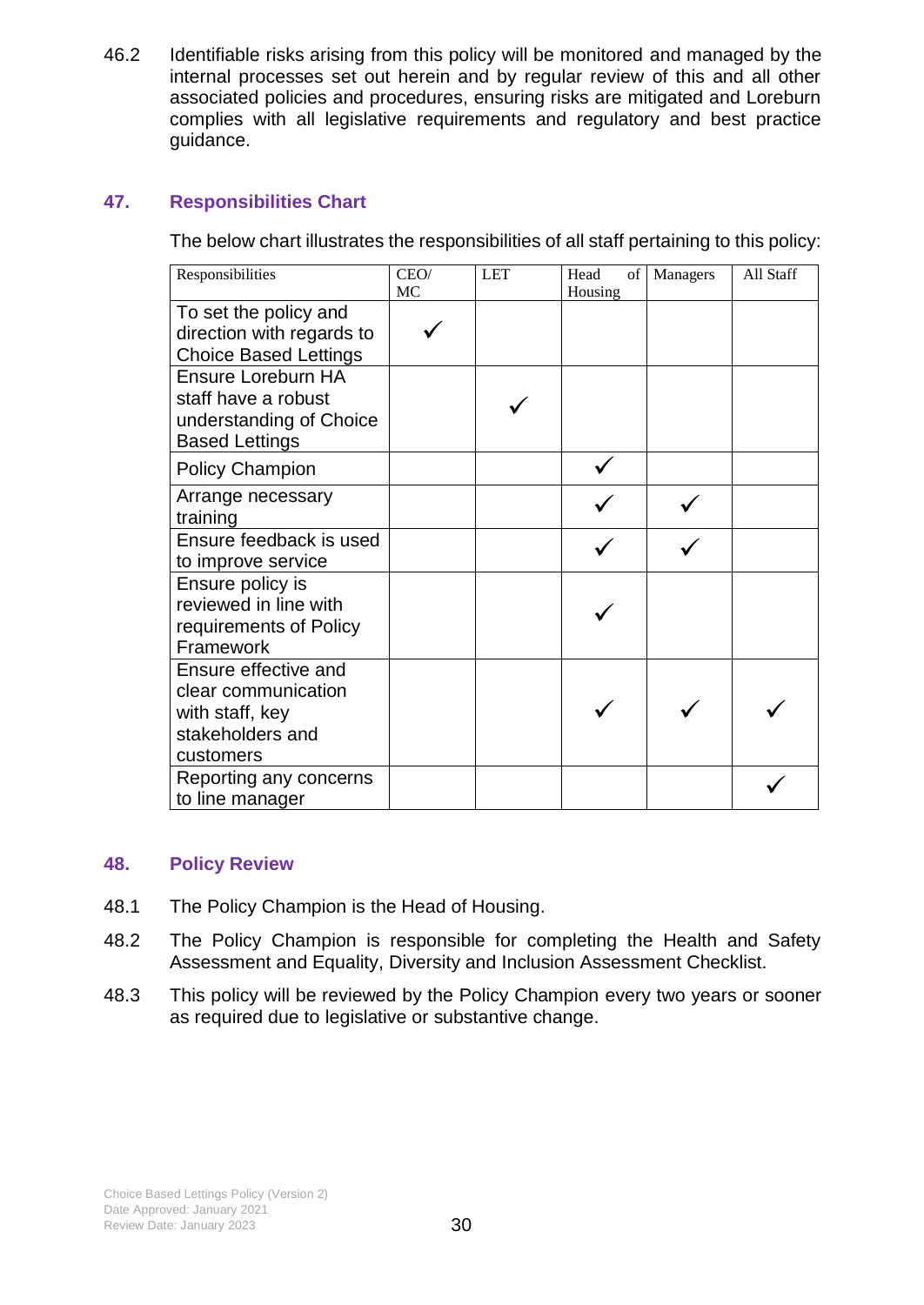#### **Policy Assessment Checklist**

#### **Health & Safety Assessment**

#### **Does this policy have the potential to affect:**

| Lone Working                                                    | Yes. |
|-----------------------------------------------------------------|------|
| Safety and/or wellbeing of staff                                | Yes. |
| Safety and/or wellbeing of customers                            | Yes: |
| Have the above items been considered in the preparation of this | Yes. |
| policy?                                                         |      |

#### **Comments:**

All staff are required to adhere to Loreburn's Lone Working Policy. The CBL allocation process aims to ensure that all properties being allocated meet customers individual needs including assessment of physical and mental health requirements.

#### **Equality, Diversity & Inclusion Assessment**

#### **Does this policy have the potential to affect:**

| Staff's rights to equal opportunities                            | Yes. |
|------------------------------------------------------------------|------|
| Tenants' / Customer's rights to equal opportunities              | Yes. |
| Tenants' / Customer's ability to access to homes and/or services | Yes. |
| Have the above items been considered in the preparation of this  | Yes. |
| policy?                                                          |      |

#### **Comments:**

The policy follows the guidance of the Housing Scotland Act 2014 to prioritise housing need. The CBL Policy aims to ensure staff can gain a full undersdtanding of prospective tenant's individual needs and ensure limited housing stock is best matched to an applicant's needs to secure the best opportunities of tenancy sustainment.

#### **Agile Working Assessment**

**Agile working requirements have been considered and addressed**  Yes **in the preparation of this policy:**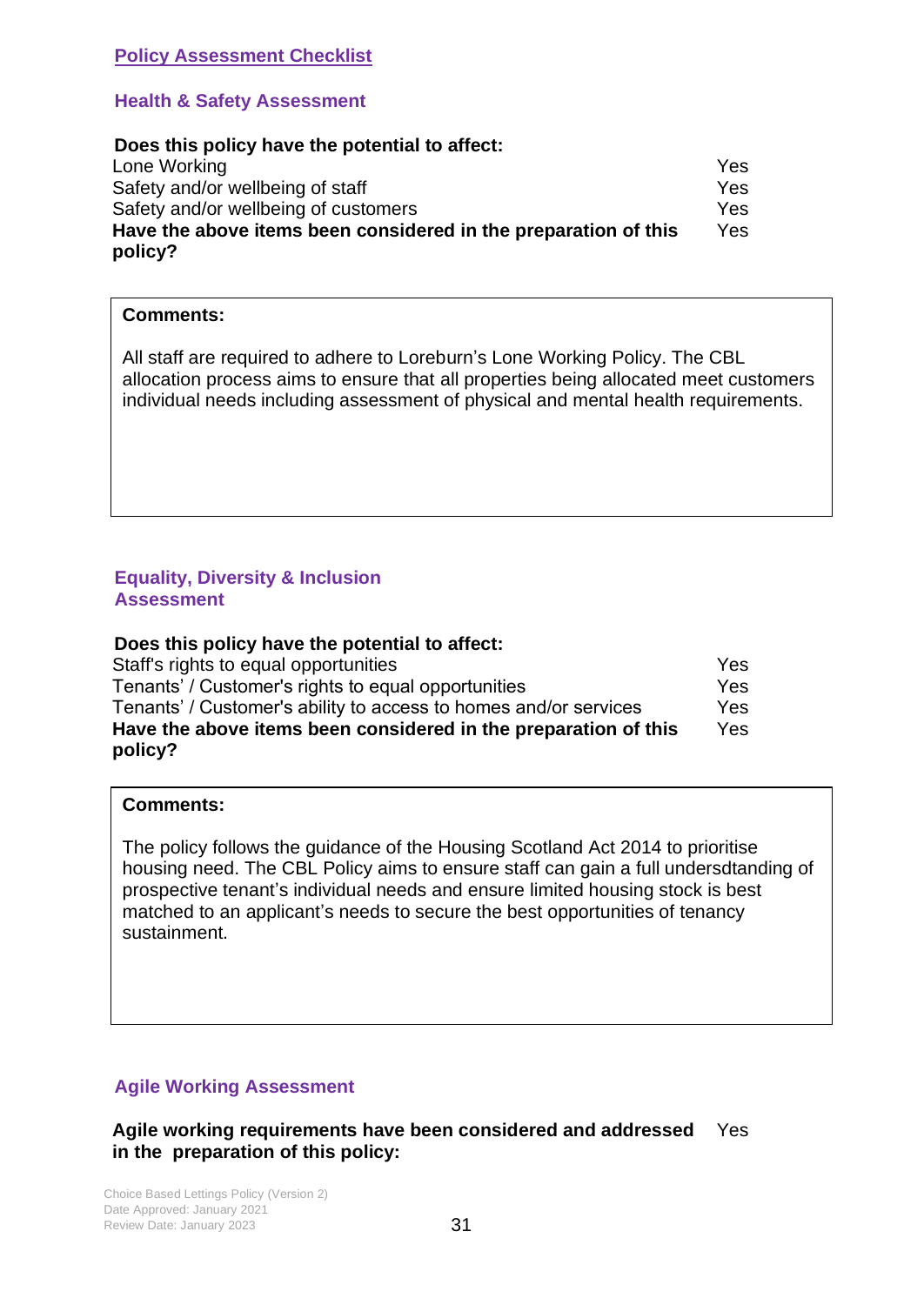### **APPENDIX I – Allocation Process**



Choice Based Lettings Policy (Version 2) Date Approved: January 2021 Review Date: January 2023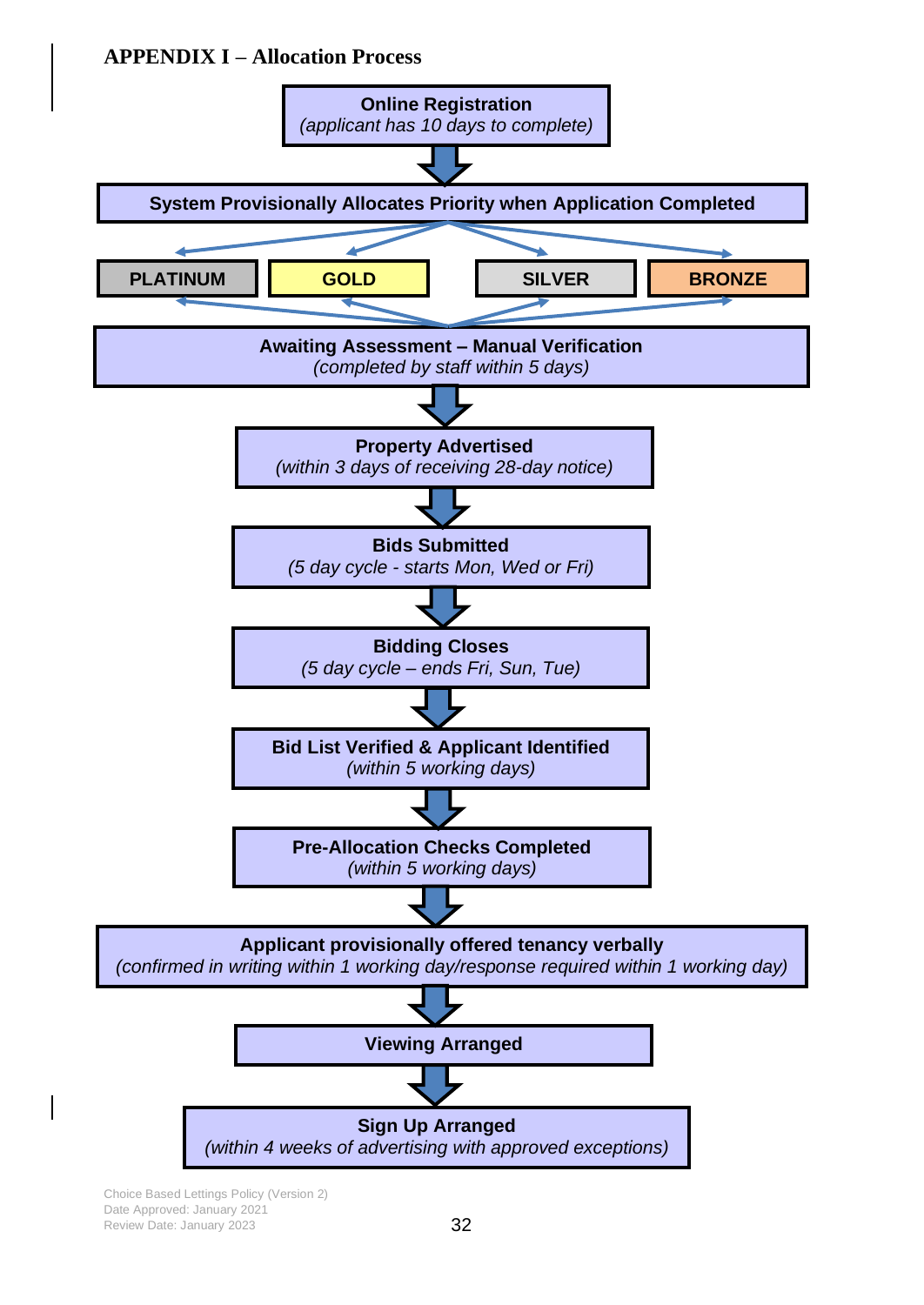### **APPENDIX II – Criteria for Banding Awards**

| <b>BRONZE</b>                                                                                                                                   |                                                                        |  |
|-------------------------------------------------------------------------------------------------------------------------------------------------|------------------------------------------------------------------------|--|
| Applicant has failed to demonstrate any priority indicators in line with this<br>allocation policy as detailed in Criteria for Banding section. |                                                                        |  |
| <b>Examples</b>                                                                                                                                 | <b>Evidence required</b>                                               |  |
| • Assessment indicated current housing<br>is adequate.                                                                                          | Insufficient supporting<br>evidence supplied to<br>support application |  |
| Insufficient identification provided for all relevant<br>$\bullet$<br>applicants.                                                               |                                                                        |  |
| Aspirational move only                                                                                                                          |                                                                        |  |

### SILVER - Criteria 1

Note – 2 or more Silver Criteria 1 will award a Gold banding (excludes Non Priority Homeless)

### **1.** LOW MEDICAL NEED

**The applicant or household member has a health condition or disability which could be eased through a move to a more suitable property. Daily tasks and activities are made more difficult by the current housing accommodation.**

- *Medical priority is not awarded based on an applicant's specific health condition or disability as detailed in their application form. Instead we determine medical priority by how the applicant's current housing or living arrangements affects their health and well-being. If an applicant has a condition or disability which they are unable to sufficiently evidence will be improved or alleviated through re-housing, medical priority will not be awarded.*
- *Medical priority can be awarded for any household member. To receive medical priority applicants must complete the Medical Form section of our online application form; provide evidence of the health condition or disability and detail why a move to alternative accommodation would improve their current housing circumstances.*

| <b>Examples</b>                                                                                                                             | <b>Evidence required</b>                                                      |
|---------------------------------------------------------------------------------------------------------------------------------------------|-------------------------------------------------------------------------------|
|                                                                                                                                             |                                                                               |
| • A person with mobility problems living in<br>accommodation which presents low level physical<br>barriers such as steps to the front door. | Applicants must<br>complete the medical<br>section of the<br>application form |
| A person who has difficulty accessing or<br>travelling to medical facilities and/or                                                         | <b>GP</b> supporting letters                                                  |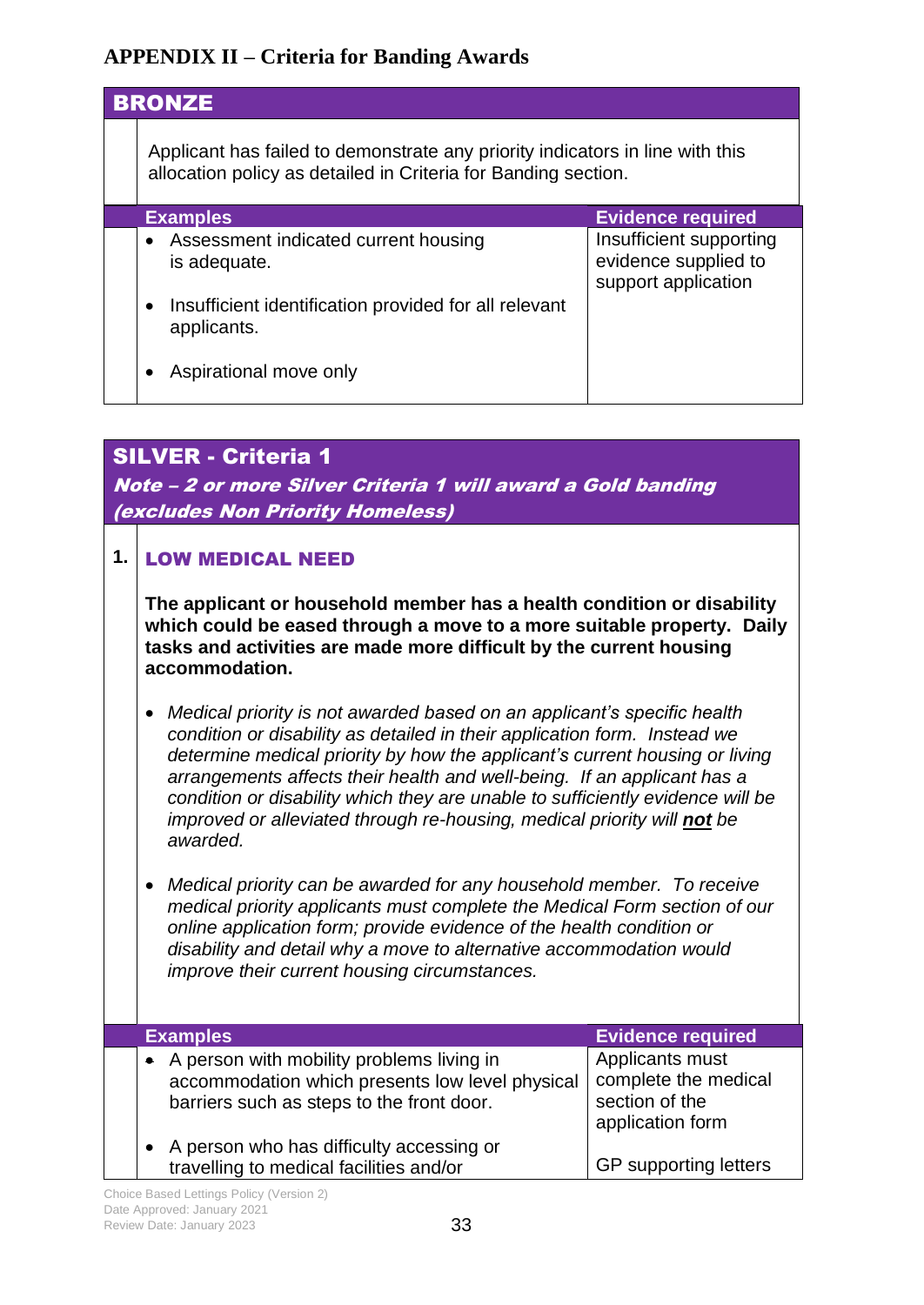appointments or requires support from families or friends

OT or social work referral.

• A person suffering from mental health condition as a result of their current accommodation having a detrimental effect on their well-being, which could be alleviated by a move to more suitable accommodation.

|    |                                                   | <b>SILVER - Criteria 1 (does not contribute to Gold banding)</b>                                                                                                                                                                   |                                                                                            |  |
|----|---------------------------------------------------|------------------------------------------------------------------------------------------------------------------------------------------------------------------------------------------------------------------------------------|--------------------------------------------------------------------------------------------|--|
| 2. | <b>NON PRIORITY HOMELESS</b>                      |                                                                                                                                                                                                                                    |                                                                                            |  |
|    | <b>Assessed by Dumfries and Galloway Council.</b> |                                                                                                                                                                                                                                    |                                                                                            |  |
|    | $\bullet$                                         | If an applicant has had to vacate their property as a result of a notice or<br>finds themselves homeless through no fault of their own they should<br>approach Dumfries & Galloway Council Homelessness Department<br>immediately. |                                                                                            |  |
|    |                                                   | <b>Examples</b>                                                                                                                                                                                                                    | <b>Evidence required</b>                                                                   |  |
|    |                                                   | Sofa Surfers                                                                                                                                                                                                                       |                                                                                            |  |
|    |                                                   | Those moving between friends and relatives                                                                                                                                                                                         | Written confirmation<br>of no permanent<br>address                                         |  |
|    |                                                   | Those who have accommodation but the local<br>authority do not consider it reasonable to occupy                                                                                                                                    | Documentation<br>provided by a                                                             |  |
|    |                                                   | Those who have accommodation, but cannot<br>secure access to it due to undergoing<br>repairs/adaptations or other reasons                                                                                                          | residential caravan<br>site detailing that<br>permanent residency<br>has not been granted. |  |
|    |                                                   | People who are living in non-residential caravan<br>sites;                                                                                                                                                                         |                                                                                            |  |

### SILVER - Criteria 1

### **3.** UNDER OCCUPANCY – ONE UNUSED BEDROOM

**Priority for under-occupancy is awarded to existing** social housing tenants **who have** one **unused bedroom in their current property. Private tenants, homeowners etc will not be awarded this priority under any circumstance.**

• *Under-occupancy is defined as residing in a property which is too large for the number of permanent inhabitants.*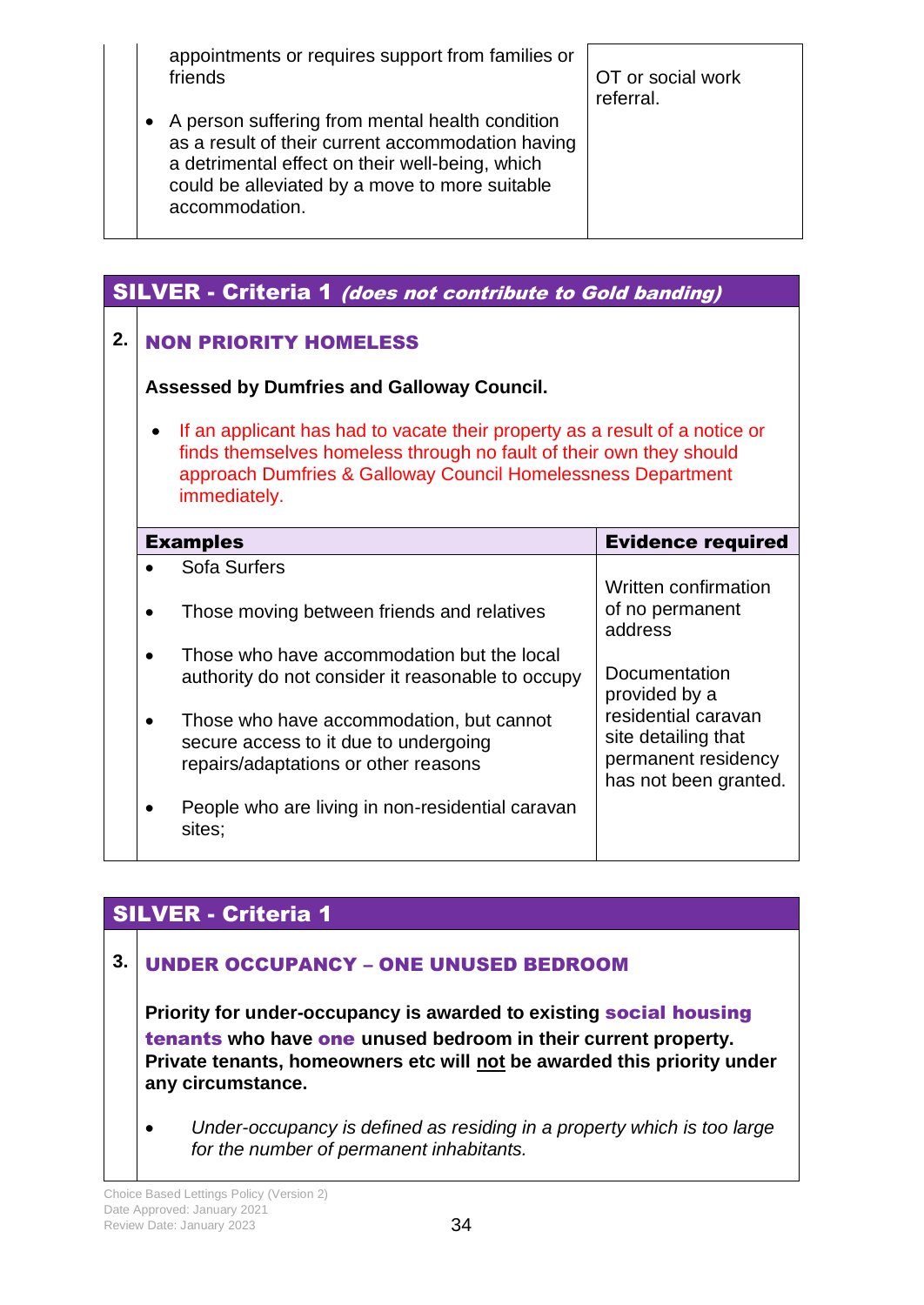| The purpose of this priority criteria is to improve the availability and<br>make best use of existing social housing stock.                                                                                                                                                                                                                                                                                                                                |                                                                                                                                                                                                                                                         |
|------------------------------------------------------------------------------------------------------------------------------------------------------------------------------------------------------------------------------------------------------------------------------------------------------------------------------------------------------------------------------------------------------------------------------------------------------------|---------------------------------------------------------------------------------------------------------------------------------------------------------------------------------------------------------------------------------------------------------|
| <b>Examples</b>                                                                                                                                                                                                                                                                                                                                                                                                                                            | <b>Evidence required</b>                                                                                                                                                                                                                                |
| A single person in a 2-bedroom registered social<br>landlord property, requesting to downsize to a 1-<br>bedroom property will receive this priority.<br>Under-occupancy priority will only be<br><b>awarded</b> if an applicant is being considered for<br>a smaller property. Should an applicant wish to<br>be considered for a property of equal size to their<br>current accommodation; this priority will be<br>removed at the time of shortlisting. | Full list of current<br>household members -<br>including any persons<br>currently living with<br>you who will not be<br>moving with you or<br>anyone who you wish<br>to live with but are<br>unable to due to your<br>current housing<br>circumstances. |
|                                                                                                                                                                                                                                                                                                                                                                                                                                                            | Tenancy references<br>may be requested to<br>confirm details.                                                                                                                                                                                           |

#### SILVER - Criteria 1 **4.** OVERCROWDING – ONE BEDROOM **Applicants will receive priority for overcrowding if their current accommodation does not adequately accommodate the number of people permanently residing within it.** • *Applicants who will be overcrowded due to pregnancy will receive priority from 25 weeks.* Examples Evidence required • Applicants who are overcrowded by 1 bedroom are deemed to be overcrowded. • Overcrowding priority will only be awarded if an applicant is being considered for a larger property. Should an applicant wish to be considered for a property of equal size to their current accommodation; this priority will be removed at shortlisting Full list of current household members including any persons currently living with you who will not be moving with you or anyone who you wish to live with but are unable to due to your current housing circumstances. Tenancy references may be requested to confirm details. MAT B1 form or other confirmation from your midwife or doctor.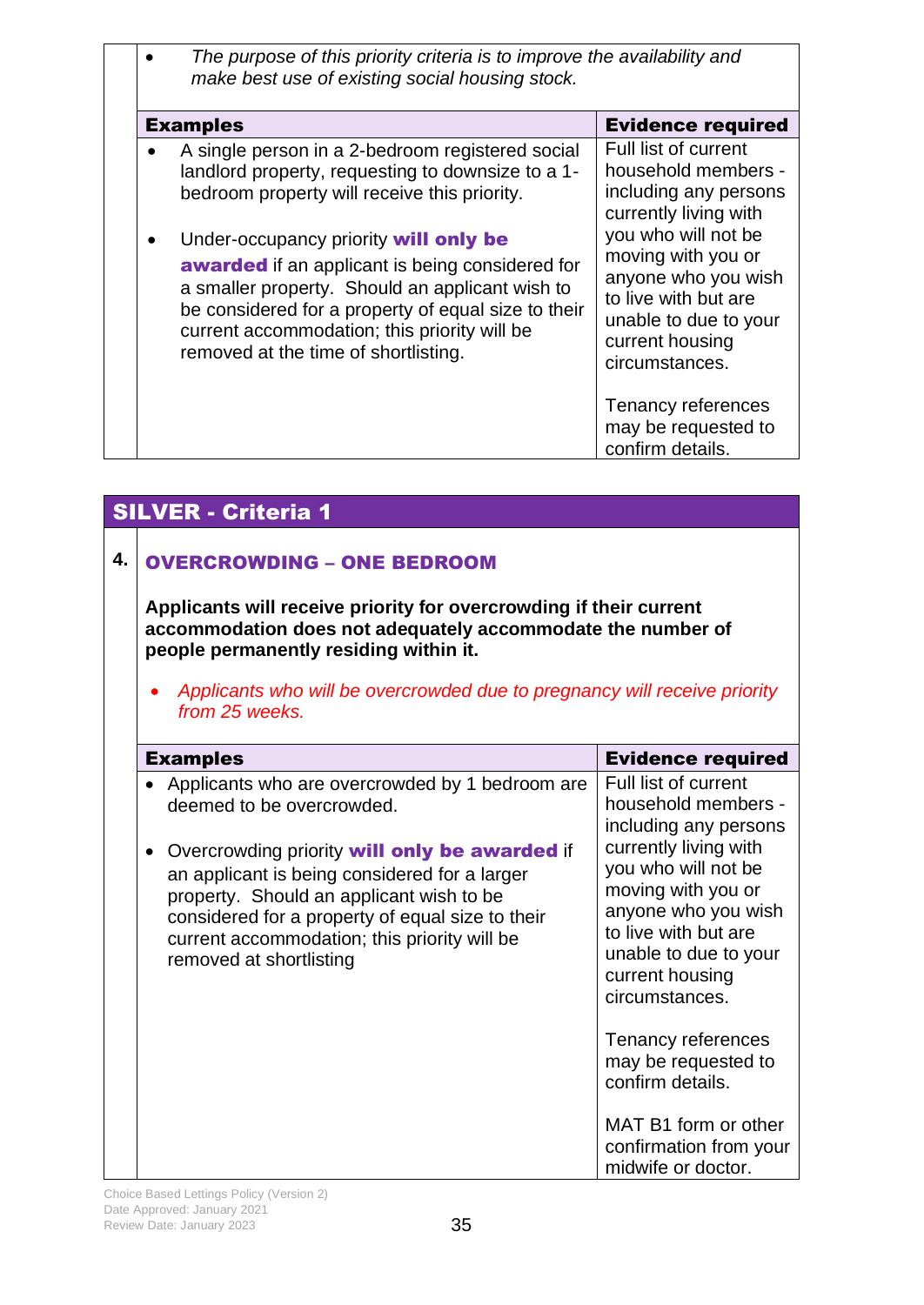### SILVER - Criteria 1

#### **5.** HARDSHIP

**An applicant will be awarded priority for hardship if they can demonstrate that their current home or accommodation is having a negative effect on their quality of life and a move to more suitable housing would have a positive effect on their lifestyle.** 

• *Excluding travelling to access medical appointments or to receive support as this is captured within our medical priority.*

| <b>Examples</b>                                                                                                                                                                                                                                                                                                                                                                                                                                                                                                                                                                                         | <b>Evidence required</b>                                                                                                                        |
|---------------------------------------------------------------------------------------------------------------------------------------------------------------------------------------------------------------------------------------------------------------------------------------------------------------------------------------------------------------------------------------------------------------------------------------------------------------------------------------------------------------------------------------------------------------------------------------------------------|-------------------------------------------------------------------------------------------------------------------------------------------------|
| <b>Support/ Social Isolation:</b><br>Priority will be awarded if an applicant requires<br>housing to be nearer to family, friends to provide<br>support                                                                                                                                                                                                                                                                                                                                                                                                                                                 | Applicants must detail<br>the support required<br>and demonstrate why<br>reliance on public or<br>own transport is not a<br>viable option.      |
| <b>Financial:</b><br>Applicants requiring to take up/continue<br>employment opportunity not available elsewhere<br>will only be considered where they do not live<br>within a reasonable commuting distance.<br>Non-social housing tenants who are assessed as<br>facing housing related financial hardship where<br>re-housing will alleviate the situation eg<br>homeowners defaulting on mortgage/private lets<br>unable to afford full rental costs<br>Existing social housing tenants who suffer<br>$\bullet$<br>financial hardship as a result of housing benefit<br>changes under Welfare Reform | Confirmation of<br>employment details<br>from employer.<br>Copy of current<br>tenancy agreement;<br>and<br>Bank statement or HB<br>award letter |
| <b>Fuel Poverty:</b><br>Priority will be awarded if an applicant is struggling<br>to afford utility and fuel costs in their current<br>accommodation<br>(i.e bills total more than 10% of their total<br>household income).                                                                                                                                                                                                                                                                                                                                                                             | Confirmation of<br>household income; and<br>Utility bills;<br>Top up receipts for key<br>meters.                                                |

### SILVER - Criteria 1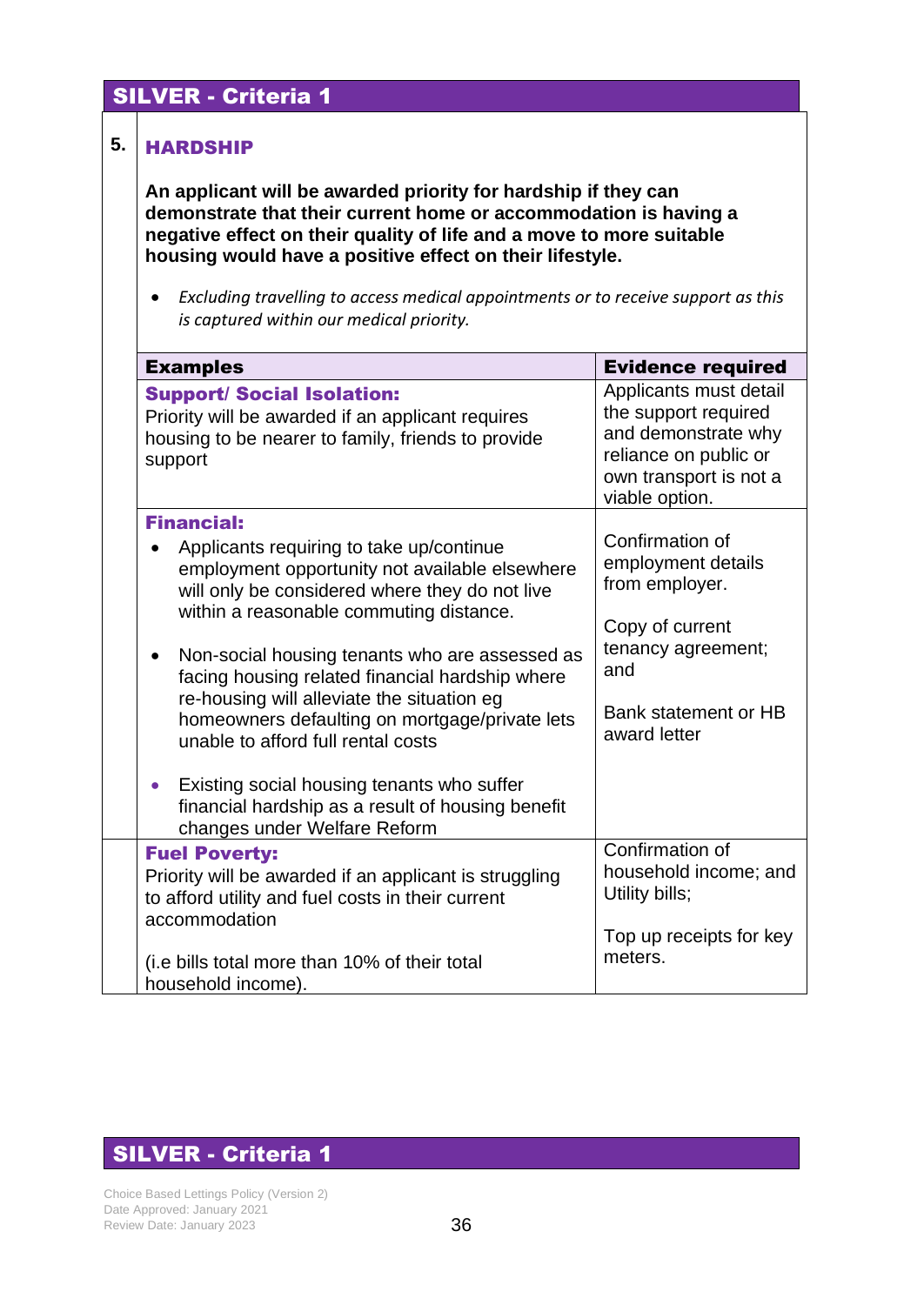### **6.** BELOW TOLERABLE STANDARDS

To receive priority applicants must provide documentation detailing their main and principle home has been declared as below tolerable standards by Dumfries and Galloway Council's Environmental Health Service.

|           | <b>Examples</b>                                                                     | <b>Evidence required</b>                       |
|-----------|-------------------------------------------------------------------------------------|------------------------------------------------|
|           | Structural problems;                                                                | Notice from                                    |
|           | Severe rising or penetrating damp or water<br>penetration;                          | <b>Environmental Health</b>                    |
| $\bullet$ | Unsatisfactory natural and artificial lighting, for<br>ventilation and for heating; | Applicants must<br>contact the Council         |
| $\bullet$ | Unsatisfactory thermal insulation;                                                  | and request an                                 |
| $\bullet$ | No adequate piped supply of wholesome water<br>within the house;                    | assessment, Loreburn<br>HA will not request or |
| $\bullet$ | No inside toilet for the exclusive use of the<br>people living in the house;        | arrange an<br>appointment on an                |
| ٠         | No sink with an adequate supply of both hot and<br>cold water within the house;     | applicant's behalf.                            |
| ٠         | No inside toilet for the exclusive use of the<br>people living in the house;        |                                                |
|           | No fixed bath or shower and wash-hand basin,<br>with hot and cold water;            |                                                |
| ٠         | No effective system for the drainage and disposal<br>of foul and surface water;     |                                                |
| $\bullet$ | Unsatisfactory or unsafe electricity supply;                                        |                                                |
|           | Unsatisfactory facilities for the cooking of food;                                  |                                                |
|           | Unsatisfactory access to external doors and<br>outbuildings.                        |                                                |

### GOLD - Criteria 2

Note – 2 or more Silver Criteria 1 will award a Gold banding (excludes Non Priority Homeless)

### **1.** HIGH MEDICAL NEED

**The applicant or household member has a serious health condition or disability meaning the current accommodation is unsuitable. Rehousing would alleviate the health and/or mobility of the person(s) and improve the current household situation.**

• *Medical priority is not awarded based on an applicant's specific health condition or disability as detailed in their application form. Instead we determine medical priority by how the applicant's current housing or living arrangements affects their health and well-being. If an applicant has a condition or disability which they are unable to sufficiently evidence will be*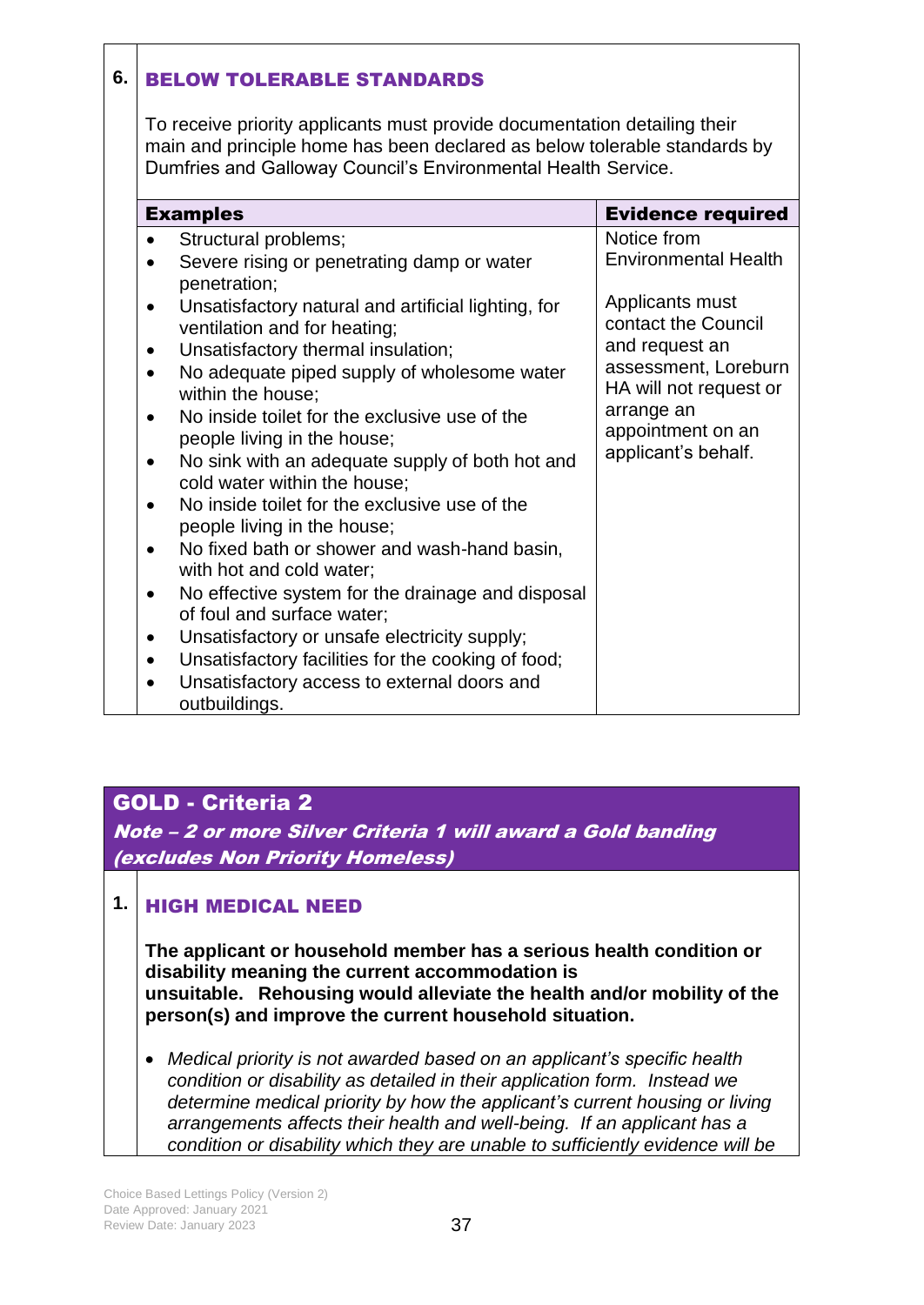*improved or alleviated through re-housing, medical priority will not be awarded.*

• *Medical priority can be awarded for any household member. To receive medical priority applicants must complete the Health & Wellbeing section of our online application form; provide evidence of the health condition or disability and detail why a move to alternative accommodation would improve their current housing circumstances.* 

| <b>Examples</b>                                                                                                                                                                                                                     | <b>Evidence required</b>                                                      |
|-------------------------------------------------------------------------------------------------------------------------------------------------------------------------------------------------------------------------------------|-------------------------------------------------------------------------------|
| A person who has difficulty accessing or using<br>household facilities for example a bathroom/toilet<br>without support or assistance on a different floor                                                                          | Applicants must<br>complete the medical<br>section of the<br>application form |
| A person with a disability requiring substantial<br>adaptations where their current accommodation<br>cannot be reasonably and practicably adapted to<br>meet their needs                                                            | GP supporting letters                                                         |
| A person suffering from mental health condition as<br>a result of their current accommodation having a<br>serious detrimental effect on their well-being,<br>which would be alleviated by a move to more<br>suitable accommodation. | OT or social work<br>referral.                                                |

### GOLD - Criteria 2

### **2.** INSECURE ACCOMMODATION

**Priority will be awarded to applicants who are at risk of becoming homeless.**

• If an applicant has had to vacate their property as a result of a notice or finds themselves homeless through no fault of their own they should approach the Dumfries & Galloway Council Homelessness Department immediately.

| <b>Examples</b>                                                                                                                | <b>Evidence required</b>                                             |
|--------------------------------------------------------------------------------------------------------------------------------|----------------------------------------------------------------------|
| People who have been formally asked to leave<br>their current accommodation;                                                   | Valid notice to quit<br>from your current<br>landlord,               |
| People living in tied accommodation which is<br>coming to an end due to termination of contract,<br>redundancy, or retirement; | Notice to terminate<br>employment or a letter<br>from your employer; |
| Being served a repossession notice on an owner-<br>occupied home                                                               | Other types of<br>insecure                                           |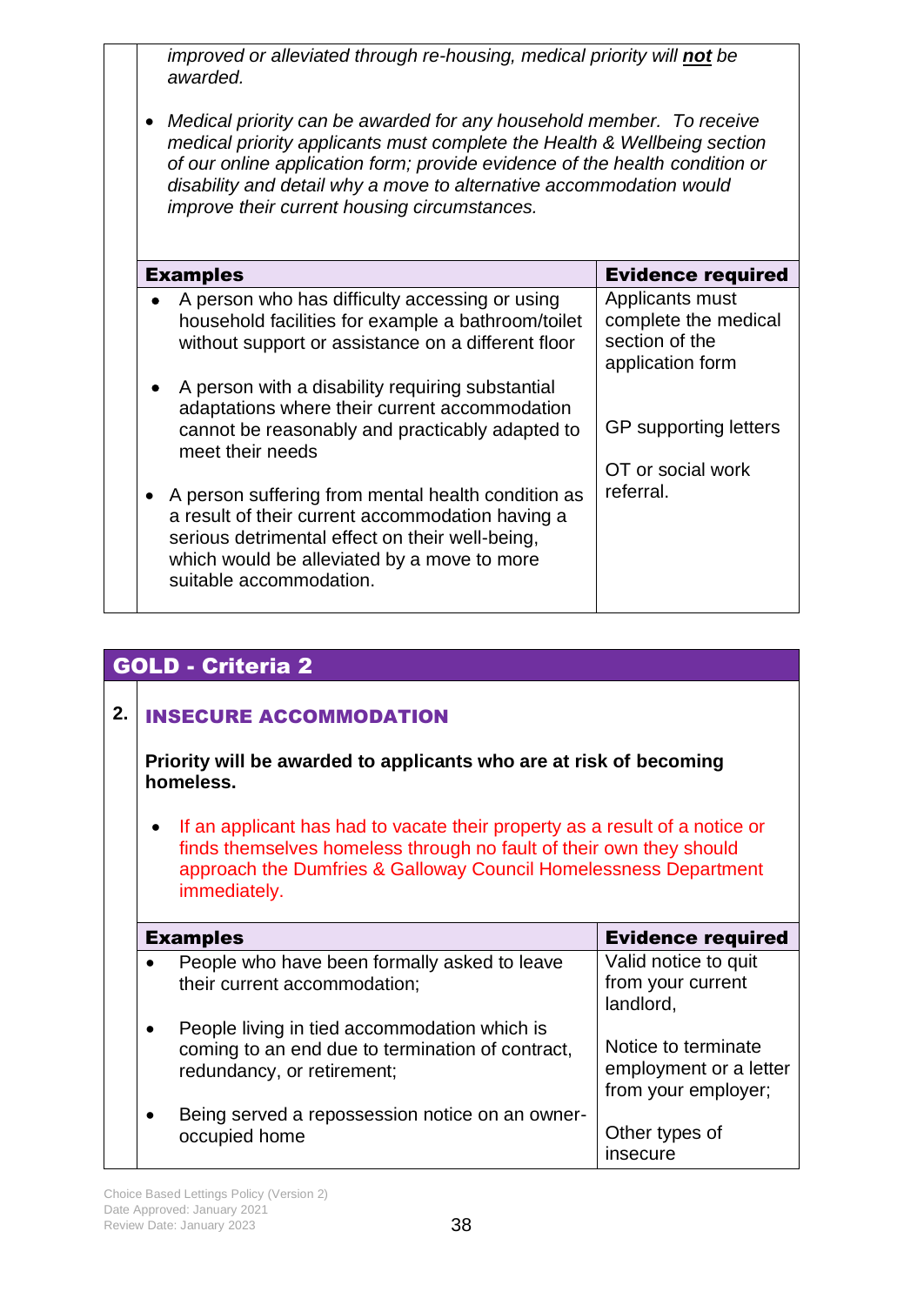| accommodation will |  |
|--------------------|--|
| be considered and  |  |
| assessed on an     |  |
| individual basis.  |  |

### GOLD - Criteria 2

### **3.** SEVERE UNDEROCCUPANCY – TWO OR MORE UNUSED BEDROOMS

**Priority for under-occupancy is awarded to existing** social housing tenants **who have** one **unused bedroom in their current property. Private tenants, homeowners etc will not be awarded this priority under any circumstance.**

- *Under-occupancy is defined as residing in a property which is too large for the number of permanent inhabitants.*
- *The purpose of this priority criteria is to improve the availability and make best use of existing social housing stock.*

| <b>Examples</b>                                                                                                                                                                                                                                                                                                                                                                                                                                            | <b>Evidence required</b>                                                                                                                                                                                                                                |
|------------------------------------------------------------------------------------------------------------------------------------------------------------------------------------------------------------------------------------------------------------------------------------------------------------------------------------------------------------------------------------------------------------------------------------------------------------|---------------------------------------------------------------------------------------------------------------------------------------------------------------------------------------------------------------------------------------------------------|
| A single person in a 3-bedroom registered social<br>landlord property, requesting to downsize to a 1-<br>bedroom property will receive this priority.<br>Under-occupancy priority will only be<br><b>awarded</b> if an applicant is being considered for<br>a smaller property. Should an applicant wish to<br>be considered for a property of equal size to their<br>current accommodation; this priority will be<br>removed at the time of shortlisting. | Full list of current<br>household members -<br>including any persons<br>currently living with<br>you who will not be<br>moving with you or<br>anyone who you wish<br>to live with but are<br>unable to due to your<br>current housing<br>circumstances. |
|                                                                                                                                                                                                                                                                                                                                                                                                                                                            | Tenancy references<br>may be requested to<br>confirm details.                                                                                                                                                                                           |

### GOLD - Criteria 2

### **4.** SEVERE OVERCROWDING – TWO OR MORE BEDROOMS

**Applicants will receive priority for overcrowding if their current accommodation does not adequately accommodate the number of people permanently residing within it.**

• *Applicants who will be overcrowded due to pregnancy will receive priority from 25 weeks.*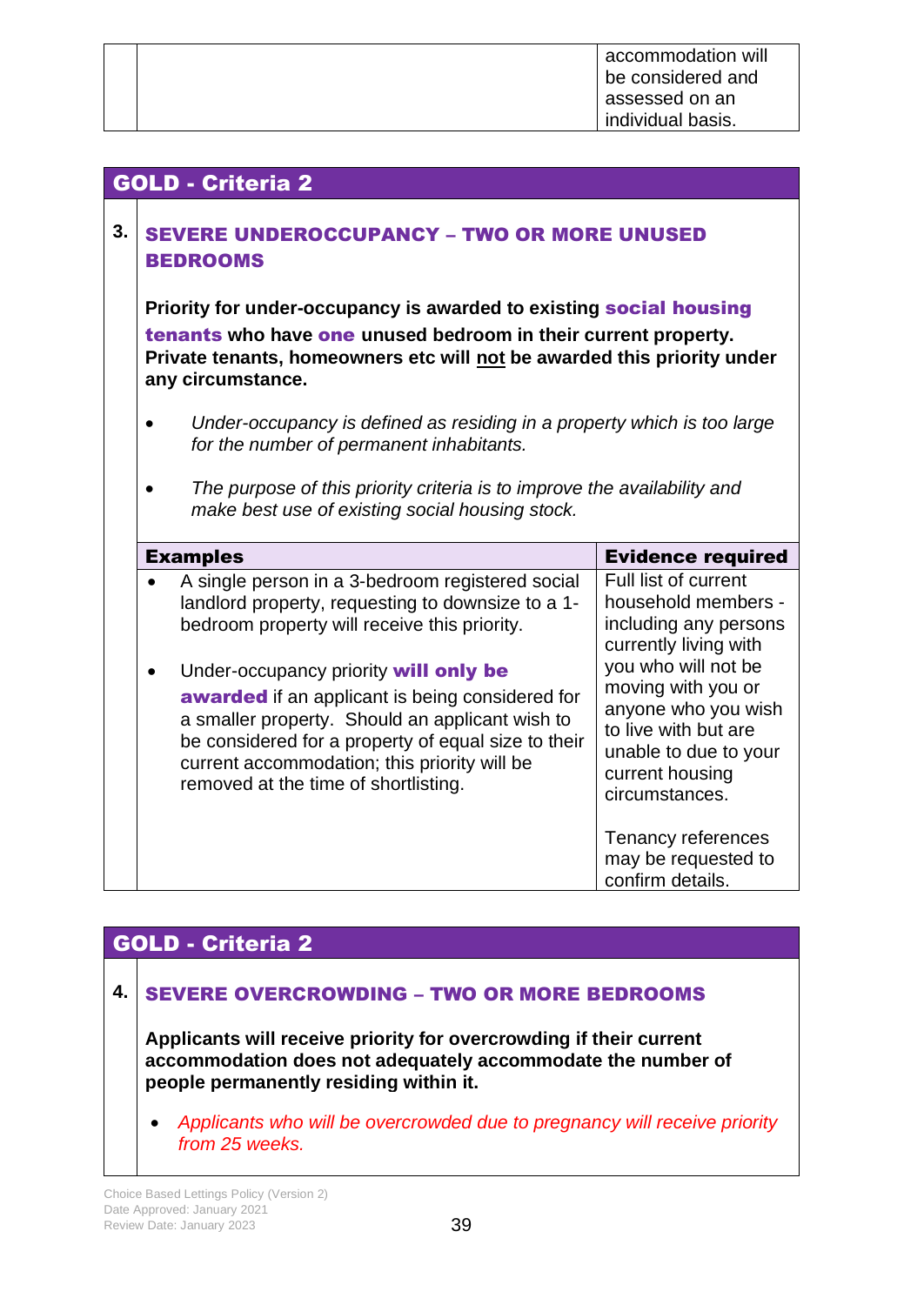| <b>Examples</b>                                                                                                                                                                                                                                                                                                                                                             | <b>Evidence required</b>                                                                                                                                                                                                                                |
|-----------------------------------------------------------------------------------------------------------------------------------------------------------------------------------------------------------------------------------------------------------------------------------------------------------------------------------------------------------------------------|---------------------------------------------------------------------------------------------------------------------------------------------------------------------------------------------------------------------------------------------------------|
| • Applicants who are overcrowded by 2 or more<br>bedrooms are deemed to be overcrowded.<br>Overcrowding priority <b>will only be awarded</b> if<br>an applicant is being considered for a larger<br>property. Should an applicant wish to be<br>considered for a property of equal size to their<br>current accommodation; this priority will be<br>removed at shortlisting | Full list of current<br>household members -<br>including any persons<br>currently living with<br>you who will not be<br>moving with you or<br>anyone who you wish<br>to live with but are<br>unable to due to your<br>current housing<br>circumstances. |
|                                                                                                                                                                                                                                                                                                                                                                             | Tenancy references<br>may be requested to<br>confirm details.                                                                                                                                                                                           |
|                                                                                                                                                                                                                                                                                                                                                                             | MAT B1 form or other<br>confirmation from your<br>midwife or doctor.                                                                                                                                                                                    |

### GOLD - Criteria 2

### **5.** LEAVING SUPPORTED ACCOMMODATION

| <b>Examples</b>                                       | <b>Evidence required</b> |
|-------------------------------------------------------|--------------------------|
| Applicants who are living in a supported housing      | Written confirmation     |
| property (usually for at least 6 months) and who have | from supported           |
| been assessed as being ready for independent living   | accommodation            |
|                                                       | provider                 |

### PLATINUM - Criteria 3

### **1.** URGENT MEDICAL NEED

**The applicant has been referred to Loreburn by a local authority or agency due to a complex medical requirement or disability. The persons health is severely affected by their current accommodation or it has been declared as unsafe for the person to return home.**

• *Medical priority is not awarded based on an applicant's specific health condition or disability as detailed in their application form. Instead we determine medical priority by how the applicant's current housing or living arrangements affects their health and well-being. If an applicant has a condition or disability which they are unable to sufficiently evidence will be improved or alleviated through re-housing, medical priority will not be awarded.*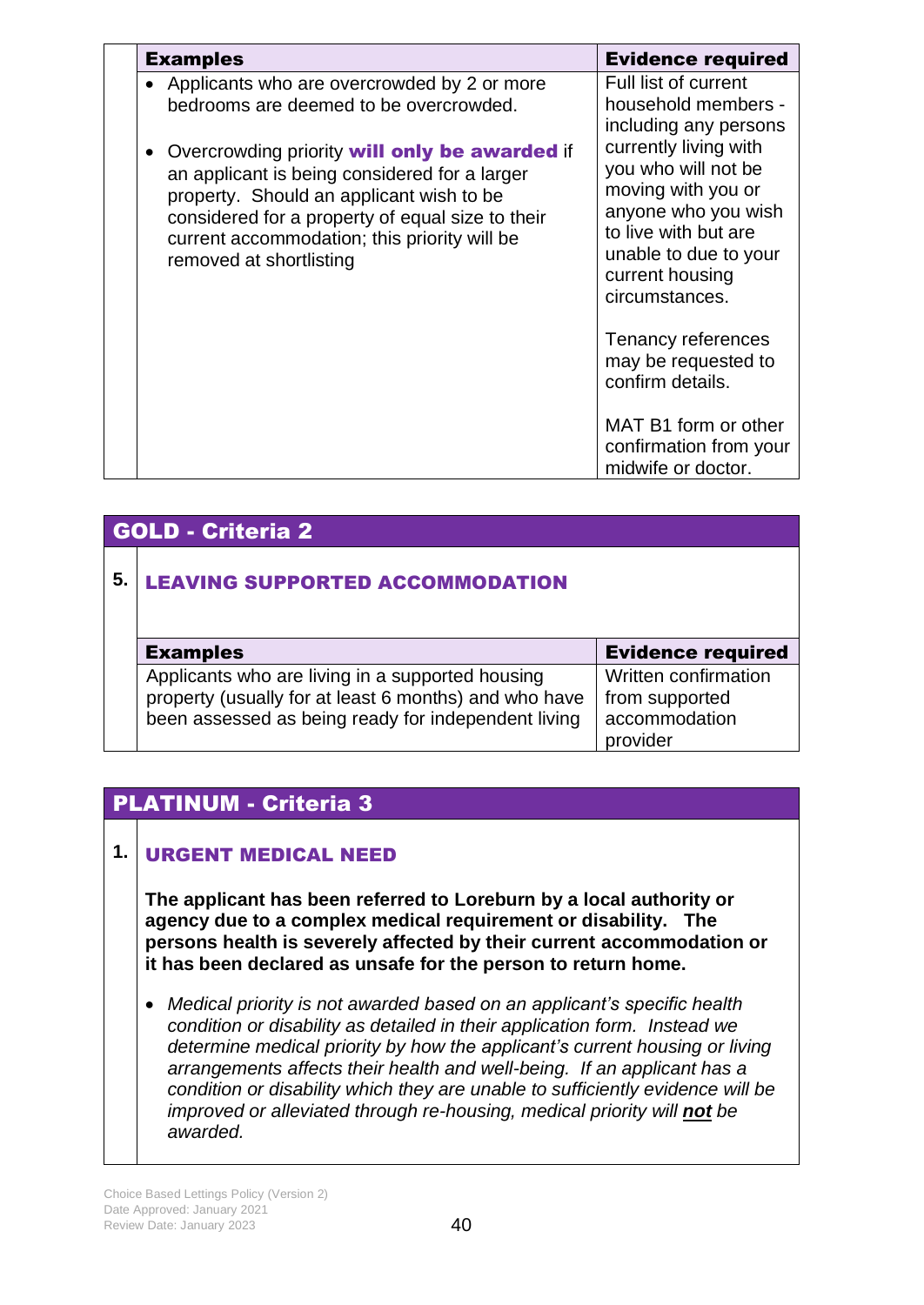• *Medical priority can be awarded for any household member. To receive medical priority applicants must complete the Health & Wellbeing section of our online application form; provide evidence of the health condition or disability and detail why a move to alternative accommodation would improve their current housing circumstances.* 

| <b>Examples</b>                                                                                                                                                                                                                           | <b>Evidence required</b>       |
|-------------------------------------------------------------------------------------------------------------------------------------------------------------------------------------------------------------------------------------------|--------------------------------|
| Bed-blocking - A person who cannot be<br>discharged from hospital until a suitable adapted                                                                                                                                                | GP supporting letters          |
| property is provided                                                                                                                                                                                                                      | OT or social work<br>referral. |
| A person who is elderly or disabled or has a<br>progressive illness and is likely to require<br>admission to hospital or residential/nursing care<br>in the immediate future, and re-housing would<br>enable the person to remain at home | Hospital referral.             |
| A person who has a severe mental health or<br>learning disability which significantly affects their<br>ability to lead a normal life and which puts them<br>at risk of admission to hospital or residential care.                         |                                |

### PLATINUM - Criteria 3

### **2.** PRIORITY HOMELESS

**Applicants who have been made homeless through no fault of their own.**

| <b>Examples</b>                                                                                                                                                                             | <b>Evidence required</b>                                          |
|---------------------------------------------------------------------------------------------------------------------------------------------------------------------------------------------|-------------------------------------------------------------------|
| Applicants who have been assessed by Dumfries<br>and Galloway Council Homelessness<br>Department as unintentionally homeless (under<br>Part II of the 2014 Housing (Scotland) Act).         | Section 5 referral form                                           |
| Urgent homeless prevention where an applicant<br>has children or is pregnant, or is a single person<br>who in the local authority's opinion may be at risk<br>of being physically homeless. | <b>Housing Options and</b><br><b>Homeless Officer</b><br>referral |

### PLATINUM - Criteria 3

### **3.** DOMESTIC ABUSE

**Priority is awarded in these circumstances without the need of evidence, we will be discreet and follow the wishes of the applicant at all times in regard to contact methods. Any enquiries that we carry out will be**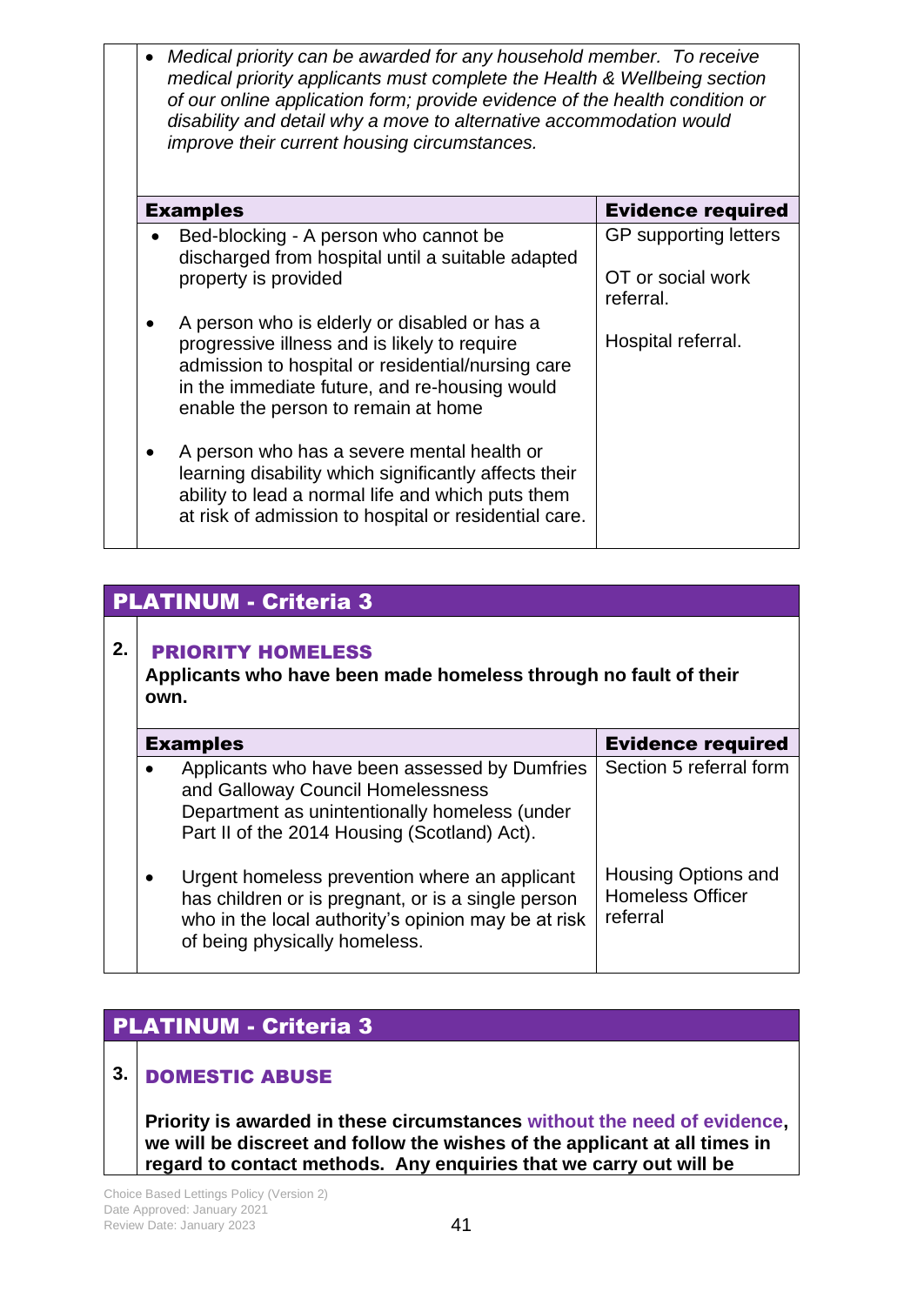**performed with care and sensitivity. In doing this, we will always aim to ensure that the safety of an applicant's household is not jeopardised in any way. We will also aim to identify housing options that consider the best interests of an applicant's household including access to family and support networks.** 

| <b>Examples</b>                                                                                                                                   | <b>Evidence required</b> |
|---------------------------------------------------------------------------------------------------------------------------------------------------|--------------------------|
| Loreburn are committed to supporting applicants<br>experiencing domestic abuse, whether the abuse is<br>physical, financial, sexual or emotional. | n/a                      |
| We do not discriminate against gender; age; or family<br>composition.                                                                             |                          |

### PLATINUM - Criteria 3

### **4.** SERIOUS HARRASSMENT/HATE CRIME

**If an applicant or household member is unable to stay in their current home as a result of serious harassment or hate crimes, this must be detailed in their application.**

- *If at any stage a person feels that it is unsafe to remain in their current accommodation, they must contact the Police. They should also contact Dumfries and Galloway Council Homelessness Department who may be able to provide temporary accommodation.*
- *Serious harassment may include physical attacks and/or damage to property; as well as verbal abuse and other types of behaviour that could cause harm or make a person feel distressed or threatened.*

| Serious harassment also includes hate crimes,<br>Confirmation from<br>where abuse may be directed because of:<br>Dumfries and<br>Gender;<br>Racial origin;<br><b>Community Safety</b><br>Sexuality;<br>Team<br>Age;<br>Disability; or<br>$\bullet$ | <b>Examples</b>        | <b>Evidence required</b>                                                       |
|----------------------------------------------------------------------------------------------------------------------------------------------------------------------------------------------------------------------------------------------------|------------------------|--------------------------------------------------------------------------------|
| current landlord<br>reference number                                                                                                                                                                                                               | Other personal factors | <b>Galloway Council's</b><br>Confirmation from<br><b>Police Scotland crime</b> |

### PLATINUM - Criteria 3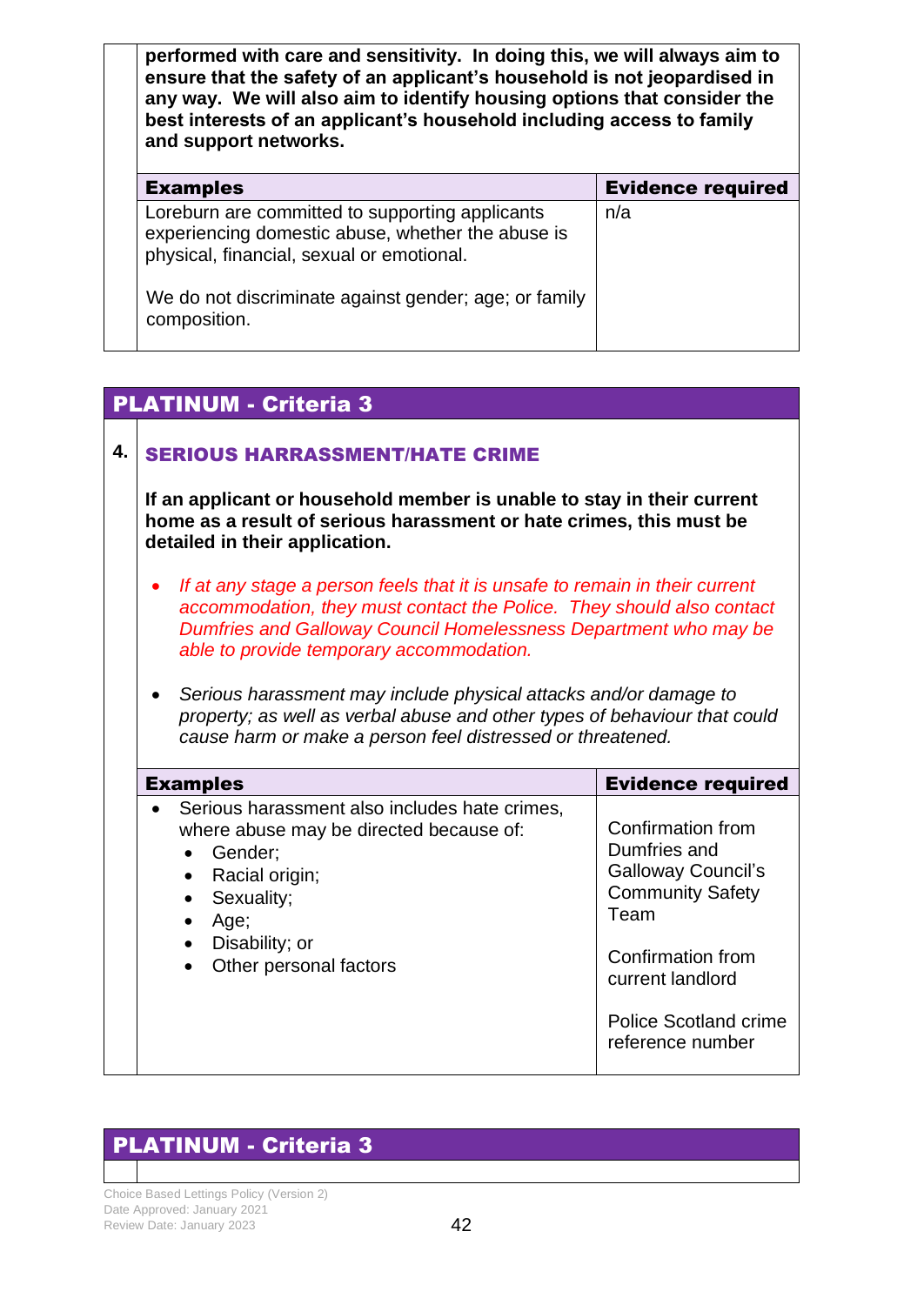### **5.** LOOKED AFTER CHILDREN

**Priority is awarded to young people leaving care. Loreburn are committed to working with Dumfries & Galloway Council to ensure suitable properties are identified in order to support young people secure and maintain permanent accommodation.**

• *We take account of existing support networks and recognise the progress, attainments and abilities of the young person when considering re-housing options.*

| <b>Examples</b> | <b>Evidence required</b> |
|-----------------|--------------------------|
| First tenancy.  | Social work referral.    |

### PLATINUM - Criteria 3

### **6.** PERSONS LEAVING ACTIVE SERVICE

**Priority is awarded to support personnel who have recently left or are due to leave the armed forces, to secure permanent accommodation.**

| <b>Examples</b>                                                                                                                                                                                                                           | <b>Evidence required</b>                                            |
|-------------------------------------------------------------------------------------------------------------------------------------------------------------------------------------------------------------------------------------------|---------------------------------------------------------------------|
| Persons currently serving with one of the<br>$\bullet$<br>recognised Ministry of Defence Armed Forces,<br>with less than one full year to honourable<br>discharge;                                                                        | Discharge letter from<br>Ministry of Defence<br><b>Armed Forces</b> |
| Persons discharged from one of the Armed<br>Forces within the previous 6 months of applying<br>for housing;                                                                                                                               |                                                                     |
| Persons who have been discharged on medical<br>grounds; or be the surviving spouse/partner or a<br>non-dependent child (aged 16 years or above) of<br>a deceased Forces Personnel (either serving or<br>served within the past 6 months). |                                                                     |

### PLATINUM - Criteria 3

### **7.** WITNESS PROTECTION CASES

**Witness protection safeguards the wellbeing of a threatened witness or any person involved in the justice system, including defendants and other clients, before, during and after a trial, usually by police.** 

• *While a witness may only require protection until the conclusion of a trial, some witnesses are provided with a new identity and may live out the rest of their lives under government protection.*

Examples Evidence required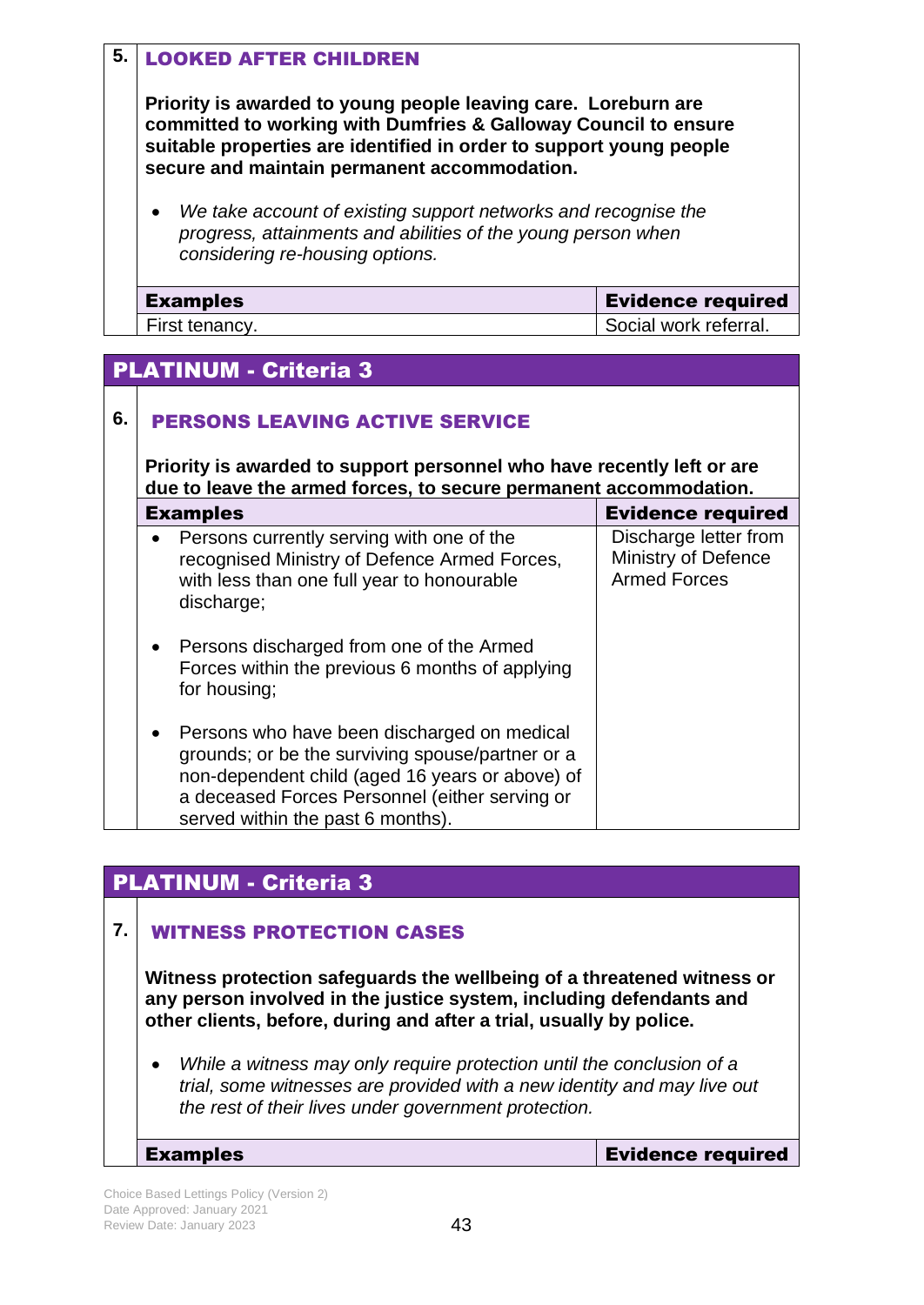| Witness in a high profile or sensitive court case. | We will only consider<br>referrals made by<br>Police Scotland,<br>Police UK or the<br><b>National Witness</b><br><b>Mobility Service.</b> |
|----------------------------------------------------|-------------------------------------------------------------------------------------------------------------------------------------------|
|                                                    |                                                                                                                                           |

### PLATINUM - Criteria 3

### **8.** REGENERATION PROJECTS

**Priority will be awarded to applicants whose current property has been identified for regeneration or disposal.**

- Loreburn will seek to identify properties which are or equal to or better suited in size and composition; wherever possible.
- It is likely that restrictions will be placed on suitable properties to allow only applicants from this category to bid.

| <b>Examples</b>                             | <b>Evidence required</b> |
|---------------------------------------------|--------------------------|
| A development has been identified as a non- | n/a                      |
| viable asset.                               |                          |